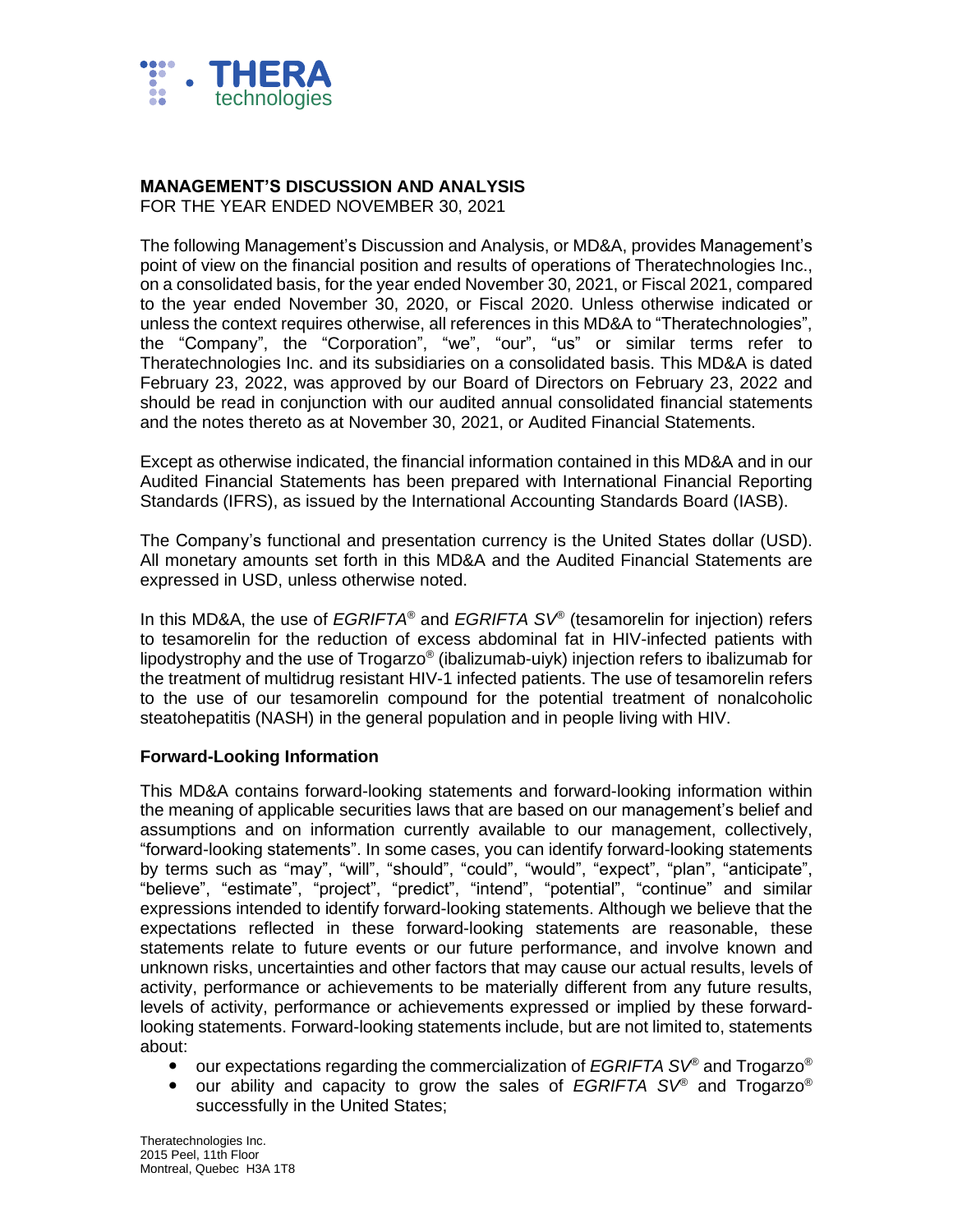- our capacity to meet supply and demand for our products;
- the market acceptance of *EGRIFTA SV*® and Trogarzo® in the United States;
- the continuation of our collaborations and other significant agreements with our existing commercial partners and third-party suppliers and our ability to establish and maintain additional collaboration agreements;
- our success in continuing to seek and in maintaining reimbursement for *EGRIFTA SV*® and Trogarzo® by third-party payors in the United States;
- the pricing and reimbursement conditions of other competing drugs or therapies that are or may become available;
- our ability to protect and maintain our intellectual property rights in tesamorelin;
- our success in obtaining commercially attractive pricing and reimbursement for Trogarzo® in countries of the European Union and the United Kingdom;
- our ability and capacity to launch and successfully commercialize Trogarzo<sup>®</sup> in various countries of the European Union and the United Kingdom;
- the approval of the intravenous push, or IV Push, mode of administration of Trogarzo® by the United States Food and Drug Administration, or FDA;
- the approval of a new formulation of tesamorelin, or F8 Formulation by the FDA;
- our capacity to develop a multi-dose pen injector, or Pen, for use with the F8 Formulation;
- the approval of our amended protocol by the FDA regarding our planned Phase 3 trial in NASH using tesamorelin;
- our capacity to finance or finding a partner to conduct a Phase 3 clinical trial using tesamorelin for the treatment of NASH in the general population;
- our capacity to pursue the conduct of our Phase 1 clinical trial using our TH1902 PDC in various types of cancers;
- our capacity to enter into a partnership agreement with a third party regarding our TH1902 PDC for Greater China;
- our capacity to pursue the development of our other PDCs in the field of oncology;
- our capacity to acquire or in-license new products and/or compounds;
- our expectations regarding our financial performance, including revenues, expenses, gross margins, profitability, liquidity, capital expenditures and income taxes;
- our estimates regarding our capital requirements; and
- our ability to meet the timelines set forth herein.

Such statements reflect our current views with respect to future events and are subject to certain risks, uncertainties and assumptions which may cause our actual results, performance or achievements to be materially different from any future results, performance or achievements expressed in or implied by the forward-looking statements. Certain assumptions made in preparing the forward-looking statements include that:

- the current pandemic and the measures implemented to control it will have limited material adverse effect on our operations, including our commercial regular practice associated with the sale of our products;
- the vaccines recently developed to thwart the coronavirus will be safe and effective at combatting the coronavirus in its current form and in any variant form thereof;
- sales of *EGRIFTA SV*<sup>®</sup> and Trogarzo<sup>®</sup> in the United States will increase over time;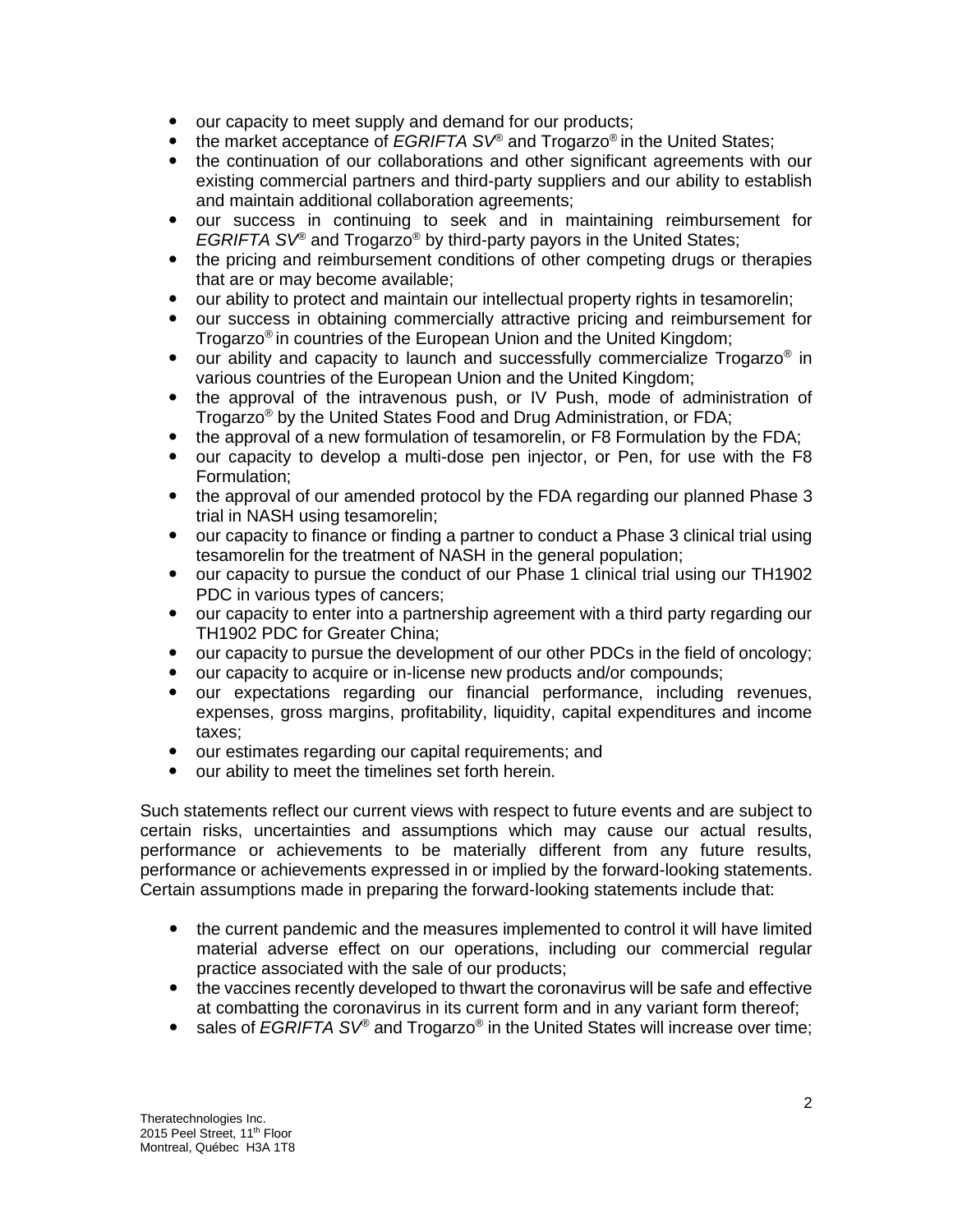- our commercial practices in the United States and the countries of the European Union where we commercialize our products will not be found to be in violation of applicable laws;
- the long-term use of *EGRIFTA SV*® and Trogarzo® will not change their respective current safety profile;
- no recall or market withdrawal of *EGRIFTA SV*® and Trogarzo® will occur;
- no laws, regulation, order, decree or judgment will be passed or issued by a governmental body negatively affecting the marketing, promotion or sale of *EGRIFTA SV*® and Trogarzo® in countries where such products are commercialized;
- continuous supply of *EGRIFTA SV*® and Trogarzo® will be available;
- our relations with third-party suppliers of *EGRIFTA* SV<sup>®</sup> and Trogarzo<sup>®</sup> will be conflict-free and such third-party suppliers will have the capacity to manufacture and supply *EGRIFTA SV*® and Trogarzo® to meet market demand on a timely basis;
- no biosimilar version of tesamorelin will be approved by the FDA;
- our intellectual property will prevent companies from commercializing biosimilar versions of tesamorelin in the United States;
- Trogarzo<sup>®</sup> will be added to the list of reimbursed drugs by countries of the European Union and the United Kingdom;
- the integration of U.S. employees into our U.S. subsidiary will not be disruptive to our business and will strengthen our commercial capabilities in the United States;
- the FDA will approve the F8 Formulation;
- no vaccine or cure will be found for the prevention or eradication of HIV;
- we will succeed in developing the Pen or any other device for use with the F8 Formulation and the FDA will approve the use of such device for the F8 Formulation;
- we will have the financial means or will find a partner to conduct a Phase 3 clinical trial studying tesamorelin for the treatment of NASH in the general population;
- the FDA will approve the amendments to our current Phase 3 trial protocol evaluating the use tesamorelin for the potential treatment of NASH in the general population;
- we will succeed in recruiting patients and in conducting our Phase 3 clinical trial studying tesamorelin for the treatment of NASH in the general population;
- we will succeed in recruiting and in conducting our Phase 1 clinical trial studying TH1902 in various types of cancers;
- our Phase 1 clinical trial studying TH1902 in various types of cancer will demonstrate strong efficacy results;
- we will succeed in entering into a partnership agreement with a third party for TH1902 in Greater China;
- our research and development activities will yield positive results;
- the data obtained from our market research on the potential market for the treatment of NASH in the general population and on the potential market for Trogarzo® in the United States and in the European Union are accurate;
- our European infrastructure is adequate to successfully launch and commercialize Trogarzo® in key European countries;
- the timelines set forth herein will not be materially adversely impacted by unforeseen events that could arise subsequent to the date of this MD&A; and
- our business plan will not be substantially modified.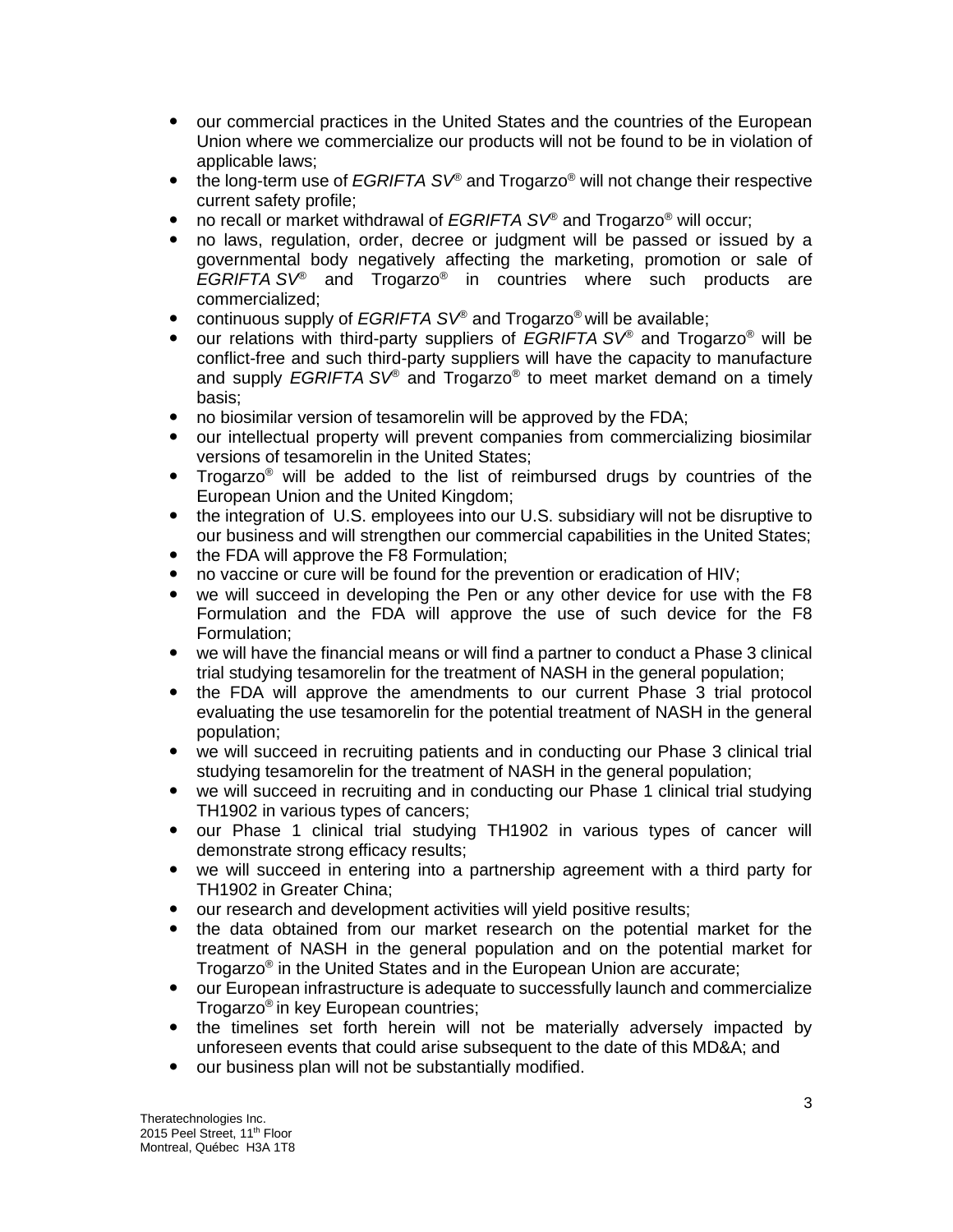Forward-looking statements reflect our current views with respect to future events and are based on assumptions and subject to risks and uncertainties. Given these risks and uncertainties, the forward-looking statements and circumstances discussed in this MD&A may not occur, and you should not place undue reliance on these forward-looking statements. We discuss many of our risks in greater detail under "Risk Factors" (below) but additional risks and uncertainties, including those that we do not know about or that we currently believe are immaterial, may also adversely affect the forward-looking statements, our business, financial condition and prospects. Also, these forward-looking statements represent our estimates and assumptions only as of the date of this MD&A. We undertake no obligation and do not intend to update or revise these forward-looking statements, unless required by law. We qualify all of the information presented in this MD&A, and particularly our forward-looking statements, with these cautionary statements.

### **BUSINESS OVERVIEW**

Theratechnologies is a biopharmaceutical company focused on the development and commercialization of innovative therapies addressing unmet medical needs. We have a promising pipeline of investigational medicines in oncology and NASH and two approved medicines (*EGRIFTA SV®* and Trogarzo*®* ) for people living with HIV. The Company has a sales and marketing infrastructure to commercialize its products in the U.S. and Europe. We continue to assess the market for potential product acquisitions or in-licensing transactions that would be complementary to our business and further drive future sustainable growth and value creation.

### **OUR MEDICINES**

The Company has two approved medicines for people living with HIV, namely Trogarzo<sup>®</sup> in the United States, European Union, and United Kingdom, and *EGRIFTA SV®* in the United States. *EGRIFTA®* is commercially available in Canada. Sales of *EGRIFTA®* in Canada are not material to our business.

*EGRIFTA SV®* is a new formulation of *EGRIFTA®* that was approved by the FDA for the reduction of excess abdominal fat in HIV-infected patients with lipodystrophy and launched in the United States in November 2019. Unlike *EGRIFTA*® , *EGRIFTA SV*® can be kept at room temperature, comes in a single vial and has a higher concentration resulting in a smaller volume of administration.

Trogarzo® was the first HIV treatment approved with a new mechanism of action in more than 10 years. It is the first in a new class of antiretrovirals, or ARV, and is a long-acting ARV therapy that can lead to an undetectable viral load in heavily treatment-experienced adult HIV-infected patients when used in combination with other ARVs. The treatment is infused once every two weeks.

Trogarzo<sup>®</sup> was approved by the FDA in March 2018 for the treatment of human immunodeficiency virus type 1, or HIV-1, infection in heavily treatment-experienced adults with multidrug resistant, or MDR, HIV-1 infection failing their current antiretroviral regimen. Trogarzo® was also approved by the European Medicines Agency, or EMA, in September 2019 for the treatment of adults infected with MDR HIV-1 for whom it is otherwise not possible to construct a suppressive antiviral regimen. Trogarzo® is currently commercially available in Germany and in Italy, and the Company expects to launch Trogarzo® in key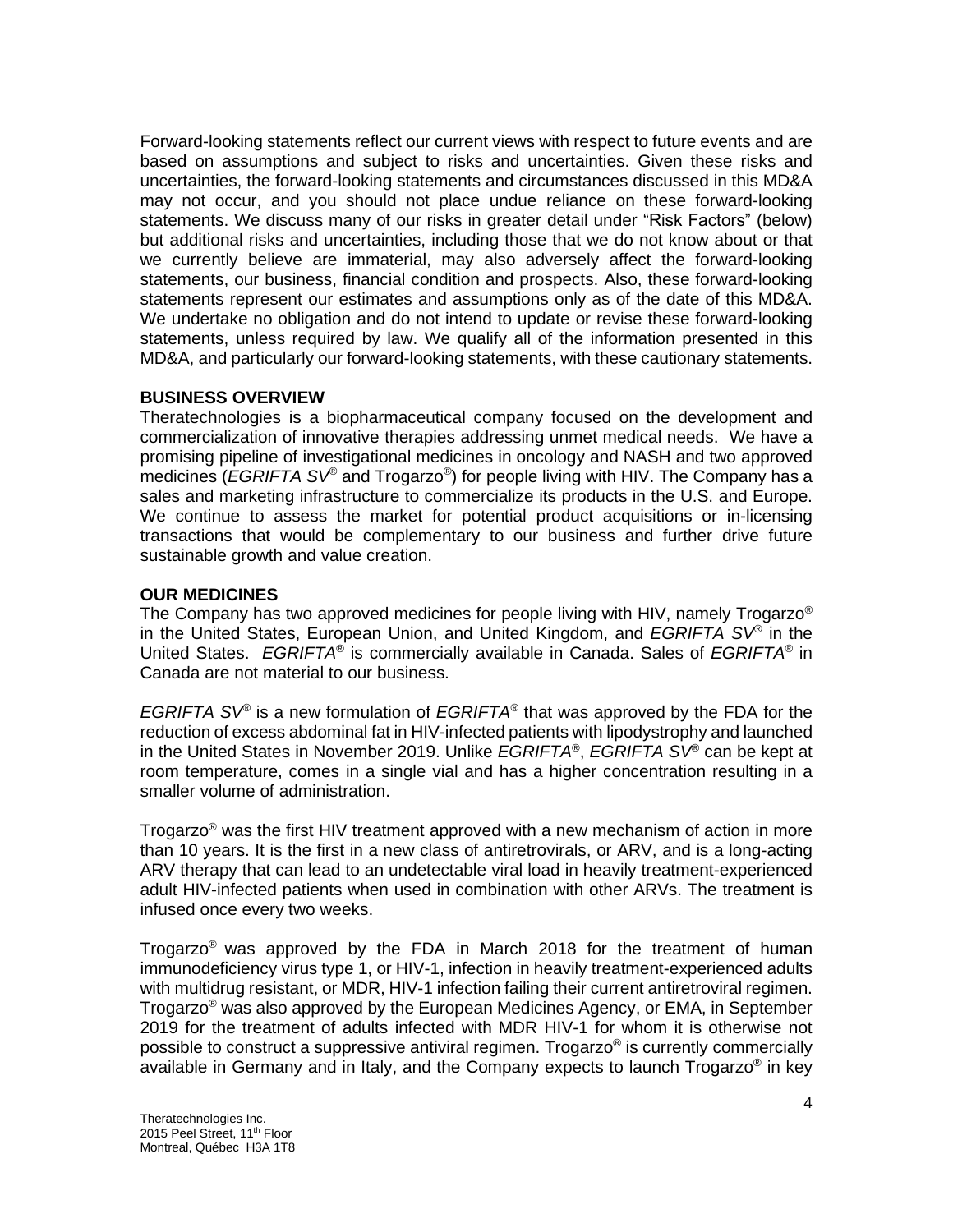additional European countries later in 2022. A number of patients are also being treated with Trogarzo® in some European countries through early access programs. Trogarzo® will be launched on a country-by-country basis across Europe as it gains public reimbursement in each such country. In addition, Trogarzo® was approved in Israel in January 2022 and is now commercially available.

In March 2016, we obtained the rights to commercialize Trogarzo® in the United States and Canada pursuant to a distribution and licensing agreement with TaiMed Biologics, Inc., or TaiMed. In March 2017, the agreement was amended to include the commercial rights to Trogarzo® in the European Union and in other countries such as Israel, Norway, Russia and Switzerland, or TaiMed Agreement.

The Company's commercial product strategy for the 2022 fiscal year is to generate revenue growth through increased sales of our medicines in the United States while working on securing an appropriate price and widespread reimbursement for  $\sf{T}$ rogarzo $^\circledast$  in additional European countries and launch Trogarzo® in those key European countries.

# **IMPACT OF THE COVID-19 PANDEMIC**

In Fiscal 2021, face-to-face interactions in clinics, hospitals, AIDS services organizations and other offices were reduced and patient treatment initiations were delayed due to restrictions implemented to stop the spread of COVID-19. In Fiscal 2021, we continued to offer virtual interactions to provide education and support for people in need of our medications, people living with HIV, case managers, healthcare providers and their staff, on how to manage HIV during the COVID-19 pandemic. While these efforts have helped support our goal to increase U.S. sales of Trogarzo® and *EGRIFTA SV®* new rounds of closures related to the Omicron variant of the virus have slowed some of these initiatives. In the European Union, sales of Trogarzo<sup>®</sup> and the review of regulatory dossiers were adversely impacted by COVID-19 due to strict lockdown measures imposed in many European countries.

To date, our on-going Phase 1 clinical trial of TH1902 for the treatment of various cancers and preparations for our Phase 3 clinical trial of tesamorelin for the treatment of NASH have not been materially adversely impacted by the COVID-19 pandemic.

#### **OUR PIPELINE**

Theratechnologies has established a promising pipeline of investigational medicines in areas of high unmet need, including NASH, oncology and HIV.

# **Tesamorelin**

During fiscal year 2020, the Company completed evaluation and development of the F8 Formulation which, based on internal studies, is bioequivalent to the original commercialized formulation of tesamorelin, or F1 formulation. The F8 formulation has a number of advantages over the current formulation of *EGRIFTA SV®* . Specifically, it is two times more concentrated resulting in a smaller volume of administration and is intended to be presented in a multi-dose vial that can be reconstituted once per week. Similar to the current formulation of *EGRIFTA SV®* , the F8 Formulation is stable at room temperature, even once reconstituted. We intend to file a sBLA with the FDA to seek approval of the bioequivalence of the F8 Formulation in the first half of calendar 2022 for the treatment of lipodystrophy in people living with HIV.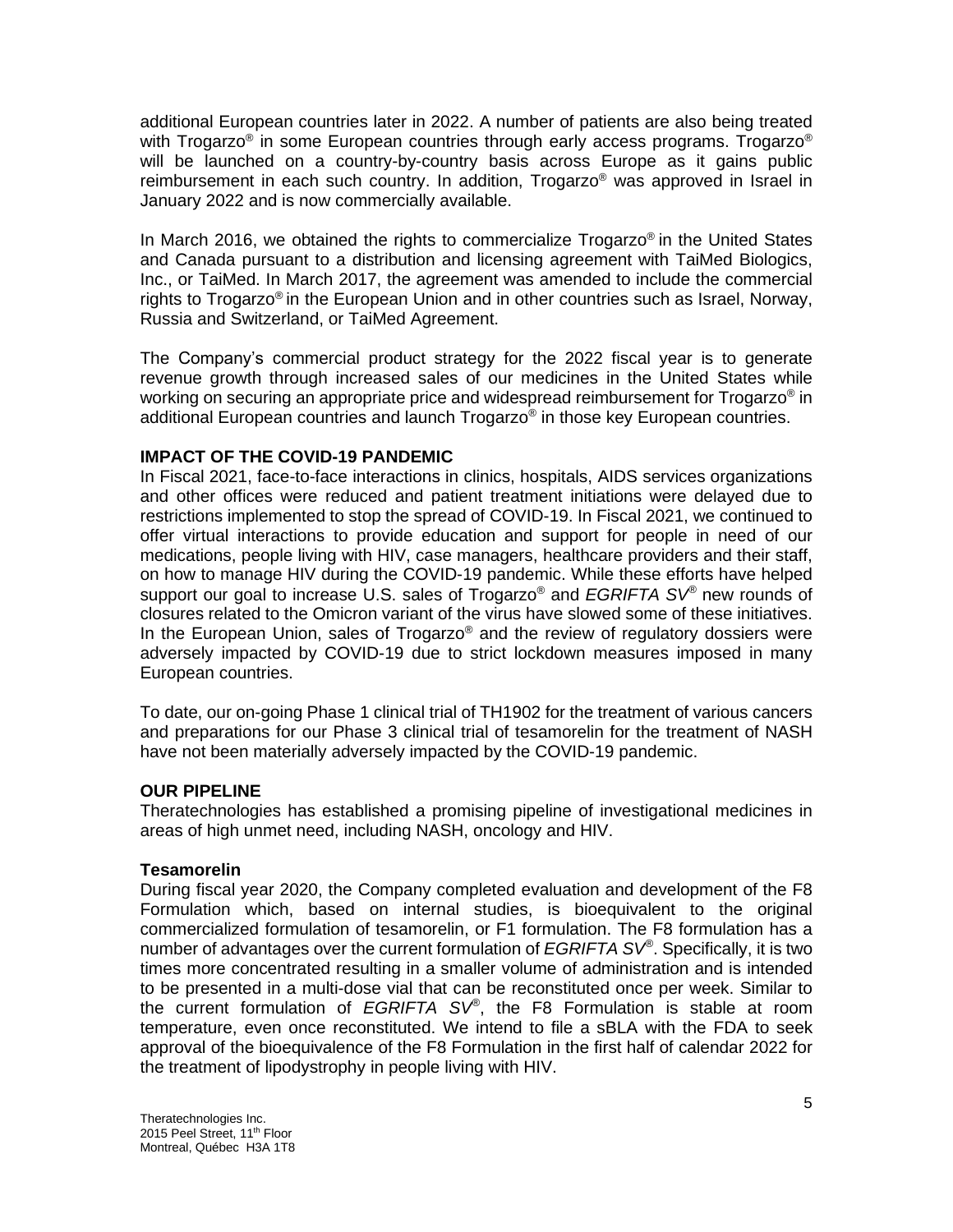The F8 Formulation is patent protected in the United States until 2033 and until 2034 in major European countries. Furthermore, the United States Patent and Trademark Office issued two U.S. patents to Massachusetts General Hospital, or MGH, relating to the treatment of hepatic disease using growth hormone related hormone, or GHRH, or analogues thereof which are scheduled to expire in 2040. We have an exclusive worldwide license with MGH for these patents.

The Company is currently working on the development of the Pen to be used in conjunction with the F8 Formulation. To date, its development is not completed, and we are still working on the Pen. As a result, no timeline has been set for the filing of an sBLA with the FDA in relation to the Pen.

In September 2020, we announced our intent to develop tesamorelin for the treatment of NASH in the general population. This decision was largely based on positive scientific evidence in addition to discussions with scientific advisors and the FDA and European regulatory agencies regarding drug development for the treatment of NASH.

In conjunction with The Liver Meeting<sup>®</sup> 2020 of the American Association for the Study of Liver Diseases, or AASLD, in November 2020, Lindsay T. Fourman, M.D., of the Metabolism Unit, Department of Medicine, Massachusetts General Hospital presented results from a new proteomics sub-analysis that demonstrated that serum levels of three proteins associated with the development of NASH and fibrosis, Vascular Endothelial Growth Factor A (VEGFA), Transforming Growth Factor Beta 1 (TGFβ1) and Colony Stimulating Factor 1 (CSF1), were significantly reduced in tesamorelin patients compared to a placebo group. These results help to understand how tesamorelin may induce key metabolic pathways that could have a direct effect on liver inflammation, fat and fibrosis and support the Company's plan to develop tesamorelin for the treatment of NASH.

In November 2020, we filed an Investigational New Drug Application, or IND, with the FDA for a Phase 3 clinical trial evaluating tesamorelin for the treatment of NASH and we received a "Study May Proceed" letter for such Phase 3 clinical trial from the FDA in December 2020. The letter contained a recommendation that the Corporation request a meeting to discuss the questions and comments contained in such letter to address certain aspects of the proposed trial design to ensure alignment with the agency's expectations with NASH trials. The Corporation followed up on the FDA's recommendation and requested a meeting with the agency. On July 15, 2021, we announced that we had completed discussions with the FDA following an end of Phase 2 meeting and with the EMA following a scientific advice meeting regarding the Phase 3 clinical trial in NASH.

The finalized Phase 3 trial design is planned for a multicenter, randomized, double-blind, placebo-controlled two-part study designed to evaluate the safety and efficacy of tesamorelin in liver-biopsy confirmed patients with NAS score of at least 4 and stage 2 or 3 fibrosis. Part 1 of the study will include a total of approximately 1,100 patients (1:1, tesamorelin:placebo), including approximately 75 to 100 people living with HIV. A second liver biopsy will be performed after the first approximately 1,100 participants have completed 18 months of treatment. This should form the basis for filing an sBLA with the FDA. The clinical trial will also include a futility analysis that would be conducted after the first approximately 400 patients have completed 18 months of treatment and have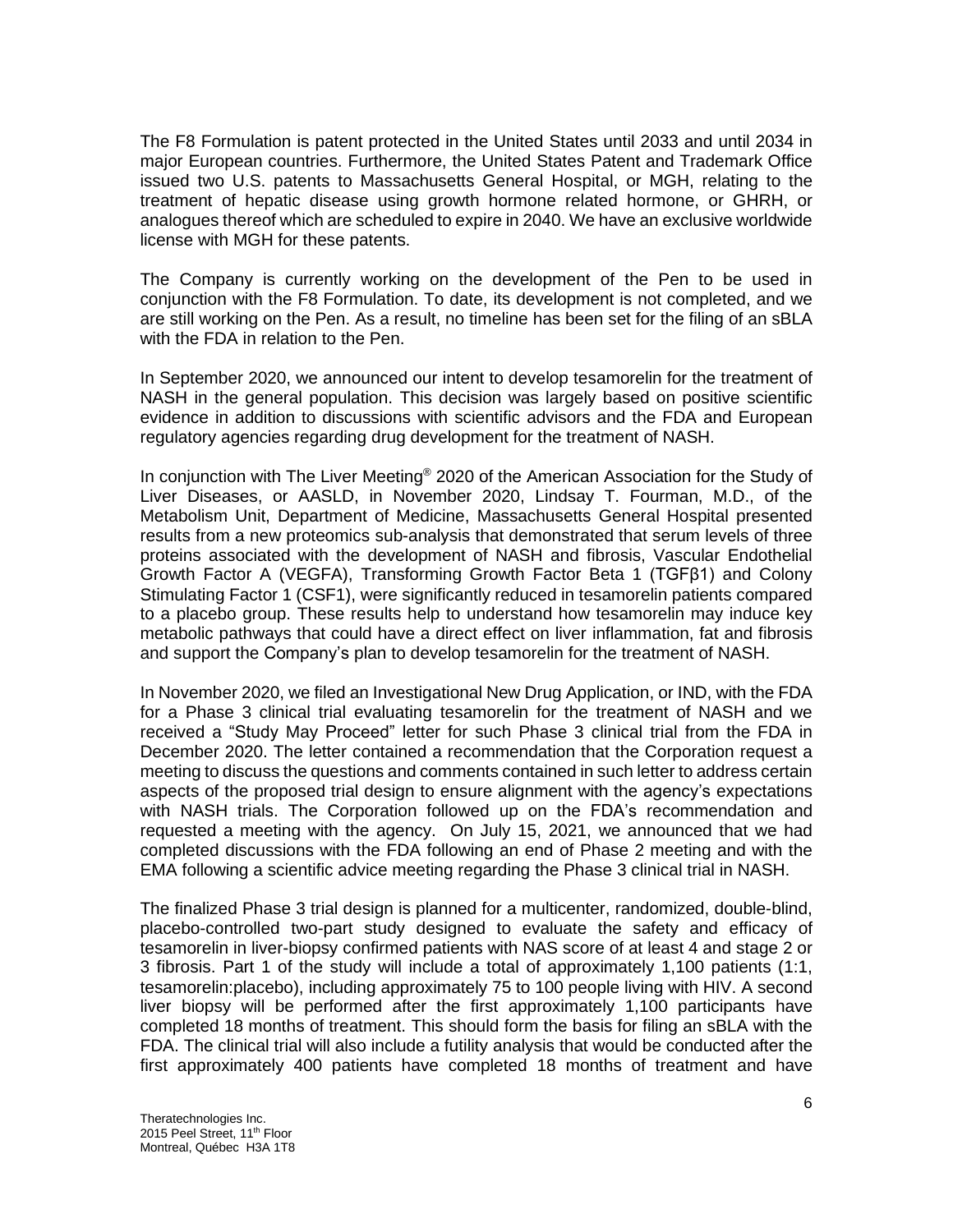received a second liver biopsy. The futility analysis will provide a perfunctory review indicating if an early treatment effect with tesamorelin has been observed and will determine if the study should proceed as planned. Following a potential sBLA approval, Part 2 of the trial will continue to enroll an additional approximately 1,800 patients (3:1, tesamorelin:placebo) to continue to measure clinical outcomes over a period of five years. A total of approximately 2,900 patients are expected to be enrolled.

On July 15, 2021, we also announced that the final Phase 3 clinical trial design would result in higher costs than what we had expected and, as a result, we were assessing our options to best execute this program, including seeking a potential partner. An external U.S.-based biopharma advisory firm was retained for that purpose. To date, we are still continuing to seek a partner and to assess additional options, such as certain forms of financing.

In order to further de-risk the Phase 3 trial, the Company intends to submit an amended protocol to the FDA. The new protocol will include a Phase 2b/3 seamless study design where the first 350 or so patients' data will be analyzed by a data monitoring committee to assess the efficacy of tesamorelin on a smaller subset of patients. A decision will then be made whether to continue the study until full number of patients (1,094) have completed 18 months of treatment. This does not change the total number of patients required to seek accelerated approval of tesamorelin for the treatment of NASH.

Theratechnologies intends to use the F8 Formulation for the Phase 3 clinical trial in NASH. The Phase 3 trial in NASH will compare the F8 Formulation to a placebo.

The Company has retained the services of a contract research organization, or CRO, with experience in implementing large and late-stage clinical trials to assist with the execution of its Phase 3 clinical trial in NASH.

The Company is also conducting a study titled Visceral Adiposity Measurement and Observation Study, or VAMOS, to reflect our commitment to improve the health outcomes of people living with HIV. VAMOS is an epidemiologic cross-sectional study to answer the unknown associations between visceral fat and cardiovascular disease risk, liver fat, liver fibrosis, pericardial fat, and muscle fat in today's HIV patient. These associations will be measured across a diversity of weights, BMIs, genders, and races so that the impact of visceral fat can be understood with external validity to the results. Additionally, the performance of anthropometric measurements like waist circumference (WC) and hip circumference (HC) will be assessed in a modern HIV population. The aims of this study are two-fold: (1) To determine the utility of WC's ability to predict cardiovascular risk scores, liver fat, liver fibrosis, and abnormal glucose homeostasis across the full VAMOS population and subgroups (2) Identify common clinical data points in today's standard of care that can be used to assess a patient's risk of having excess visceral fat. The VAMOS results is expected to direct clinicians on why and which patients in their practice should be screened for excess visceral fat and treatment.

# **SORT1+ Technology**

The Company is currently developing a platform of new proprietary peptides for cancer drug development targeting the sortilin, or SORT1, receptor. SORT1 is expressed in ovarian, triple-negative breast, skin, lung, colorectal and pancreatic cancers, among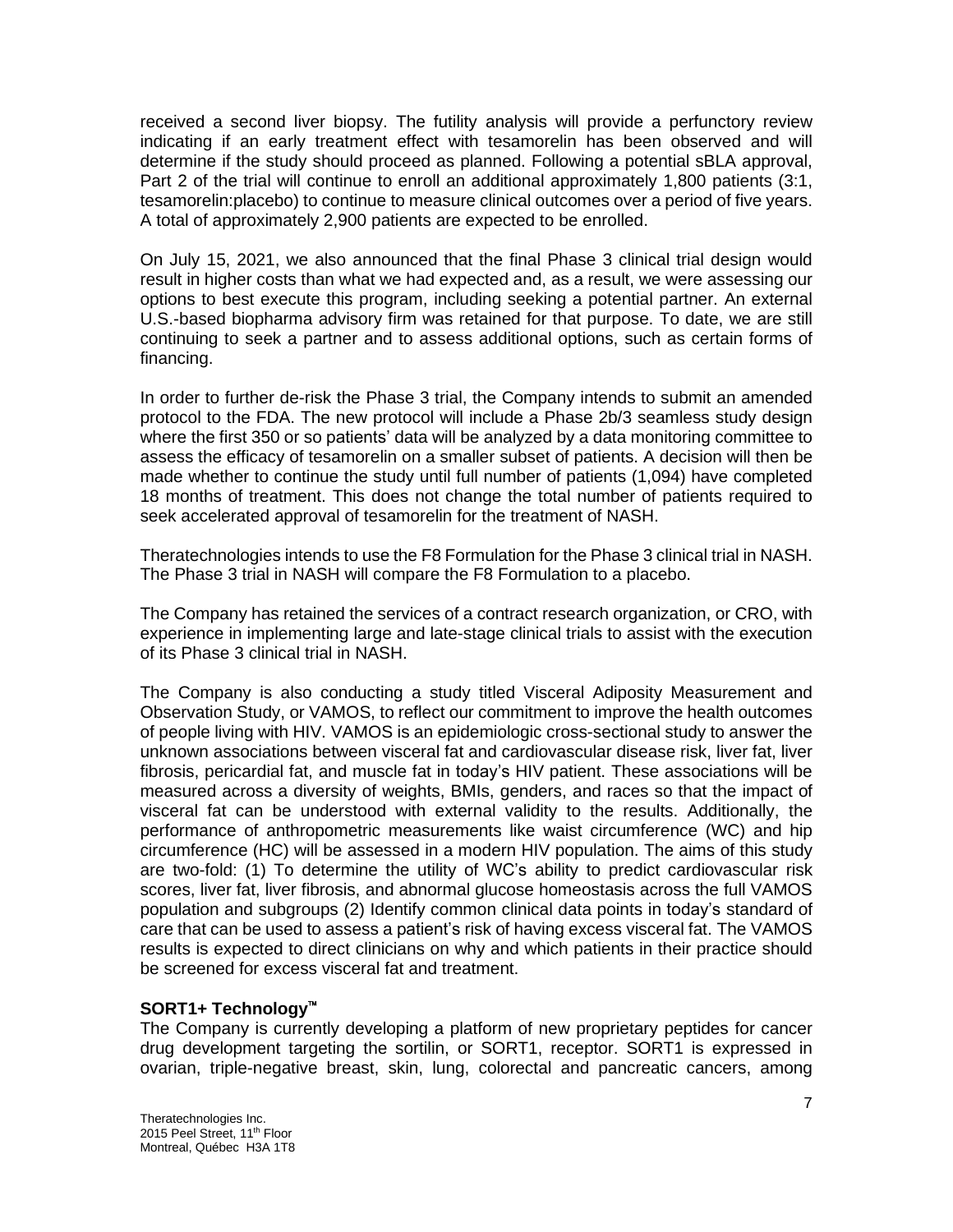others. SORT1 plays a significant role in protein internalization, sorting and trafficking, and therefore, is an attractive target for anticancer drug development. Our innovative peptidedrug conjugates, or PDCs, generated through our SORT1+ Technology™ embody distinct pharmacodynamic and pharmacokinetic properties that differentiate them from traditional chemotherapy. In contrast to traditional chemotherapy, our proprietary PDCs are designed to enable selective delivery of certain anticancer drugs within the tumor microenvironment, and more importantly, directly inside sortilin positive cancer cells.

Our SORT1+ Technology<sup> $M$ </sup> was acquired in February 2019 as part of the acquisition of Katana Biopharma, Inc., or Katana. Through the acquisition, Theratechnologies obtained the worldwide rights to this platform based on an exclusive royalty-bearing license entered into between Katana and Transfer Plus L.P.

Preclinical *in vivo* data demonstrated that our SORT1+ Technology™ improved anti-tumor activity and reduced neutropenia and systemic toxicity. It also was shown in preclinical models to bypass the multidrug resistance protein 1, or MDR1; also known as Pglycoprotein, one of the mechanisms of chemotherapy drug resistance. In addition, our SORT1+ Technology<sup> $M$ </sup> demonstrated activity in preclinical models against the formation of vasculogenic mimicry, or VM, a mechanism also associated with cancer resistance. *In vivo* preclinical toxicity data have also demonstrated that TH1902, our lead PDC (docetaxel conjugate), could be administered at three times the maximum tolerated dose, or MTD, of docetaxel alone. The Company expects to present additional scientific data supporting these findings at scientific meetings to be held in 2022.

In February 2021, we received fast track designation from the FDA for TH1902 as a single agent for the treatment of patients with sortilin positive recurrent advanced solid tumors that are refractory to standard therapy.

In March 2021, a Phase 1 clinical trial was initiated evaluating TH1902 for the treatment of cancers where the sortilin receptor is expressed. The Phase 1 clinical trial design includes a Part A dose escalation study to evaluate the safety, pharmacokinetics, maximum tolerated dose, or MTD, and preliminary anti-tumor activity of TH1902 administered once every three weeks in patients with advanced solid tumors refractory to available anti-cancer therapies.

The Corporation's Phase 1 study evaluating its novel investigational proprietary PDC TH1902 for the treatment of sortilin positive cancers is progressing as planned. The Company is in the final stages of a Phase 1/Part A dose escalation study evaluating its lead investigational peptide-drug conjugate (PDC) TH1902 for the treatment of sortilinpositive cancers. As previously mentioned, we are currently evaluating patients in order to establish the safety of TH1902 as well as establish the maximum tolerated dose (MTD). As per study protocol, the MTD is established once a significant adverse event is observed in two or more patients. . In total, 4 patients in the trial have been administered significant doses of TH1902 at 420 mg/m<sup>2</sup> doses of TH1902, equivalent to nearly two times the indicated therapeutic dose of docetaxel. To date, Theratechnologies has observed a dose limiting toxicity (DLT) (grade 4 neutropenia lasting more than 7 days) in one patient, as well as other adverse events after more than one cycle at  $420$  mg/m<sup>2</sup>. As a result, we have decided to pursue the study at a lower dose of 300 mg/m<sup>2</sup> (or approximately 1.5 times the usual dose of docetaxel). We currently are enrolling patients at the 300 mg/m<sup>2</sup> dose to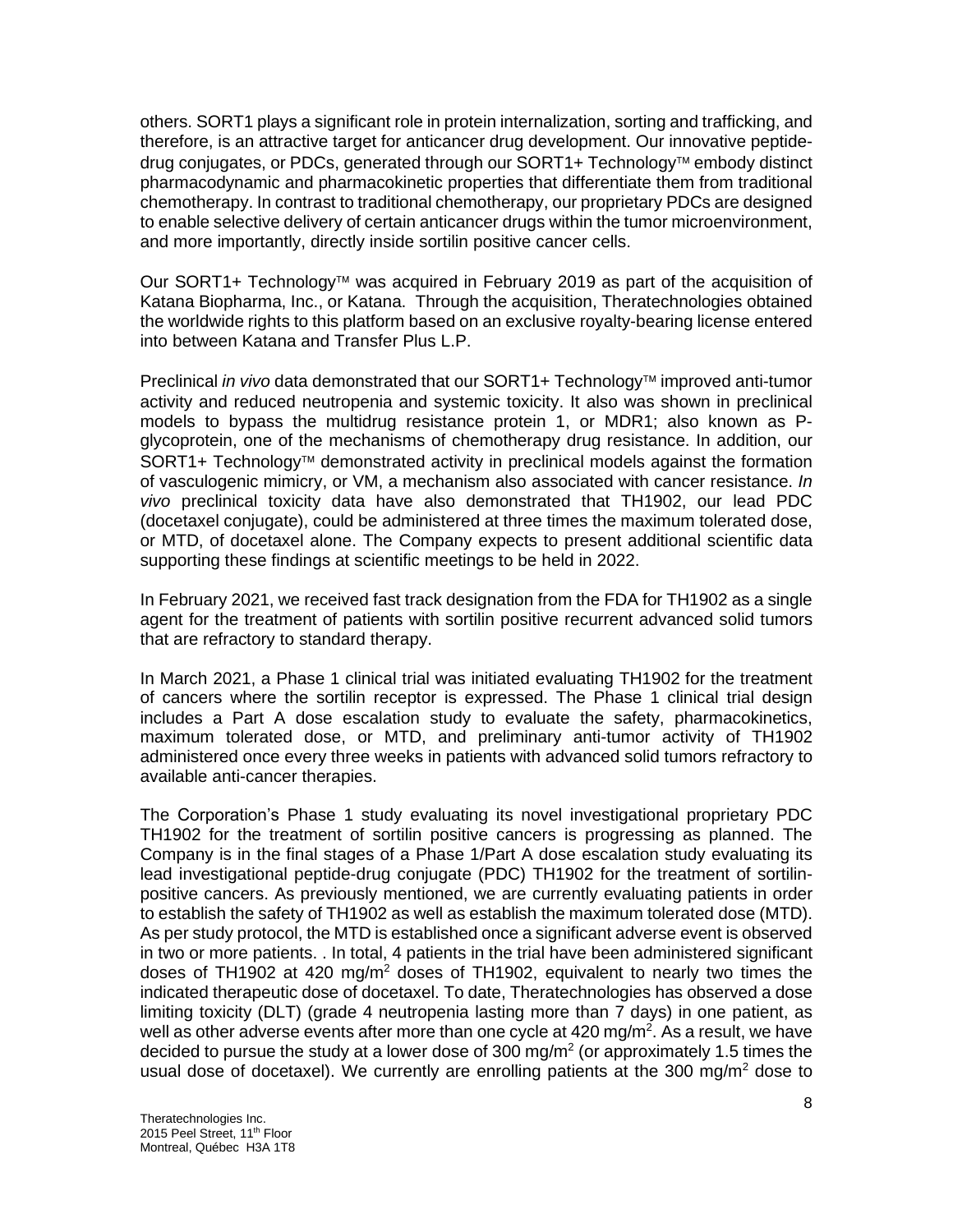confirm the absence of DLTs following the first cycle. Once MTD has been established, the study protocol allows for immediate initiation of enrollment of a larger open label basket trial. The basket trial will further assess the safety and tolerability of TH1902. The preliminary anti-tumor activity of TH1902 will be evaluated for all patients as per the response evaluation criteria in solid tumors. Based on additional research we have conducted on the Sortilin receptor, we have submitted an amendment to the Phase 1 protocol to the FDA to include the following solid tumor types: Hormone Receptor-Positive (HR+) Breast Cancer, Triple Negative Breast Cancer, Ovarian Cancer, Endometrial Cancer, Melanoma (10 patients per tumor type). In addition, one arm will be added to include Thyroid, Small Cell Lung, Prostate and potential other high Sortilin expressing cancers (15 patients in total). The original trial design consisted of 40 patients across a selection of solid tumors, including colorectal and pancreatic cancers. The plan is now to enroll a total of approximately 70 patients in the basket trial to evaluate the potential antitumor activity of TH1902.

We are exploring the possibility of out-licensing development and commercialization rights for TH1902 in Greater China. We are pleased to report that there has been solid interest on the part of Chinese companies, and that discussions are ongoing with a number of different pharmaceutical and biotech companies.

#### **Ibalizumab for HIV**

An sBLA was filed with the FDA in the fourth quarter of 2021 for the Company's Intravenous (IV) Push method of administration of Trogarzo® for the treatment of human immunodeficiency virus type 1, or HIV-1. The FDA has accepted our filing and has provided a target action date of October 3, 2022 in accordance with the Prescription Drug User Fee Act (PDUFA).

Theratechnologies and TaiMed are also evaluating an intramuscular (IM) method of administration for Trogarzo<sup>®</sup> within the TMB-302 study. Patient screening for the IM study is in progress and we expect completion in the second half of 2022.

In connection with the September 2019 approval of Trogarzo® in Europe, the EMA has requested a post-authorization efficacy study, or Registry, to be conducted to evaluate the long-term efficacy and durability of Trogarzo® in combination with other antiretrovirals. The Company has initiated enrolment in this post-authorization study evaluating the real-world long-term efficacy and durability of Trogarzo® in combination with other antiretrovirals in Europe. The study, named Prospective and Retrospective, Observational Multicenter Ibalizumab Study of Efficacy (PROMISE). We are also conducting a similar trial in the United States, (PROMISE-US). PROMISE-US is a Prospective and Retrospective Observational study of Multidrug-resistant patient outcomes with and without Ibalizumab in a real-world SEtting. We intend to use the PROMISE-US data as part of the PROMISE trial.

The Company is also required to conduct a pediatric investigation plan, or PIP, to evaluate Trogarzo® in children aged 6 to <18 years old. The PIP will be comprised of two studies with the first study expected to begin in the latter part of 2022.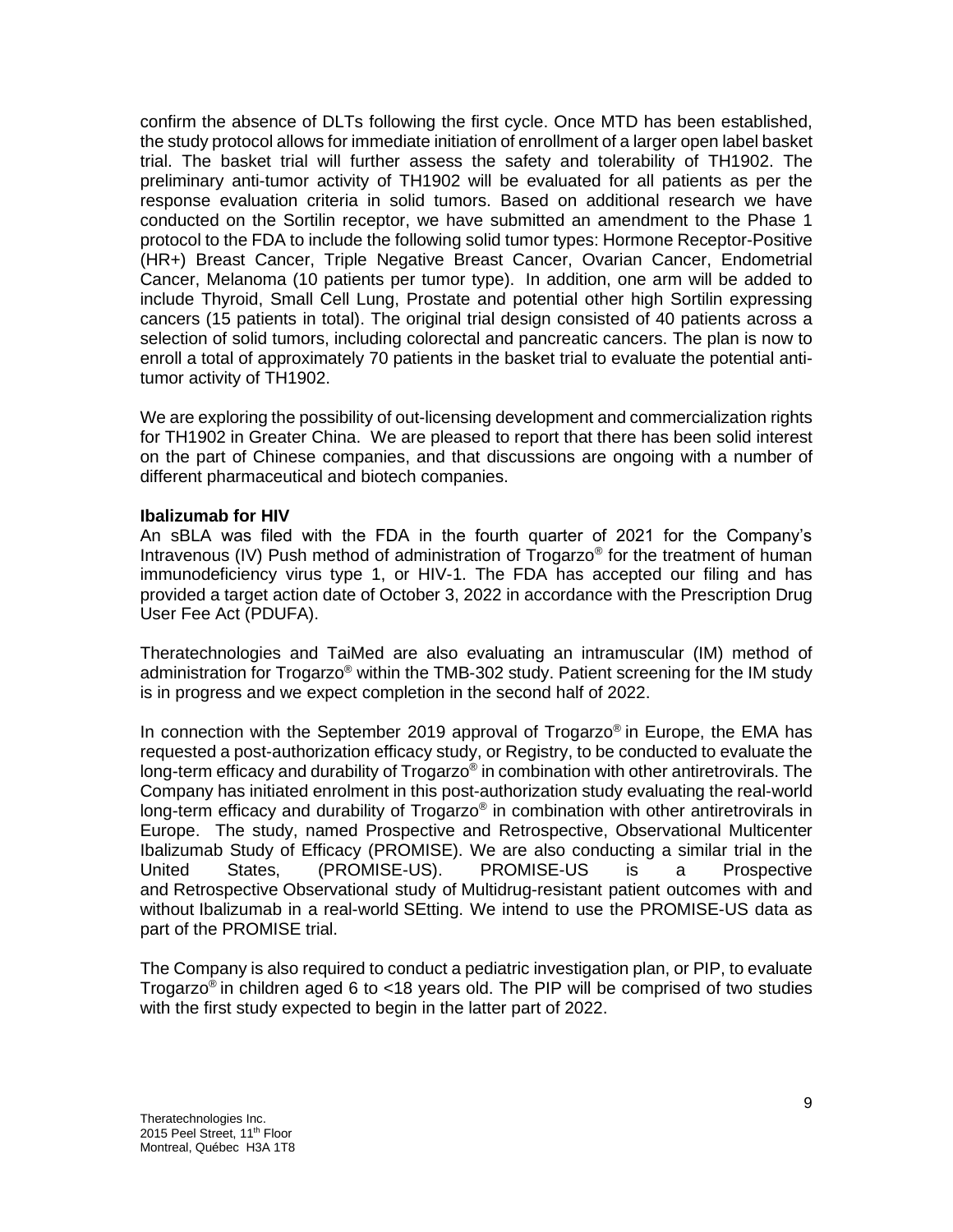#### **JANUARY 2021 OFFERING Use of Proceeds**

In its prospectus supplement dated January 13, 2021 relating to the January 2021 offering, the Company indicated that it intended to use the net proceeds from such offering primarily to fund research and development activities, commercialization initiatives, general and administrative expenses, working capital needs and other general corporate purposes. More specifically, out of net proceeds of the offering then estimated to be \$42,500,000, an amount of \$30,500,000 was earmarked for the NASH Phase 3 clinical trial and \$7,000,000 for oncology research and development (including the TH1902 Phase 1 clinical trial), with the remainder left for commercial and marketing activities and other uses.

In the months following the January 2021 offering, the Company was able to complete its discussions with the FDA and the EMA regarding the design and protocol for the Phase 3 clinical trial evaluating tesamorelin for the treatment of NASH. As part of its announcement on July 15, 2021 regarding the finalization of the trial design, the Company also announced that the changes made to the design pursuant to the discussions held with the FDA and the EMA would result in higher costs than previously estimated, and that the Company was evaluating its options to best execute its late-stage development program for tesamorelin, including seeking a potential partner. As a result of the delay in the initiation of the NASH Phase 3 clinical trial, the funds raised in the January 2021 offering earmarked for such trial have been added to the Company's available cash balance. The Company's ability to execute its Phase 3 clinical trial evaluating tesamorelin for the treatment of NASH will be dependent on its ability to secure additional financial resources.

The following table shows the estimated use of proceeds, compared with the actual use of proceeds as at November 30, 2021:

| In millions                                  | <b>Estimated Use of Proceeds</b> | <b>Actual Use of</b><br><b>Proceeds</b> | <b>Variance</b> |
|----------------------------------------------|----------------------------------|-----------------------------------------|-----------------|
| Nash Phase 3 clinical trial                  | \$30.5                           | \$2.4                                   | \$(28.1)        |
| Oncology R&D                                 | 7.0                              | \$2.9                                   | (4.1)           |
| Commercial<br>marketing<br>and<br>activities | 3.5                              | --                                      | (3.5)           |
| Other                                        | 1.5                              | $- -$                                   | (1.5)           |
| <b>Net Proceeds</b>                          | \$42.5                           | \$5.3                                   | \$ (37.2)       |

As at November 30, 2021, approximately \$2,418,000 had been used in connection with the NASH Phase 3 clinical trial.

As at November 30, 2021, approximately \$2,886,000 had been used in connection with oncology research and development activities and the variance between the amount reserved and the amount used as at November 30, 2021 represents funds held in cash pending their planned allocation as costs are incurred.

Finally, the Company has not implemented new initiatives in terms of commercial and marketing activities, such that the funds earmarked for such use have been added to the Company's working capital.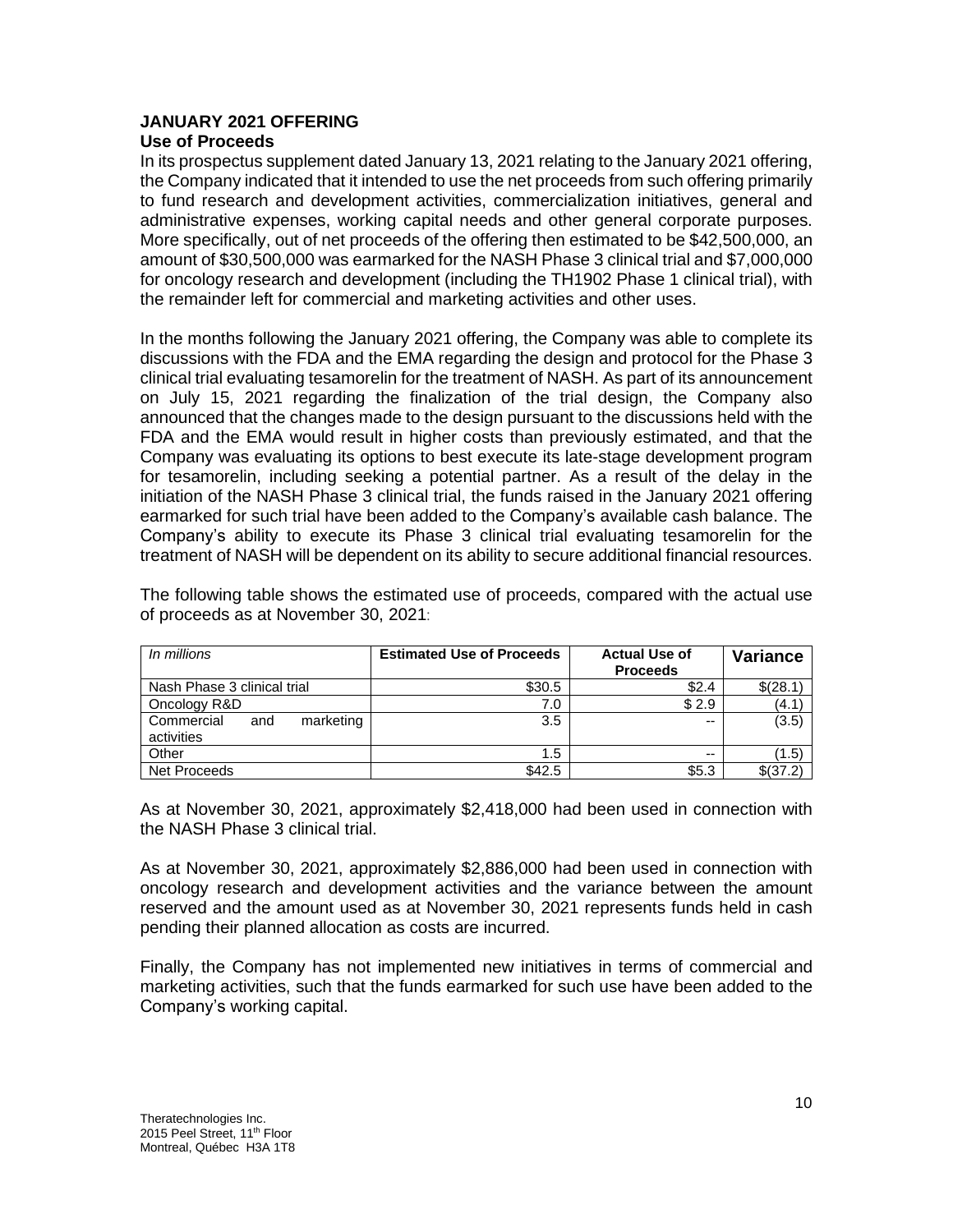# **2022 BUSINESS STRATEGY AND OBJECTIVES**

### **Our 2022 Business Strategies and Objectives are as follows:**

- Continue to grow sales of *EGRIFTA* SV<sup>®</sup> in North America and Trogarzo<sup>®</sup> in the United States and in the European Countries where it has obtained reimbursement;
- Seek commercially attractive pricing and reimbursement of Trogarzo® in additional countries of the European Union, including France, Spain and the United Kingdom and launch Trogarzo® therein;
- Launch the F8 Formulation of tesamorelin and the IV Push mode of administration of ibalizumab in the U.S.;
- Initiate Part B of our Phase 1 clinical trial studying TH1902 in various types of cancer;
- Begin a Phase 3 clinical trial using tesamorelin for the potential treatment of NASH in the general population after having secured additional financing or having found a partner;
- Pursue potential product acquisitions and in-licensing transactions or other similar opportunities complementary to our business;,
- Seek potential partners for our licensed SORT1+ Technology<sup>TM</sup> platform in countries where we do not intend to develop and conduct clinical trials;
- We plan on retaining and attracting a pool of diverse talents at all levels to participate and contribute to the successful execution of our business strategy and objectives; and
- Manage our financial position to ensure we can successfully execute on our 2022 business strategy and objectives.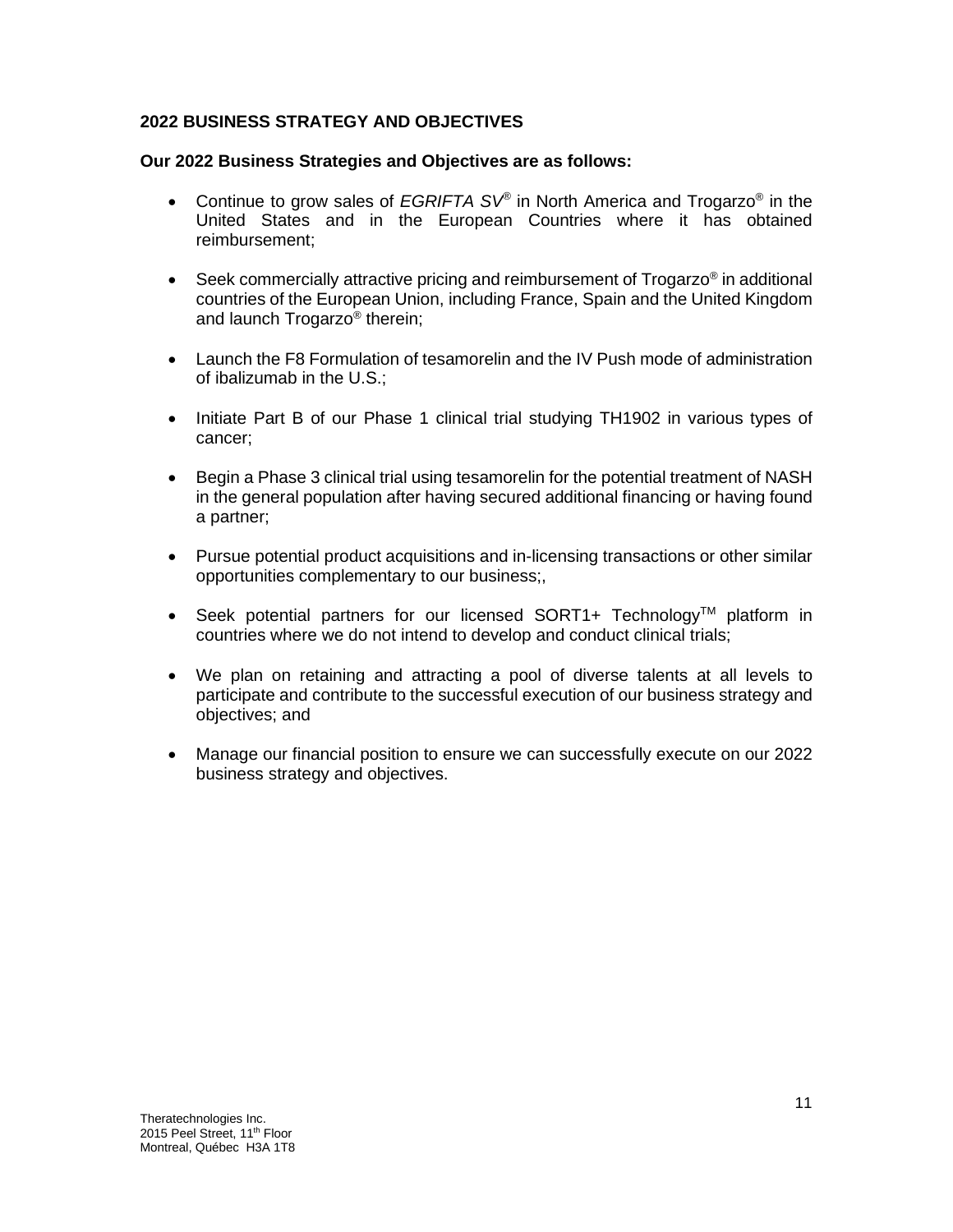|                                                          | Three-month<br>periods ended<br>November 30, |          | %<br>change | <b>Years ended</b><br>November 30, |          | %<br>change |
|----------------------------------------------------------|----------------------------------------------|----------|-------------|------------------------------------|----------|-------------|
|                                                          | 2021                                         | 2020     |             | 2021                               | 2020     |             |
| EGRIFTA <sup>®</sup> , EGRIFTA SV <sup>®</sup> net sales | 12,753                                       | 10,751   | 18.6%       | 43,009                             | 35,399   | 21.5%       |
| Trogarzo <sup>®</sup> net sales                          | 6,001                                        | 8,372    | $-28.3%$    | 26,814                             | 30.654   | $-12.5%$    |
| Revenue                                                  | \$18,754                                     | \$19,123 | $-1.9%$     | \$69,823                           | \$66,053 | 5.7%        |

# **Fourth-Quarter and Fiscal 2021 Revenue Highlights**

### *(in thousands of dollars)*

#### **Fourth-Quarter Fiscal 2021 Financial Results**

#### **Revenue**

Consolidated revenue for the three months ended November 30, 2021 amounted to \$18,754,000 compared to \$19,123,000 for the same period last year, representing a decrease of 1.9%.

For the fourth quarter of Fiscal 2021, sales of *EGRIFTA SV®* reached \$12,753,000 compared to \$10,751,000 in the fourth quarter of the prior year, representing an increase of 18.6%. Strong sales of *EGRIFTA SV®* were mostly the result a higher selling price and lower government rebates and chargebacks.

In the fourth quarter of Fiscal 2021, Trogarzo® sales amounted to \$6,001,000 compared to \$8,372,000 for the same quarter of 2020, representing a decrease of 28.3%. During the fourth quarter of Fiscal 2021, Trogarzo® net sales were impacted by a provision related to greater than anticipated clawbacks on units sold in France prior to finalization of reimbursement terms, pursuant to temporary use authorizations ("ATU" and "AAP"). Negotiations are still ongoing with the Economic Committee for Health Products ("CEPS") to finalize pricing and reimbursement terms in France. Sales were also affected by lower unit sales as a result of lower patient access to hospitals and clinics because of COVID-19 and the impact of a new competitor.

#### **Cost of Sales**

For the three-month period ended November 30, 2021, cost of sales was \$6,411,000 compared to \$6,650,000 in the comparable period of Fiscal 2020. Cost of goods sold were stable at \$5,191,000 compared to \$5,190,000 for the same period last year.

Cost of sales included an amortization of \$1,220,000 in the fourth quarter of 2021 and 2020 in connection with the settlement of the future royalty obligation which has been accounted as "Other asset" on the consolidated statement of the financial position.

#### **R&D Expenses**

R&D expenses in the three-month period ended November 30, 2021 amounted to \$8,678,000 compared to \$6,795,000 in the comparable period of Fiscal 2020. The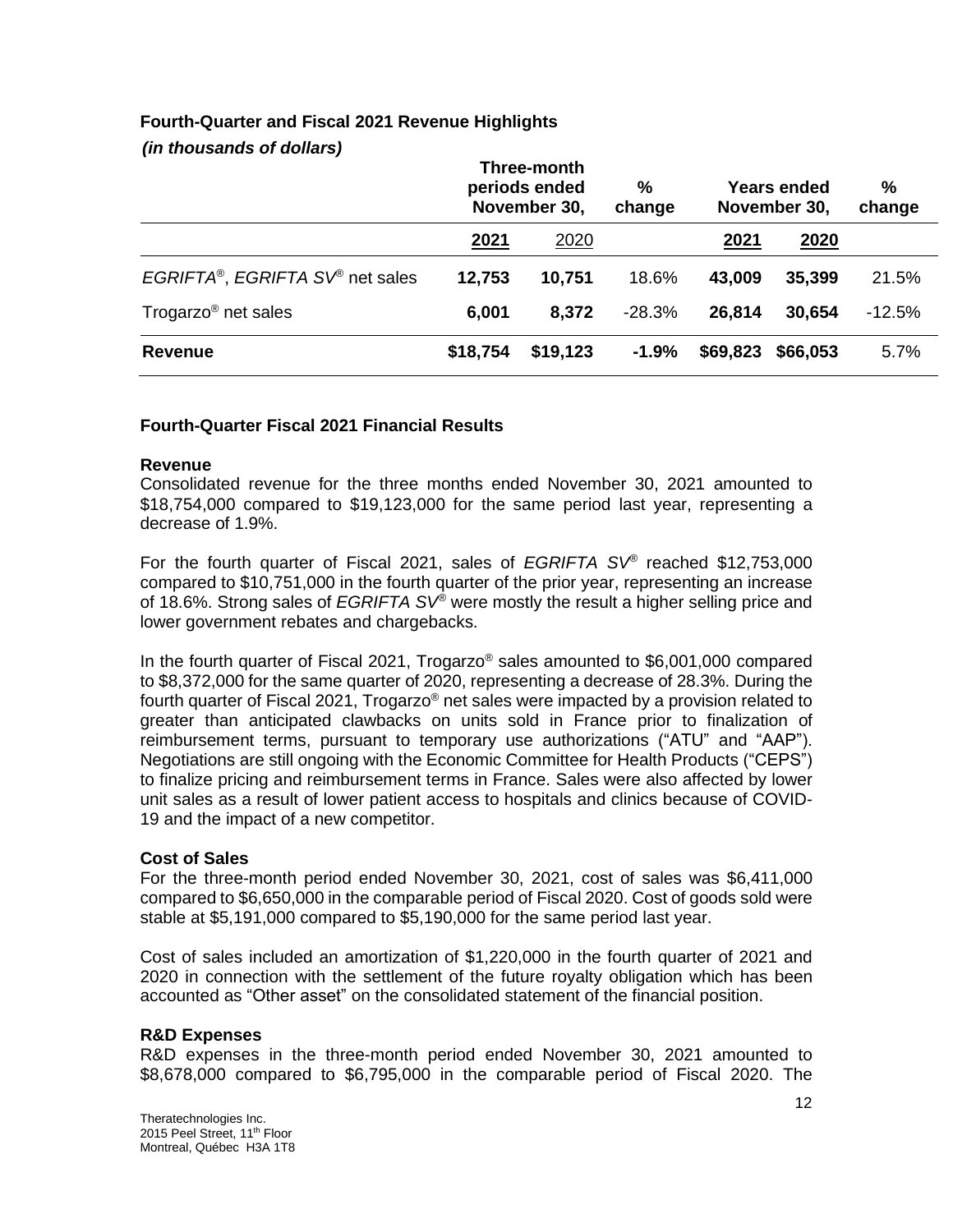increase during the fourth quarter of Fiscal 2020 was largely due to the development of our oncology platform, including the Phase 1 trial for TH1902, the F8 Formulation and multi-dose pen injector, and spending related to the development of tesamorelin for the treatment of NASH in the general population as well as regulatory expenses and increased medical education initiatives in Europe in preparation for the Trogarzo<sup>®</sup> launch.

Out of the foregoing R&D expenses, expenses relating specifically to the Company's program evaluating TH1902 for the treatment of sortilin-positive cancers (currently in Phase 1) reached approximately \$782,000 in the three-month period ended November 30, 2021, and those relating to its program evaluating tesamorelin for the treatment of NASH (currently at Phase 3 preparation stage) totaled \$460,000 for the same period. As explained previously, the Phase 1 study involving TH1902 is progressing as planned, while the initiation of the Phase 3 clinical trial for tesamorelin has been delayed pending assessment of our options to best execute this program, including seeking additional resources or potential partnership.

### **Selling Expenses**

Selling expenses in the three-month period ended November 30, 2021 amounted to \$8,193,000 compared to \$6,532,000 in the comparable period of Fiscal 2020.

The increase in selling expenses is largely associated with the addition of senior personnel in North America to build a stronger sales organization, as well as increased activities in Europe ahead of the launch of Trogarzo in key markets.

### **General and Administrative Expenses**

General and administrative expenses in the fourth quarter of Fiscal 2021 amounted to \$3,537,000, compared to \$3,255,000 reported in the same period of Fiscal 2020. The increased is due to an overall increase in activity to reflect the growth of our business.

# **Net Finance Costs**

Net finance costs for the three-month period ended November 30, 2021 were \$1,817,000 compared to \$1,424,000 in the same period last year.

# **Adjusted EBITDA<sup>1</sup>**

Adjusted EBITDA for the fourth quarter of Fiscal 2021 was \$(5,501,000) compared to \$(1,417,000) in same period of Fiscal 2020.

The increase in Adjusted EBITDA loss from Q4 2020 to Q4 2021 was mainly due to higher selling expenses and increased spending on research and development activities in the fourth quarter of 2021.

# **Net loss**

Taking into account the revenue and expense variations described above, we recorded a net loss of \$9,901,000, or \$0.10 per share, in the fourth quarter of Fiscal 2021 compared to a net loss of \$5,549,000, or \$0.07 per share, in the fourth quarter of Fiscal 2020.

<sup>1</sup> Adjusted EBITDA is a Non-GAAP Financial Measure. See the "Non-IFRS Financial Measures" section of the MD&A for a description of the composition and reconciliation of this measure.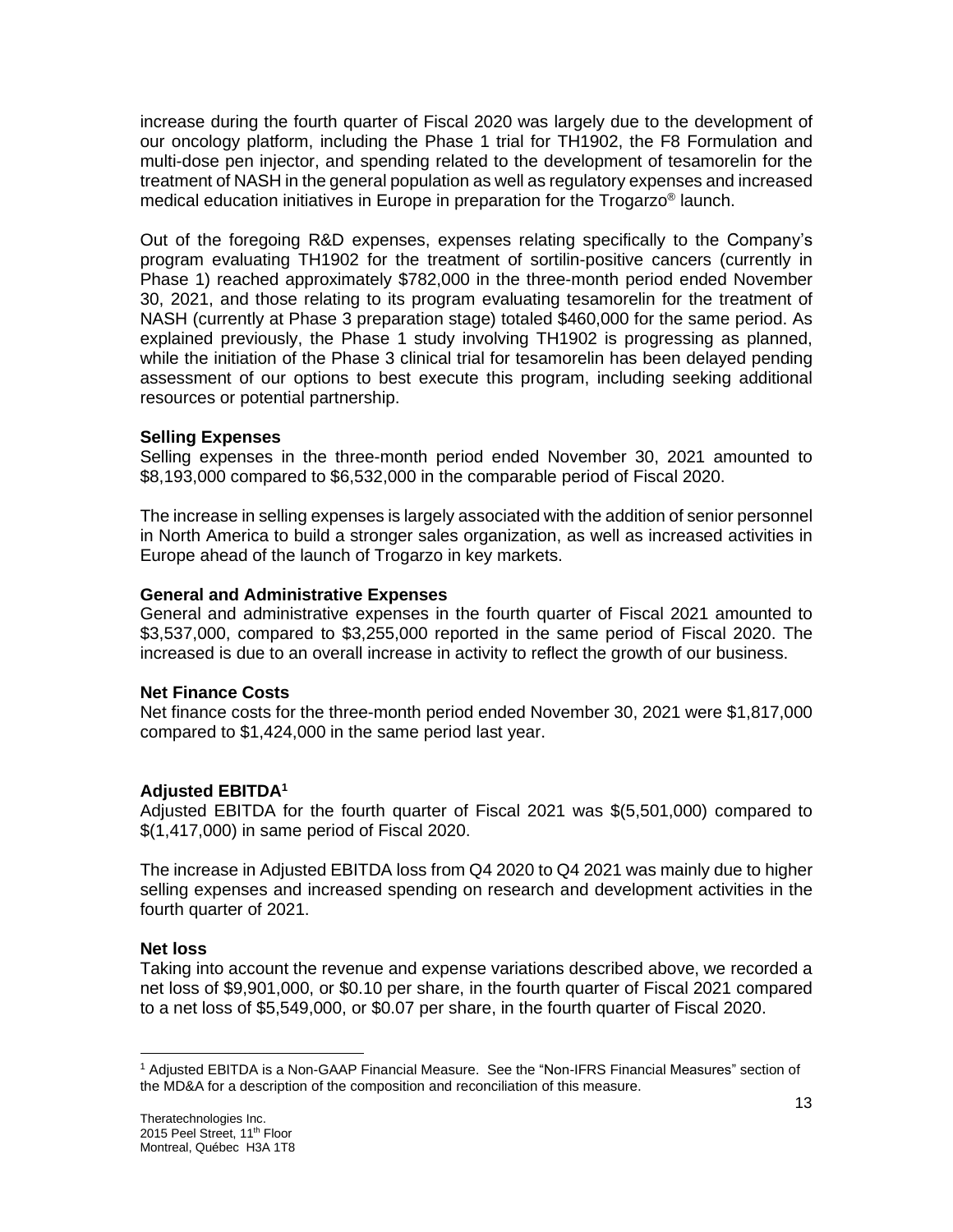# **Quarterly Financial Information**

The following table is a summary of our unaudited consolidated operating results for the last 8 quarters of Fiscal 2021 and Fiscal 2020.

|                                               | 2021     |                |          |                |          |                | 2020     |                |
|-----------------------------------------------|----------|----------------|----------|----------------|----------|----------------|----------|----------------|
|                                               | Q4       | Q <sub>3</sub> | Q2       | Q <sub>1</sub> | Q4       | Q <sub>3</sub> | Q2       | Q <sub>1</sub> |
| <b>Revenue</b>                                | 18,754   | 17,852         | 17,787   | 15,430         | 19,123   | 14,049         | 17,162   | 15,719         |
| <b>Operating</b><br>expenses                  |          |                |          |                |          |                |          |                |
| <b>Cost of sales</b>                          |          |                |          |                |          |                |          |                |
| Cost of<br>goods sold                         | 5,191    | 4,283          | 4,714    | 4,190          | 5,190    | 4,611          | 5,769    | 5,400          |
| <b>Other</b><br>production-<br>related costs  |          |                |          |                | 240      | 280            | 391      | 140            |
| <b>Amortization</b><br>of other<br>asset      | 1,220    | 1,221          | 1,220    | 1,221          | 1,220    | 1,220          | 1,220    | 1,221          |
| R&D                                           | 8,678    | 8,296          | 6,417    | 4,883          | 6,795    | 4,183          | 3,622    | 3,419          |
| <b>Selling</b>                                | 8,193    | 7,657          | 6,901    | 6,158          | 6,532    | 7,025          | 6,941    | 6,361          |
| <b>General and</b><br>administrative          | 3,537    | 3,633          | 3,884    | 3,562          | 3,255    | 2,699          | 3,706    | 2,570          |
| <b>Total operating</b><br>expenses            | 26,819   | 25,090         | 23,136   | 20,014         | 23,232   | 20,018         | 21,649   | 19,111         |
| <b>Net finance</b><br>costs                   | (1, 817) | (2, 254)       | (1,023)  | (1, 332)       | (1, 424) | (799)          | (1, 319) | (1, 152)       |
| Income taxes                                  | (19)     | (18)           | (20)     | (6)            | (16)     |                |          |                |
| <b>Net loss</b>                               | (9,901)  | (9,510)        | (6, 392) | (5,922)        | (5, 549) | (6,768)        | (5,806)  | (4, 544)       |
| <b>Basic and</b><br>diluted loss per<br>share | (0.10)   | (0.10)         | (0.07)   | (0.07)         | (0.07)   | (0.09)         | (0.08)   | (0.06)         |

#### *(in thousands of dollars, except per share amounts)*

# **Factors Affecting the Variability of Financial Results**

There are quarter-over-quarter variations in net sales revenue, principally due to changes in distributor inventory levels with some additional impact from time to time related to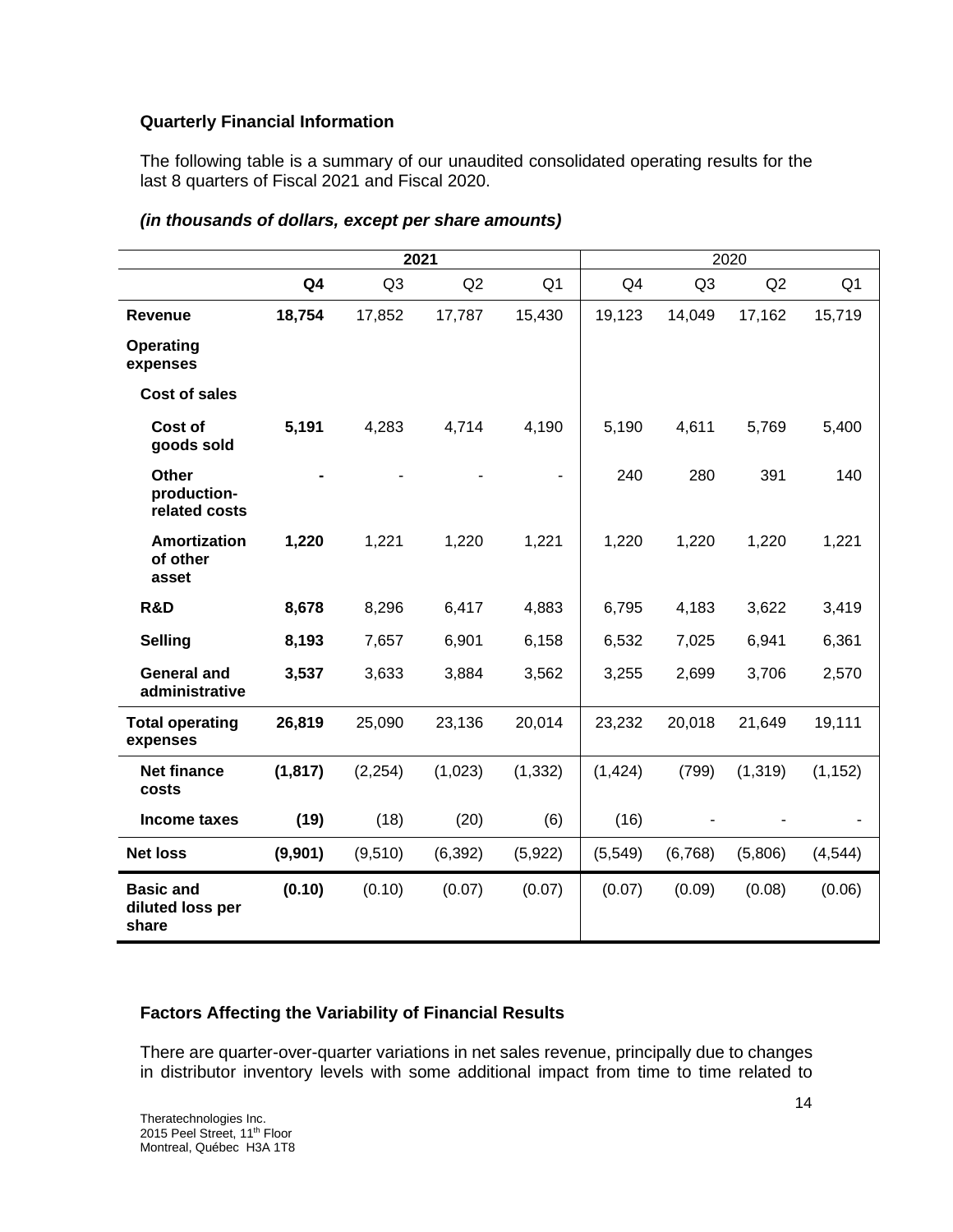average net selling price, which is affected by changes in the mix of private payors versus government drug reimbursement plans.

Higher research and development expenses in 2021 were associated with the development of our product pipeline.

### **Fiscal Year 2021 Financial Results**

### **Revenue**

Consolidated revenue for Fiscal 2021 was \$69,823,000 compared to \$66,053,000 for the same period last year, representing an increase of 5.7%.

For Fiscal 2021, sales of *EGRIFTA SV®* reached \$43,009,000 compared to \$35,399,000 for the same period last year (which also included sales of *EGRIFTA®* ) representing growth of 21.5%. Strong sales of *EGRIFTA SV®* were mostly the result a higher number of units sold compared to the previous year, as well as higher selling price and lower government rebates and chargebacks. In addition, COVID-19 had a lesser impact on new prescriptions in Fiscal 2021 compared to Fiscal 2020.

In Fiscal 2021, Trogarzo® sales were \$26,814,000 compared to \$30,654,000 last year. During Fiscal 2021, Trogarzo® net sales were impacted by a provision taken in the fourth quarter related to greater than anticipated clawbacks on units sold in France prior to finalization of reimbursement terms, pursuant to temporary use authorizations ("ATU" and "AAP"). Negotiations are still ongoing with the Economic Committee for Health Products ("CEPS") to finalize pricing and reimbursement terms in France. Sales were also affected by lower unit sales as a result of lower patient access to hospitals and clinics because of COVID-19 and the impact of a new competitor.

# **Cost of Sales**

For Fiscal 2021, cost of sales was \$23,260,000 compared to \$26,902,000 in the comparable period of Fiscal 2020. Cost of sales included cost of goods sold that amounted to \$18,378,000 in Fiscal 2021 compared to \$20,970,000 in Fiscal 2020. The decrease in cost of goods sold was mainly due to a higher proportion of *EGRIFTA SV®* sales, which carry lower cost of goods sold, and a lower transfer price for Trogarzo® since the fourth quarter of Fiscal 2020 given the achievement of a predetermined amount of net sales of the product on the U.S. market. In addition, cost of sales in Fiscal 2020 included other production-related costs of \$1,051,000 compared to nil in 2021.

# **R&D Expenses**

R&D expenses were \$28,274,000 for Fiscal 2021 compared to \$18,019,000 for Fiscal 2020. The increase in R&D expenses was largely due to the development of our oncology platform, including the Phase 1 study, spending on the development of the F8 formulation and multi-dose pen injector, costs associated to the preparation Phase 3 trial of tesamorelin for the treatment of NASH in the general population as well as regulatory expenses and increased medical education initiatives in Europe in preparation for the Trogarzo® launch.

Out of the foregoing R&D expenses, expenses relating specifically to the Company's program evaluating TH1902 for the treatment of sortilin-positive cancers (currently in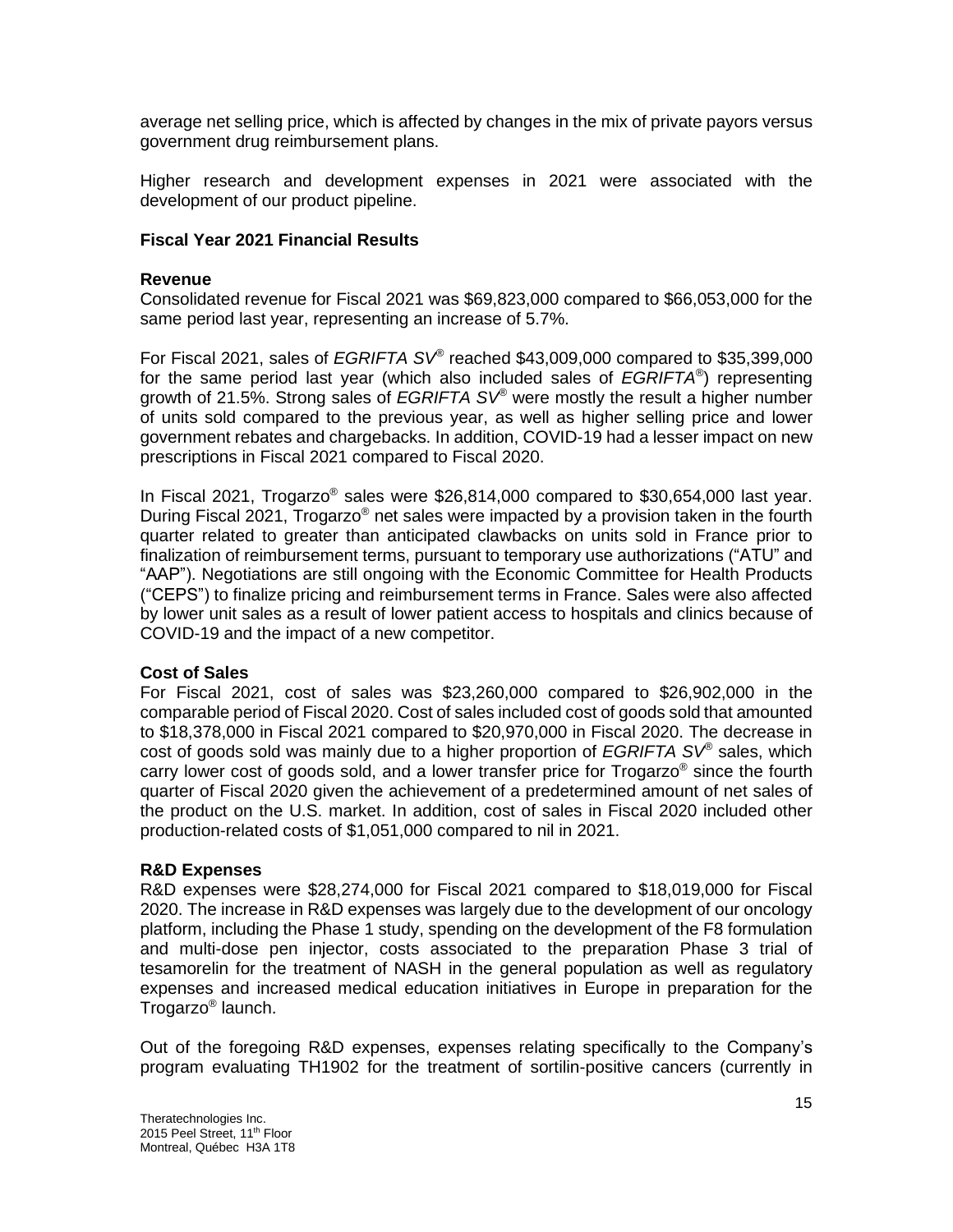Phase 1) reached approximately \$2,686,000 in Fiscal 2021, and those relating to its program evaluating tesamorelin for the treatment of NASH (currently in the Phase 3 preparation stage) totaled \$2,983,000 for the same period. As explained previously, the Phase 1 study involving TH1902 is progressing as planned, while the initiation of the Phase 3 clinical trial for tesamorelin has been delayed pending assessment of our options to best execute this program, including seeking additional resources or potential partnership.

# **Selling Expenses**

Selling expenses for Fiscal 2021 were \$28,909,000 compared to \$26,859,000 for the same period in Fiscal 2020. The increase is mainly due to the addition of senior personnel and an increase in promotional activities related to our commercial products in the United States, as well as additional spending in Europe, in anticipation of the launch of Trogarzo<sup>®</sup> in key markets.

### **General and Administrative Expenses**

General and administrative expenses for Fiscal 2021 were \$14,616,000 compared to \$12,230,000 for the same period in Fiscal 2020. The increase in general and administrative expenses was mainly associated with an overall increase in business activities, senior hires to support our corporate initiatives in North America and increased overall activity in Europe.

### **Net Finance Costs**

Net finance costs for the Fiscal 2021 were \$6,426,000 compared to \$4,694,000 in Fiscal 2020. The increase in net finance costs in 2021 versus the comparable period in 2020 was mostly due to foreign currency variations. We recorded a net foreign currency loss of \$320,000 in Fiscal 2021, versus a net foreign currency gain of \$418,000 in 2020. We also recorded higher accretion expense in Fiscal 2021 (\$2,358,000) than in Fiscal 2020 (\$2,056,000).

# **Adjusted EBITDA<sup>2</sup>**

Adjusted EBITDA for Fiscal 2021 was \$(14,586,000) compared to \$(7,093,000) in Fiscal 2020, reflecting increased R&D expenses and higher selling, general and administrative expenses, as well as investments towards building our infrastructure in Europe. These higher expenses were partially offset by higher revenues and gross margins mostly due to increasing *EGRIFTA SV* sales.

#### **Net loss**

Taking into account the revenue and expense variations described above, we recorded a net loss of \$31,725,000, or \$0.34 per share, in Fiscal 2021 compared to \$22,667,000, or \$0.29 per share, in Fiscal 2020.

<sup>&</sup>lt;sup>2</sup> Adjusted EBITDA is a Non-GAAP Financial Measure. See the "Non-IFRS Financial Measures" section of the MD&A for a description of the composition and reconciliation of this measure.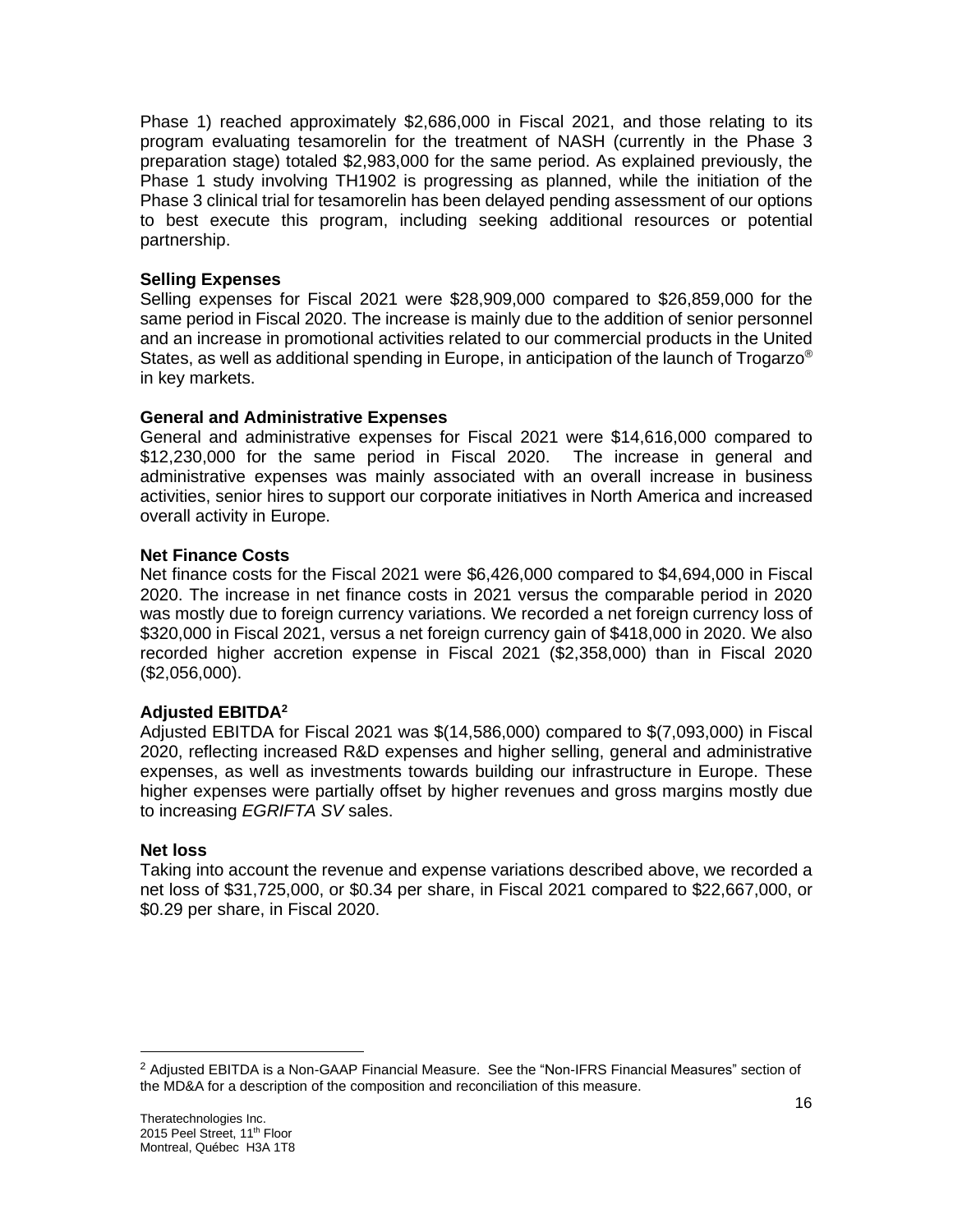# **Selected Annual Information**

# *(in thousands of dollars, except per share amounts)*

| <b>Years ended November 30</b>                       | 2021      | 2020      | 2019      |
|------------------------------------------------------|-----------|-----------|-----------|
| Revenue                                              | 69,823    | 66,053    | 63,216    |
| Selling expenses                                     | 28,909    | 26,859    | 26,482    |
| Research and development expenses                    | 28,274    | 18,019    | 10,841    |
| General and administrative expenses                  | 14,616    | 12,230    | 8,330     |
| Adjusted EBITDA <sup>3</sup>                         | (14, 586) | (7,093)   | 323       |
| Net loss                                             | (31, 725) | (22, 667) | (12, 496) |
| Loss per share:<br>Basic and diluted                 | (0.34)    | (0.29)    | (0.16)    |
| Cash, bonds and money market funds                   | 40,354    | 20,768    | 41,244    |
| <b>Total assets</b>                                  | 119,212   | 100,142   | 117,555   |
| Long-term obligations (including current<br>portion) |           | 4,666     | 7,987     |
| Lease liabilities                                    | 2,518     | 2,980     |           |
| Convertible unsecured senior notes                   | 54,227    | 52,403    | 50,741    |

 $3$  Adjusted EBITDA is a Non-GAAP Financial Measure. See the "Non-IFRS Financial Measures" section of the MD&A for a description of the composition and reconciliation of this measure.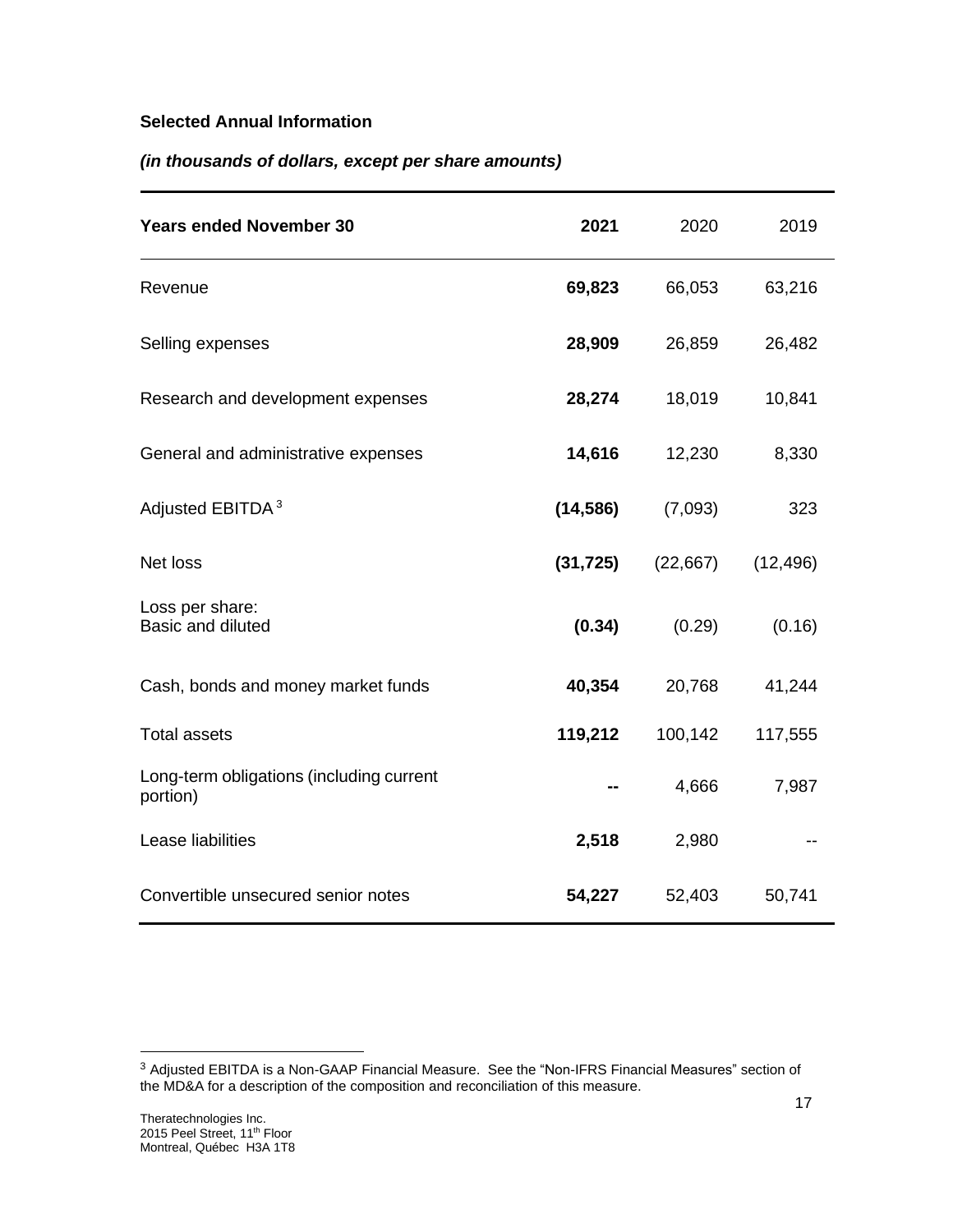# **Liquidity and Capital Resources**

Our objective in managing capital is to ensure a sufficient liquidity position to finance our business activities. We depend primarily on revenue generated by sales of *EGRIFTA SV*® and Trogarzo® in the United States and Europe, and, from time to time, on public offerings of securities in North America. Currently, our general policy on dividends is to retain cash to keep funds available to finance our growth.

As at November 30, 2021, cash, bonds and money market funds amounted to \$40,354,000 compared to \$20,768,000 at November 30, 2020. Available cash is invested in highly liquid fixed income instruments including governmental, municipal and paragovernmental organizations, high-grade corporate bonds and money market funds.

For Fiscal 2021, cash flow used in operating activities was \$14,477,000 compared to \$13,554,000 in Fiscal 2020. Changes in operating assets and liabilities for Fiscal 2021 had a positive impact on cash flow of \$242,000. These changes included an increase of \$4,187,000 in inventories, an increase in prepaid expenses and deposits of \$5,569,000, and were offset by a decrease in trade and other receivables of \$1,852,000, by an increase in accounts payable and accrued liabilities of \$5,549,000, and by an increase in provisions of \$2,226,000. These changes are mostly related to an increase in our commercial activities.

During Fiscal 2021, the Company realized net proceeds from the issue of common shares and warrants of \$42,608,000 and recorded net proceeds from the exercise of warrants of \$742,000 and stock options of \$545,000. Significant uses of cash included the payment of a \$5,000,000 milestone related to the launch of Trogarzo in Europe, as well as \$3,306,000 in interest on the convertible unsecured senior notes.

On January 19, 2021, the Company completed a public offering for the sale and issuance of 16,727,900 units of the Company for a gross cash consideration of \$46,002,000 including the full exercise of the over-allotment option. Share issue costs of \$3,394,000 resulted in net proceeds of \$42,608,000.

Each unit is comprised of one common share of the Company and one-half of one common share purchase warrant of the Company (each whole warrant, a "Warrant"). Each Warrant entitles the holder to purchase one common share of the Company at an exercise price of \$3.18 until January 19, 2024.

Our current cash, bond and money market funds will be sufficient to fund the Company's operations for at least the next twelve months from the balance sheet date. The Company has also announced that it will evaluate its options in funding late-stage development programs, which may include seeking a potential partner or additional financing. The Company is also evaluating its options with respect to the convertible debentures which become due in June 2023. During the year, the Company entered into an ATM program (see note 21(c) to the Audited Financial Statements) under which it may sell, from time to time, up to \$50 million of its common shares.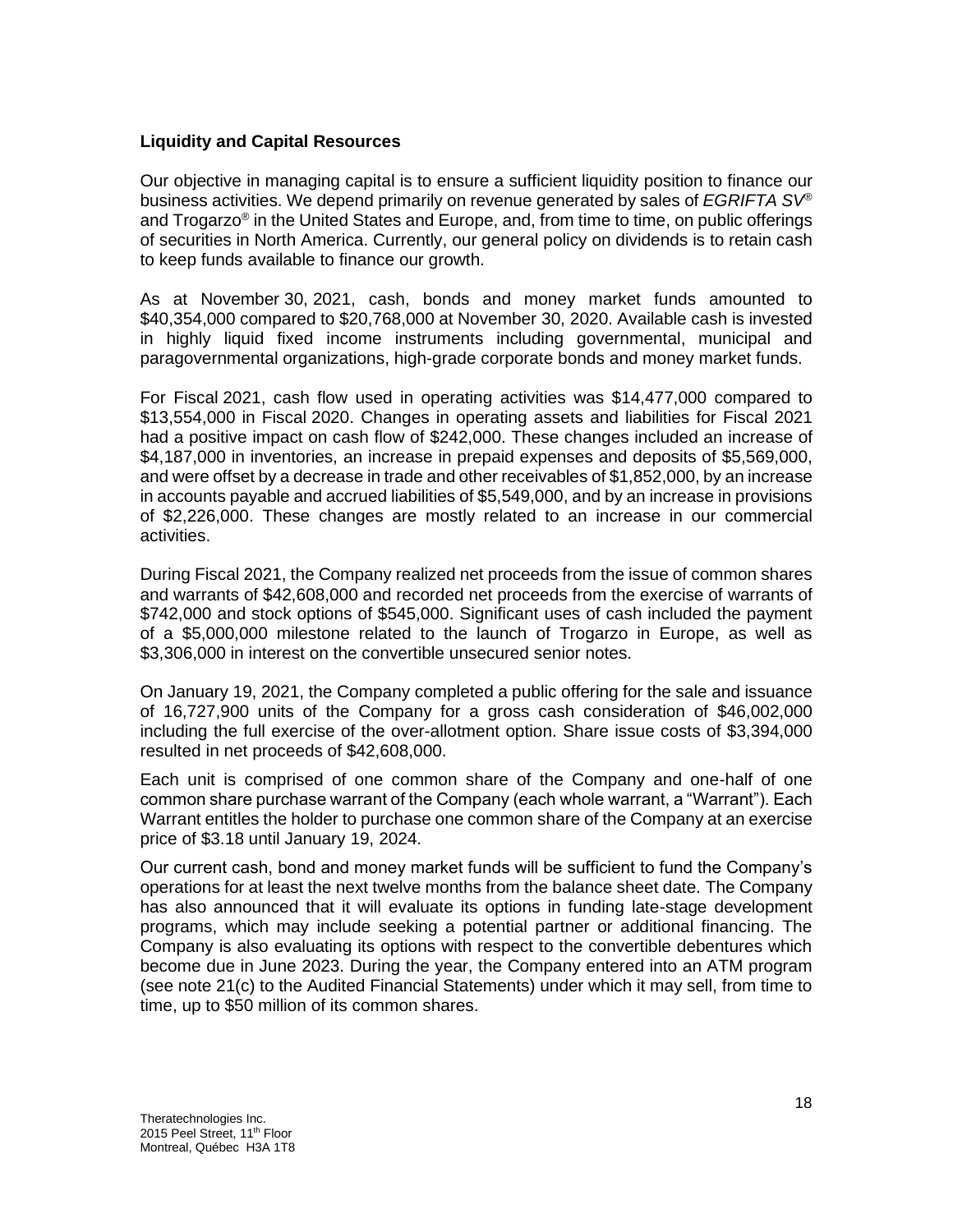### **Commitments**

### Off Balance Sheet Arrangements

The Company has no off-balance sheet arrangements.

### **Subsequent events**

On December 1, 2021, the Company granted 2,099,651 stock options at an exercise price of CA \$4.21 and 269,170 stock options at an exercise price of \$3.30.

On November 23, 2021, the Company filed a short form base shelf prospectus with the Securities and Exchange Commission and Canadian securities regulatory authorities with the intent of filing a prospectus supplement to renew the prospectus supplement of July 23, 2021 relating to the \$50,000 ATM facility. Such prospectus supplement was filed on December 16, 2021 and the ATM was renewed (see Note 21 (c) to the Audited Financial Statements).

# **Contractual obligations**

The following table lists as of November 30, 2021 information with respect to the Company's contractual obligations.

|                                                  |            | Less than 1  |              |              | More than |
|--------------------------------------------------|------------|--------------|--------------|--------------|-----------|
| <b>Contractual Obligations</b>                   | Total      | Year         | 1 to 3 Years | 3 to 5 Years | 5 years   |
| Convertible unsecured<br>senior notes, including |            |              |              |              |           |
| interest                                         | 64,113,000 | 3,306,000    | 60,807,000   |              |           |
| Lease Liabilities                                | 2,973,000  | 624.000      | 1,275,000    | 1,074,000    |           |
| Purchase Obligations <sup>(1)</sup>              | 8,575,000  | 8,575,000    |              |              |           |
| Total                                            | 75,661,000 | \$12,505,000 | 62,082,000   | 1,074,000    |           |

(1) The Corporation has long-term procurement agreements with third party suppliers in connection with the commercialization of *EGRIFTA SV*® and Trogarzo®. As at November 30, 2021, the Corporation had outstanding purchase orders and minimum payments under these agreements amounting to \$6,598,000 for the manufacture of Trogarzo®, *EGRIFTA SV*® and for various services. The Corporation also had research commitments and outstanding clinical material purchase orders amounting to \$1,253,000 in connection with its oncology platform and \$724,000 in connection with the F8 Formulation and the Pen developed for the F8 Formulation.

Long-term obligations are contingent upon occurrence of certain stated events in commercialization rights and license agreements.

### Credit facility

The Company has a CA\$1,500,000 credit facility for its ongoing operations, bearing interests at the bank's Canadian prime rate, plus 1.0%, and a US\$1,000,000 revolving credit facility bearing interest at the Bank's U.S. prime rate plus 1.0%. Under the terms of the credit facility, the bank has a first rank movable hypothec on all of the assets of the Company.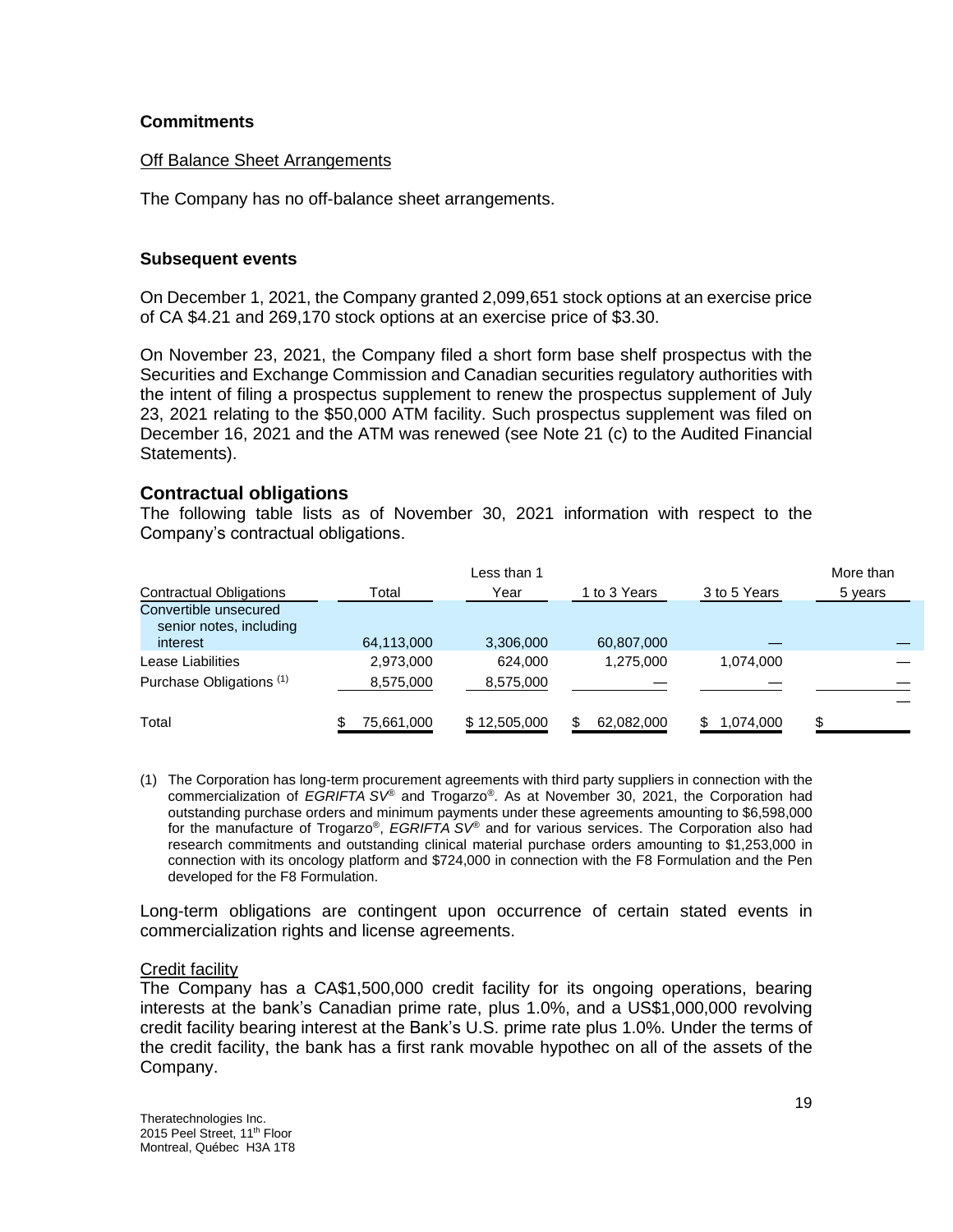As at November 30, 2021 and 2020, the Company did not have any borrowings outstanding under this credit facility.

#### License agreement

On February 4, 2020, the Company entered into an amended and restated license agreement with MGH as amended on April 15, 2020, in order to benefit from its assistance and knowledge for the development of tesamorelin for the potential treatment of NASH in the general population. Under the terms of the amended agreement, MGH, through Dr Steven Grinspoon, will provide services related to the study design, selection of optimal patient population, dosing, study duration and other safety matters and participate, if need be, in regulatory meetings with the FDA or the EMA. In consideration, we agreed to make certain milestone payments to MGH related to the development of tesamorelin and to pay a low single-digit royalty on all sales of *EGRIFTA*® and *EGRIFTA SV*® above a certain threshold amount. The payment of the royalty will begin upon approval by the FDA or the EMA (the first to occur) of an expanded label of tesamorelin for the treatment of any fatty liver disease, including NASH in the general population.

#### Post-Approval Commitments

In connection with the approval of Trogarzo® in Europe, we are required to conduct a PIP and a Registry. The PIP is comprised of two studies: the first one consists in evaluating the pharmacokinetics, pharmacodynamics, safety and tolerability of Trogarzo® in children from 6 to less than 18 years of age with HIV-1 infection in order to provide pharmacokinetics and pharmacodynamics data to support the extrapolation of efficacy from adults; and the second study is a modelling and simulation study to evaluate the use of Trogarzo® in the treatment of HIV-1 infection resistant to at least 1 agent in 3 different classes in children from 6 to less than 18 years of age. The Registry consists primarily in evaluating the long-term efficacy and durability of Trogarzo® in combination with other antiretrovirals by comparing the virologic, immunologic and clinical outcomes of patients receiving Trogarzo<sup>®</sup> treatment *versus* matched patients not receiving Trogarzo<sup>®</sup>. The study comprising the Registry should be conducted over a five-year period. The cost of the Registry, estimated to be approximately 4,000,000 Euros, will be borne as to 52% by TaiMed and as to 48% by us.

#### Milestones

Reference should be made to Note 13 (Intangible Assets) to the Audited Financial Statements for a description of all potential commercial milestones payable by the Company.

#### **Financial Risk Management**

This section provides disclosure relating to the nature and extent of our exposure to risks arising from financial instruments, including credit risk, liquidity risk, currency risk and interest rate risk, and how we manage those risks.

#### Credit Risk

Credit risk is the risk of a loss if a customer or counterparty to a financial instrument fails to meet its contractual obligations. The Company regularly monitors credit risk exposure and takes steps to mitigate the likelihood of this exposure resulting in losses.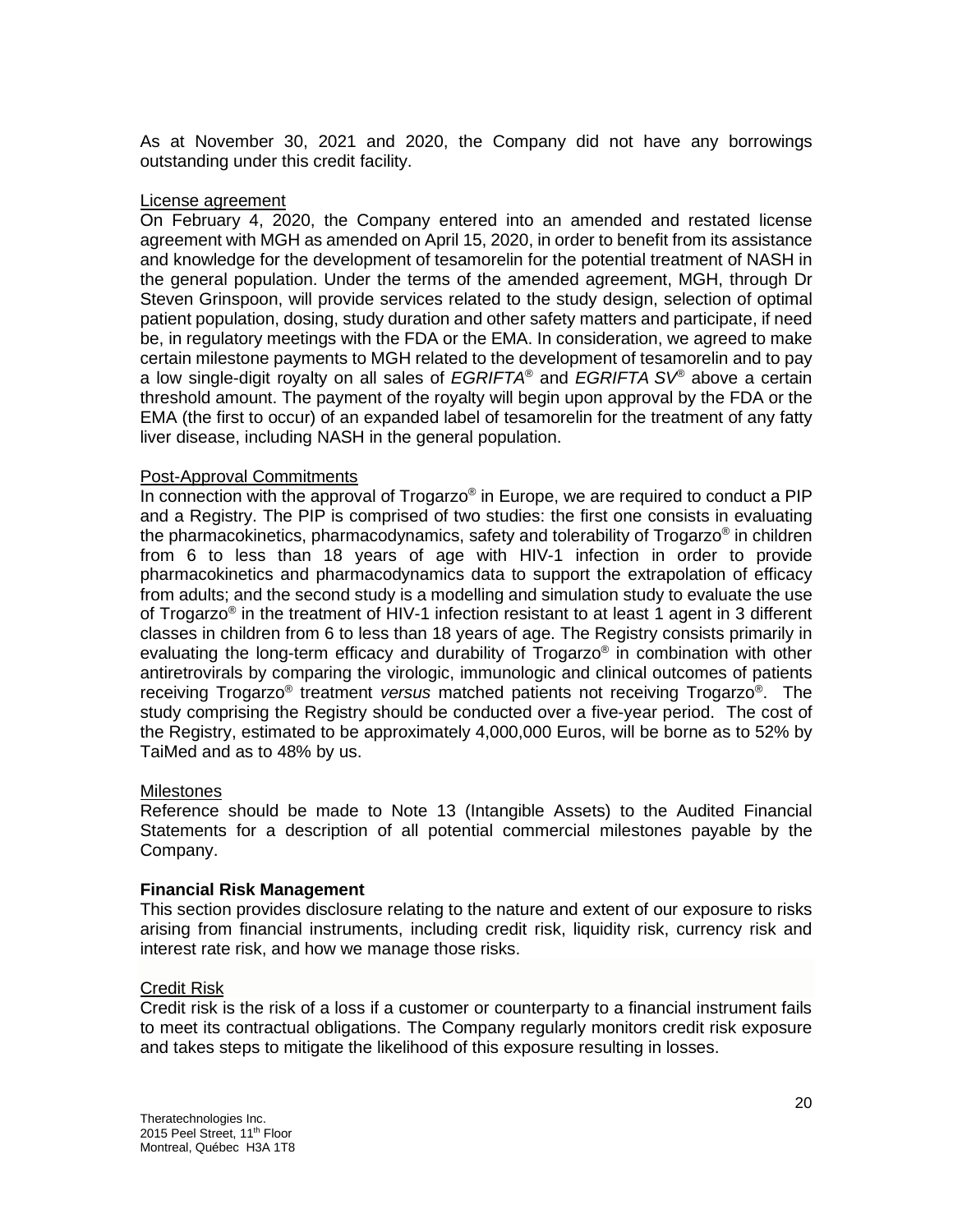The Company's exposure to credit risk currently relates to accounts receivable with one major customer (see Note 28 to the Audited Financial Statements), other receivable and derivative financial assets which it manages by dealing only with highly rated Canadian financial institutions. Included in the consolidated statements of financial position are trade receivables of \$9,261,000 (2020 – \$10,947,000), all of which were aged under 60 days. There was no amount recorded as bad debt expense for the years ended November 30, 2021 and 2020. Financial instruments other than cash and trade and other receivables that potentially subject the Company to significant credit risk consist principally of bonds and money market funds. The Company invests its available cash in highly liquid fixed income instruments from governmental, paragovernmental, municipal and high-grade corporate bodies and money market funds (2021 – \$19,955,000; 2020 – \$8,031,000). As at November 30, 2021, the Company believes it was not exposed to any significant credit risk. The Company's maximum credit exposure corresponded to the carrying amount of these financial assets.

#### Liquidity Risk

Liquidity risk is the risk that the Company will not be able to meet its financial obligations as they become due. As indicated in Note 24 to the Audited Financial Statements, the Company manages this risk through the management of its capital structure. It also manages liquidity risk by continuously monitoring actual and projected cash flows. The Board of Directors and/or the Audit Committee reviews and approves the Company's operating and capital budgets, as well as any material transactions out of the ordinary course of business.

The Company has adopted an investment policy in respect of the safety and preservation of its capital designed to ensure that the Company's liquidity needs are met. The instruments are selected with regard to the expected timing of expenditures and prevailing interest rates.

#### **Currency Risk**

The Company is exposed to financial risk related to the fluctuation of foreign exchange rates and the degree of volatility of those rates. Currency risk is limited to the portion of the Company's business transactions denominated in currencies other than US\$, primarily cash, sale of goods and expenses incurred in CA\$ and Euro.

Exchange rate fluctuations for foreign currency transactions can cause cash flows, as well as amounts recorded in the consolidated statements of net loss, to vary from period to period and not necessarily correspond to those forecasted in operating budgets and projections. Additional earnings variability arises from the translation of monetary assets and liabilities denominated in currencies other than the US\$ at the rates of exchange at each consolidated statement of financial position date, the impact of which is reported as foreign exchange gain or loss in the consolidated statements of net loss. The Company does not believe a sudden change in foreign exchange rates would impair or enhance its ability to pay its CA\$ or Euro denominated obligations.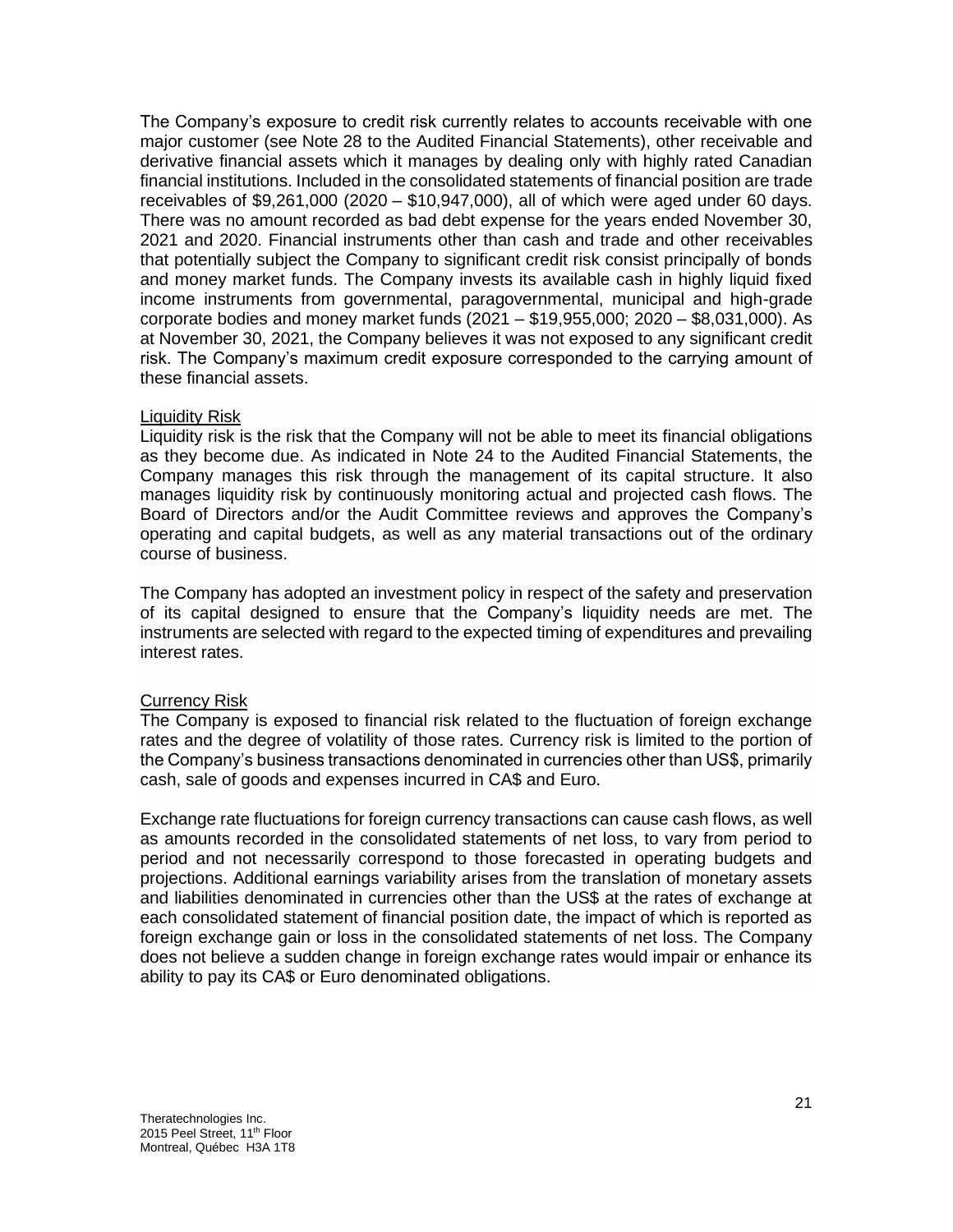The following table presents the significant items in the original currencies exposed to currency risk as at November 30, 2021 and 2020.

# *(in thousands)*

|                                              |                | 2021        |          | 2020        |
|----------------------------------------------|----------------|-------------|----------|-------------|
|                                              | CA\$           | <b>EURO</b> | CA\$     | <b>EURO</b> |
|                                              |                |             |          |             |
| Cash                                         | 589            | 61          | 871      | 36          |
| Bonds and money market funds                 | 16,298         |             | 821      |             |
| Trade and other receivables                  | 331            | 1,553       | 522      | 1,052       |
| Tax credits and grants receivable            | 385            | 123         | 942      | 25          |
| Accounts payables and accrued<br>liabilities | (6, 819)       | (7,256)     | (4,937)  | (4,496)     |
| Lease liabilities                            | (1,755)        | (1,010)     | (2, 109) | (1, 138)    |
| <b>Provisions</b>                            | $\blacksquare$ | (1,970)     |          |             |
| Total exposure                               | 9,029          | (8, 499)    | (3,890)  | (4,521)     |

The following exchange rates are those applicable as at November 30, 2021 and 2020 to:

|              |   |                 | 2021                          |                 | 2020                          |
|--------------|---|-----------------|-------------------------------|-----------------|-------------------------------|
|              |   | Average<br>rate | <b>Reporting</b><br>date rate | Average<br>rate | <b>Reporting</b><br>date rate |
|              |   |                 |                               |                 |                               |
| CA\$<br>US\$ | – | 0.7979          | 0.7822                        | 0.7445          | 0.7695                        |
| Euro<br>US\$ |   | 1.1906          | 1.1338                        | 1.1325          | 1.1928                        |

Based on the Company's foreign currency exposures noted above, varying the above foreign exchange rates to reflect a 5% strengthening of the CA\$ or the Euro would have a positive impact on net earnings as follows, assuming that all other variables remained constant.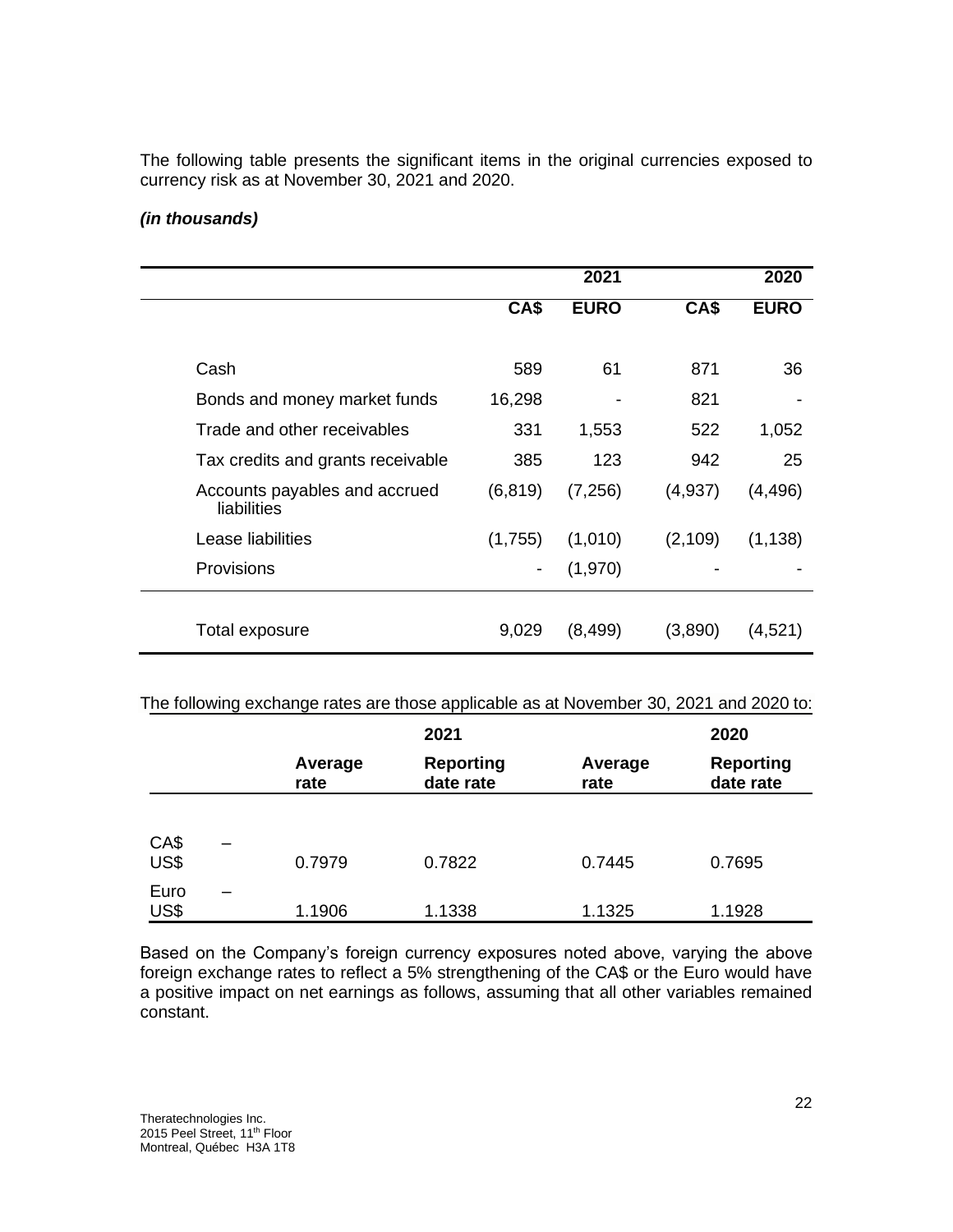# *(in thousands)*

|                 |      | 2020        |       |             |
|-----------------|------|-------------|-------|-------------|
|                 | CA\$ | <b>EURO</b> | CA\$  | <b>EURO</b> |
| Positive impact | 451  | (425)       | (195) | (226)       |

An assumed 5% weakening of the CA\$ would have had an equal but opposite effect on the above currencies in the amounts shown above, assuming that all other variables remain constant.

#### Interest Rate Risk

Interest rate risk is the risk that the fair value or future cash flows of a financial instrument will fluctuate because of changes in market interest rates.

Short term bonds held by the Company are invested at fixed interest rates and/or mature in the short term. Long term bonds are also instruments that bear interest at fixed rates. The risk that the Company will realize a loss as a result of a decline in the fair value of its bonds is limited because these investments, although they are classified as available for sale, are generally held until close to maturity. The unrealized gains or losses on bonds are recorded in accumulated other comprehensive income (loss).

Based on the value of the Company's short and long term bonds as at November 30, 2021, an assumed 0.5% decrease in market interest rates would have increased the fair value of these bonds and the accumulated other comprehensive income (loss) by approximately \$141,000 (2020: nil); an assumed increase in market interest rates of 0.5% would have an equal but opposite effect, assuming that all other variables remained constant.

Cash and money market funds bear interest at a variable rate. Trade and other receivables, accounts payable and accrued liabilities and provisions bear no interest.

Based on the average value of variable interest-bearing cash and money market funds during the year ended November 30, 2021 of \$41,491,000 (2020: \$28,124,000), an assumed 0.5% increase in interest rates during such year would have increased future cash flows and net profit by approximately \$207,000 (2020: \$141,000); an assumed decrease of 0.5% would have had an equal but opposite effect.

As the Company's convertible unsecured senior notes bear interest at a fixed rate of 5.75%, the Company does not face cash flow interest rate risk but is subject to market price interest rate risk. The Company's long-term obligations do not bear interest.

#### **Fair Values of Financial Instruments**

Certain of the Company's accounting policies and disclosures require the determination of fair value, for both financial and non-financial assets and liabilities. Fair values have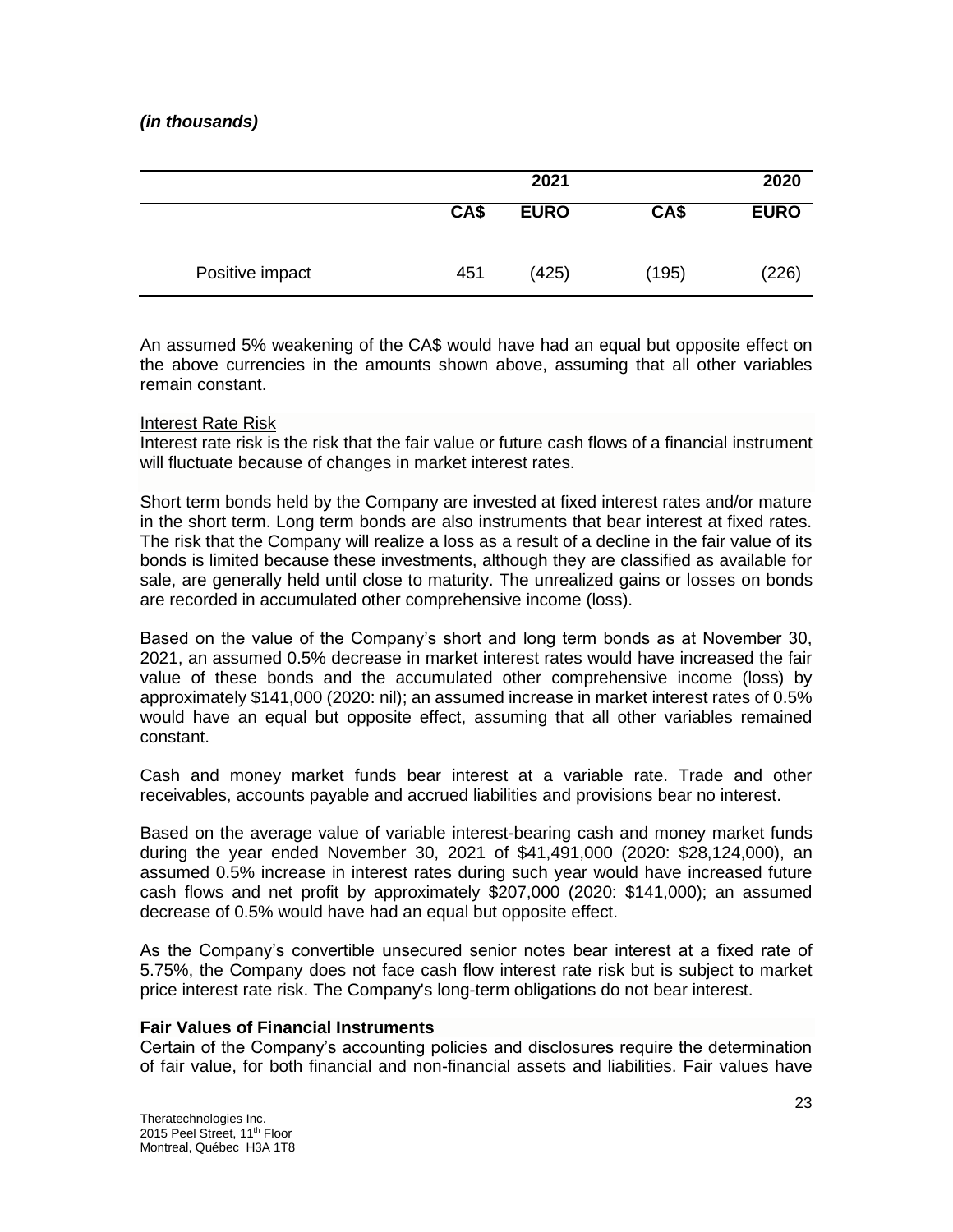been determined for measurement and/or disclosure purposes based on the following methods. When applicable, further information about the assumptions made in determining fair values is disclosed in the notes specific to that asset or liability.

The Company has determined that the carrying values of its short-term financial assets and financial liabilities, including cash, trade and other receivables, derivative financial assets, accounts payable and accrued liabilities and long-term obligations approximate their fair value because of their relatively short period to maturity.

Bonds and money market funds and derivative financial assets and financial liabilities are stated at fair value, determined by inputs that are primarily based on broker quotes at the reporting date.

The fair value of the convertible unsecured senior notes, including the equity portion, as at November 30, 2021 was approximately \$52,756,000 (\$43,125,000 at November 30, 2020) based on market quotes.

### **Share-based payment transactions**

The fair value of the employee stock options is measured based on the Black-Scholes valuation model. Measurement inputs include share price on measurement date, exercise price of the instrument, expected volatility (based on weighted average historical volatility adjusted for changes expected due to publicly available information), weighted average expected life of the instruments (based on historical experience and general option holder behaviour), expected dividends, and the risk-free interest rate (based on government bonds). Service and non-market performance conditions attached to the transactions, if any, are not taken into account in determining fair value.

The DSU liability is recognized at fair value and considered Level 2 in the fair value hierarchy for financial instruments. The fair value is determined using the quoted price of the common shares of the Company.

#### **Related party transactions**

Refer to Note 29 of the Audited Financial Statements.

# **Critical Accounting Estimates**

#### **Use of estimates and judgments**

The preparation of the Company's consolidated financial statements in conformity with IFRS requires management to make estimates and assumptions that affect the reported amounts of assets and liabilities and disclosure of contingent assets and liabilities at the date of the consolidated financial statements and the reported amounts of revenues and expenses during the reporting year.

### **Judgments in applying accounting policies**

Information about critical judgments in applying accounting policies and assumptions that have the most significant effect on the amounts recognized in the consolidated financial statements is noted below.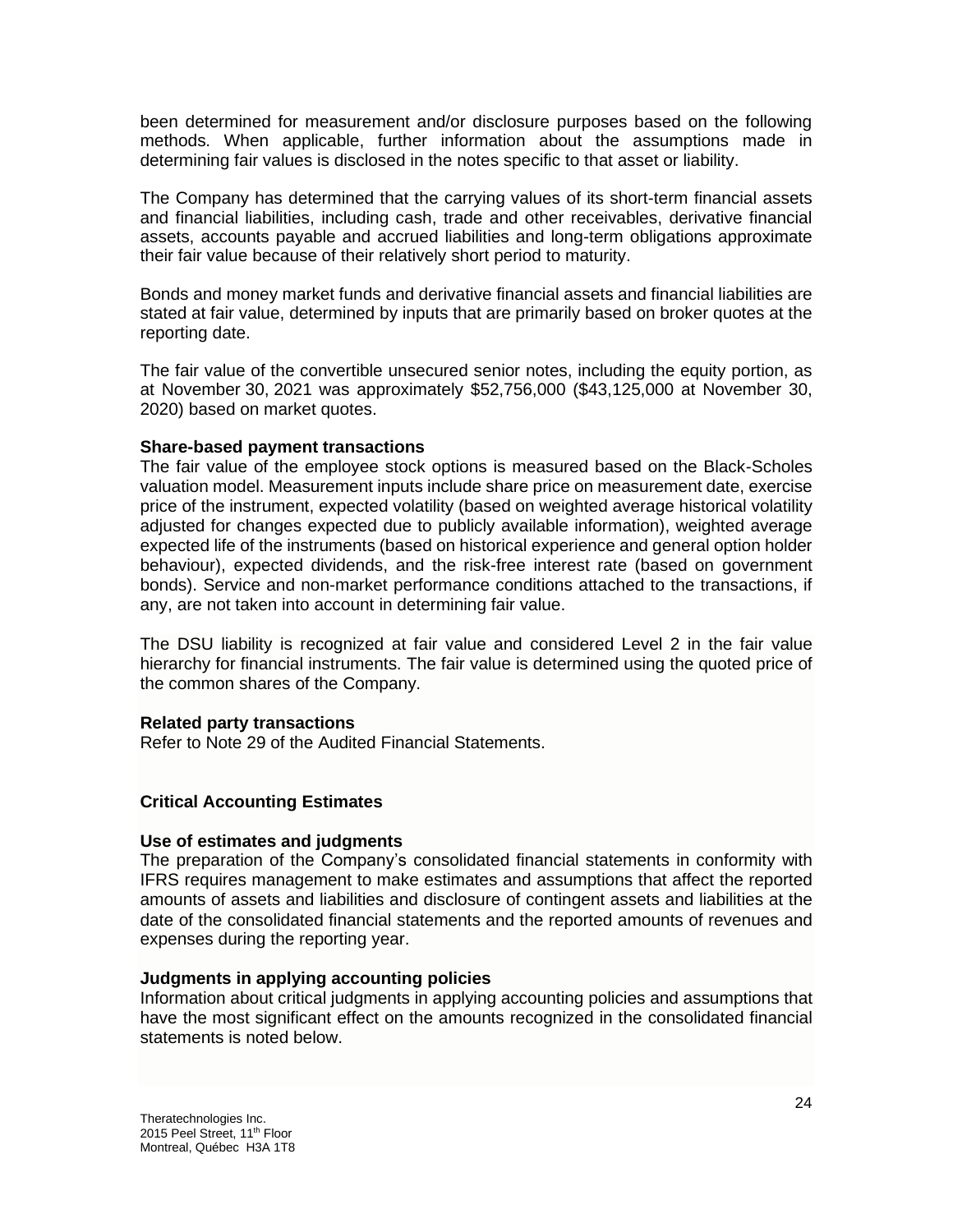### **Milestone payments related to Trogarzo®**

The commercialization rights related to Trogarzo® are subject to additional cash-based milestone payments based on the attainment of commercial milestones, including development, launch and sales milestones. Milestone payments will be accrued and recorded in the cost of intangible assets when it is probable that they will be achieved. The determination of probability of paying the milestones is subject to judgment. In order to demonstrate that the commercial milestone payment is probable, the following are taken into consideration: product approval; product launch; and approved development plan. In addition, there should be a sufficient history of sales to have reasonable expectation that the commercial milestone payments related to the sales milestone will be reached.

#### **Contingent consideration related to oncology platform**

The purchase consideration for the oncology platform (Note 13 to the Audited Financial Statements) includes additional milestone payments based on the attainment of commercial milestones that will be settled through the issuance of the Company's shares, which represent a transaction in the scope of IFRS 2. Accordingly, the fair value of the oncology platform at the date of acquisition incorporates management's judgement as to the probability of attaining the share-based milestones as well as the expected timing of the attainment of the milestones.

#### **Convertible senior unsecured notes**

The determination of the fair value of the liability component of a convertible instrument was at time of issuance based on the estimated interest rate that the Company could obtain for a similar debt instrument without a conversion option.

#### **Key sources of estimation uncertainty**

Key sources of estimation uncertainty that have a significant risk of resulting in a material adjustment to the carrying amount of assets and liabilities within the next financial year are as follows:

#### **Sales allowances**

Management uses judgment in estimating provisions for sale allowances such as cash discounts, returns, rebates and chargebacks, including potential clawbacks in certain jurisdictions when pricing terms are based on temporary use authorizations and thus subject to further negotiation. The product revenue we recognize quarter over quarter is net of these estimated allowances. Such estimates require the need to make estimates about matters that are inherently uncertain. The Company's estimates are based on our historical claims as supplemented by management's judgment (see Notes 2 (Revenue recognition) and 3 for additional information).

#### **Other**

Other areas of judgment and uncertainty are related to the estimation of accruals for clinical trial expenses, the recoverability of inventories from the effects of technological change or new product introductions, the measurement and recoverability of intangible assets, the measurement of derivative financial assets, and the measurement of sharebased arrangements.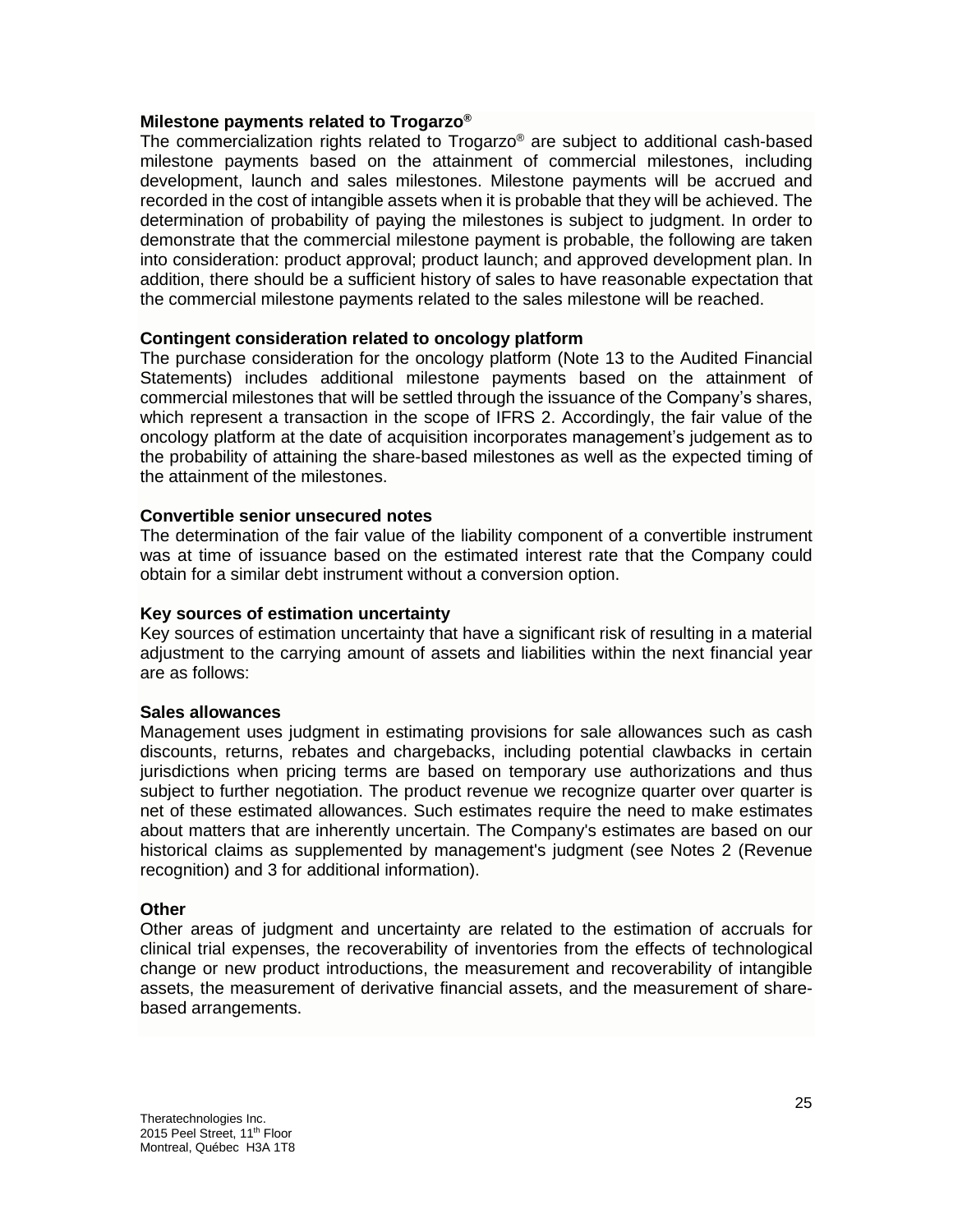Reported amounts and note disclosures reflect the overall economic conditions that are most likely to occur and the anticipated measures management intends to take. Actual results could differ from those estimates.

The above estimates and assumptions are reviewed regularly. Revisions to accounting estimates are recognized in the year in which the estimates are revised and in any future years affected.

# **Recent Changes in Accounting Standards**

# **Standards issued but not yet effective**

A number of new standards are effective for annual periods beginning after December 1, 2021 and earlier application is permitted; however, the Company has not early adopted the new or amended standards in preparing these consolidated financial statements.

Onerous contracts – Cost of Fulfilling a Contract (Amendments to IAS 37)

The amendments specify which costs an entity includes in determining the cost of fulfilling a contract for the purpose of assessing whether the contract is onerous. The amendments apply for annual reporting periods beginning on or after January 1, 2022 to contracts existing at the date when the amendments are first applied. At the date of initial application, the cumulative effect of applying the amendments is recognised as an opening balance adjustment to retained earnings or other components of equity, as appropriate. The comparatives are not restated. The Company is currently evaluating the impact of the amendments on its financial statements.

# **Outstanding Securities Data**

As at February 23, 2022, the number of common shares issued and outstanding was 95,121,639 while outstanding options granted under our stock option plan were 5,126,564. We also had \$57,500,000 aggregate principal amount of Notes due June 30, 2023 issued and outstanding as a result of the public offering of those notes closed on June 19, 2018. These notes are convertible into common shares at the option of the holder at a conversion price of \$14.85, representing a conversion rate of approximately 67.3401 common share per \$1,000 principal amount of notes. The conversion of all of the outstanding notes would result in the issuance of 3,872,055 common shares.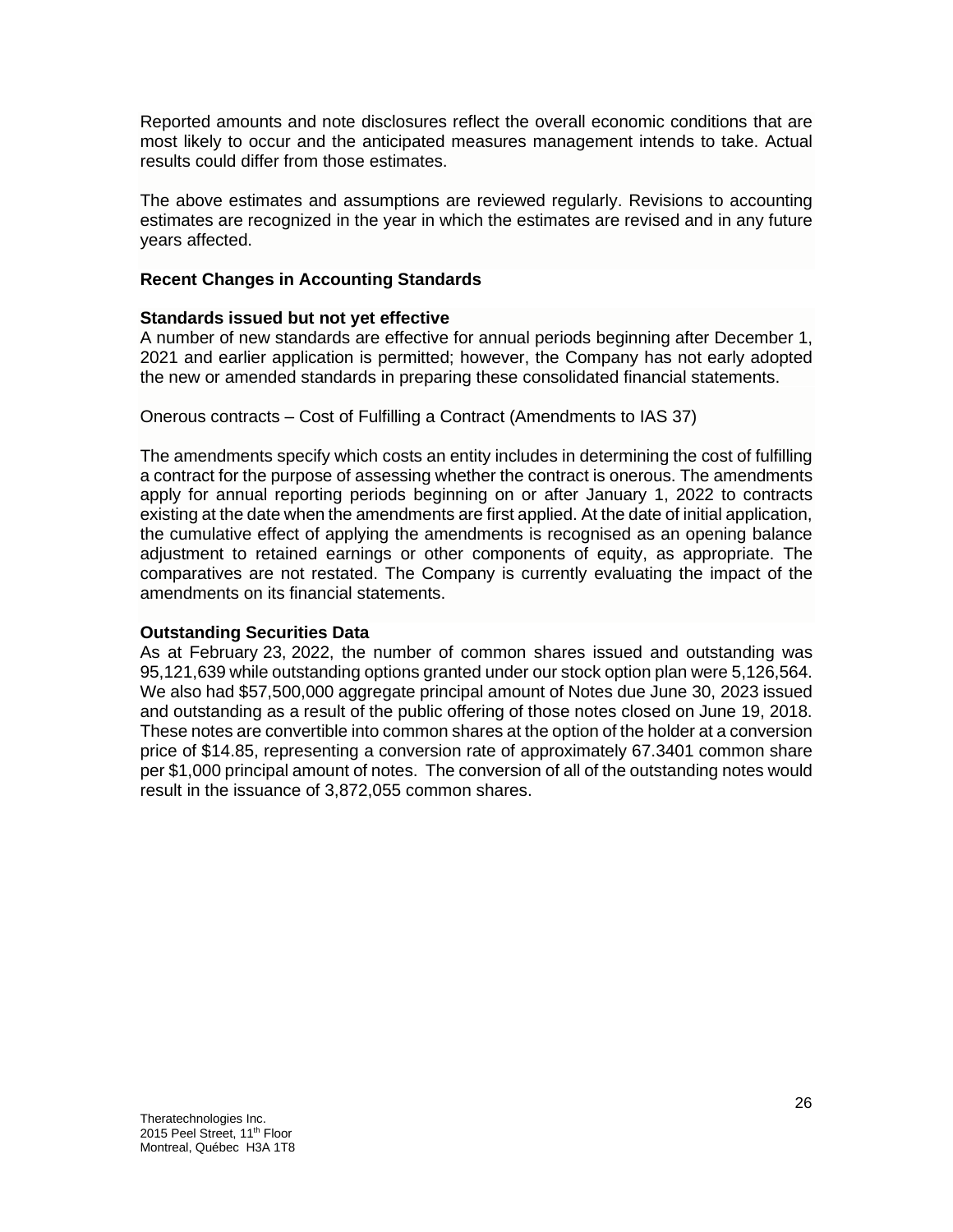# **Disclosure Controls and Procedures and Internal Control over Financial Reporting**

#### Disclosure Controls and Procedures

The Company maintains disclosure controls and procedures that are designed to provide reasonable assurance that information required to be disclosed in the annual filings, interim filings or other reports filed under securities legislation is recorded, processed, summarized and reported within the time periods specified in the securities legislation and include controls and procedures designed to ensure that information required to be disclosed is accumulated and communicated to management, including our President and Chief Executive Officer, and our Senior Vice President and Chief Financial Officer, as appropriate to allow timely decisions regarding required disclosure.

Our management, including our President and Chief Executive Officer and our Senior Vice President and Chief Financial Officer, have evaluated, or caused the evaluation of, under their direct supervision, the design and operating effectiveness of the Company's disclosure controls and procedures, as defined under National Instrument 52-109 – Certification of Disclosure in Issuer's Annual and Interim Filings as at November 30, 2021. Based upon that evaluation, our President and Chief Executive Officer and our Senior Vice President and Chief Financial Officer, have concluded that, as of November 30, 2021, our disclosure controls and procedures were designed and operating effectively.

### Internal Control over Financial Reporting

Our management, including our President and Chief Executive Officer and our Senior Vice President and Chief Financial Officer, is responsible for establishing and maintaining adequate internal control over financial reporting, as defined under National Instrument 52-109 – Certification of Disclosure in Issuer's Annual and Interim Filings. Our internal controls over financial reporting are designed to provide reasonable assurance regarding the reliability of financial reporting and the preparation of financial statements for external purposes in accordance with IFRS, as issued by the IASB. Internal controls over financial reporting include those policies and procedures that: (1) pertain to the maintenance of records that, in reasonable detail, accurately and fairly reflect the transactions and dispositions of our assets, (2) provide reasonable assurance that transactions are recorded as necessary to permit preparation of financial statements in accordance with IFRS, as issued by the IASB, and that our receipts and expenditures are being made only in accordance with authorizations of our management and directors; and (3) provide reasonable assurance regarding prevention or timely detection of unauthorized acquisition, use, or disposition of our assets that could have a material effect on the financial statements.

Because of its inherent limitations, internal controls over financial reporting may not prevent or detect misstatements on a timely basis. Therefore, even those systems determined to be effective can provide only reasonable assurance with respect to consolidated financial statements preparation and presentation. Also, projections of any evaluation of effectiveness to future periods are subject to the risk that controls may become inadequate because of changes in conditions, or that the degree of compliance with the policies or procedures may deteriorate.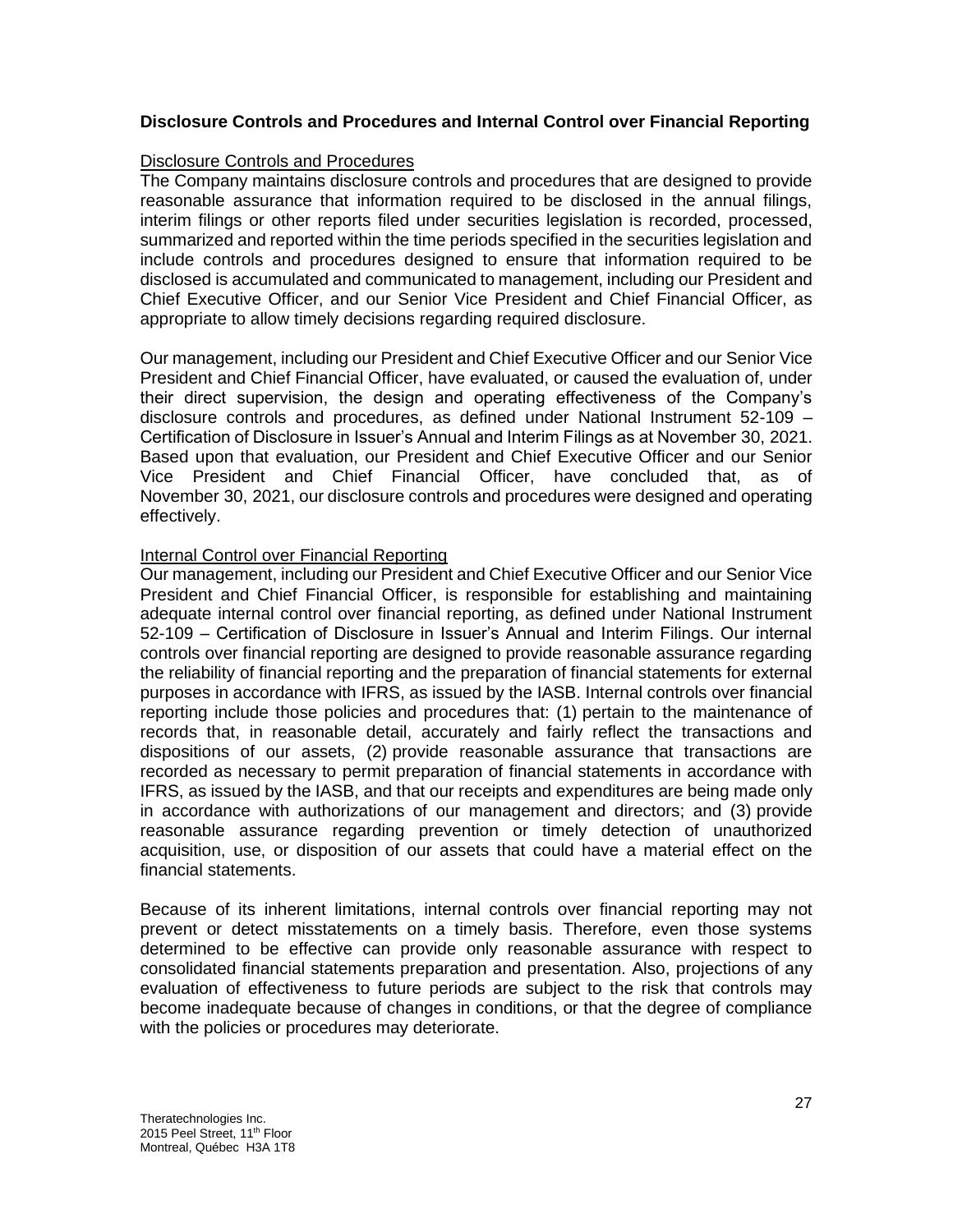Our management, including our President and Chief Executive Officer and our Senior Vice President and Chief Financial Officer, assessed the design and operating effectiveness of our internal controls over financial reporting as of November 30, 2021 based on the criteria established in the "*Internal Control - Integrated Framework*" (2013) issued by the Committee of Sponsoring Organizations of the Treadway Commission, or COSO. Management's assessment included an evaluation of the design of our internal controls over financial reporting and testing of the operating effectiveness of our internal control over financial reporting. Based on that assessment, our management, including our President and Chief Executive Officer and our Senior Vice President and Chief Financial Officer, concluded that as of November 30, 2021, our internal controls over financial reporting were appropriately designed and operating effectively.

# Changes in Internal Control over Financial Reporting

There was no change in our internal controls over financial reporting that occurred during the period from September 1<sup>st</sup>, 2021 to November 30, 2021 that materially affected, or is reasonably likely to materially affect, our internal controls over financial reporting.

### **Non-IFRS Financial Measures**

*Reconciliation of net profit or loss to adjusted earnings before interest, taxes, depreciation and amortization (Adjusted EBITDA)*

Adjusted EBITDA is a non-IFRS financial measure. A reconciliation of the Adjusted EBITDA to net profit (loss) is presented in the table below. We use adjusted financial measures to assess our operating performance. Securities regulations require that companies caution readers that earnings and other measures adjusted to a basis other than IFRS do not have standardized meanings and are unlikely to be comparable to similar measures used by other companies. Accordingly, they should not be considered in isolation. We use Adjusted EBITDA to measure operating performance from one period to the next without the variation caused by certain adjustments that could potentially distort the analysis of trends in our business, and because we believe it provides meaningful information on our operating results.

We obtain our Adjusted EBITDA measurement by adding to net profit or loss, finance income and costs, depreciation and amortization, and income taxes. We also exclude the effects of certain non-monetary transactions recorded, such as share-based compensation for the stock option plan, lease inducements prior to the adoption of IFRS-16, and write-downs (or related reversals) of inventories, for our Adjusted EBITDA calculation. We believe it is useful to exclude these items as they are either non-cash expenses, items that cannot be influenced by management in the short term, or items that do not impact core operating performance. Excluding these items does not imply they are necessarily nonrecurring. Stock-option based compensation costs are a component of employee remuneration and can vary significantly with changes in the market price of the Company's shares. In addition, other items that do not impact core operating performance of the Company may vary significantly from one period to another. As such, Adjusted EBITDA provides improved continuity with respect to the comparison of our operating results over a period of time. Management believes this non-GAAP financial measure, in addition to conventional measures prepared in accordance with IFRS, enable investors to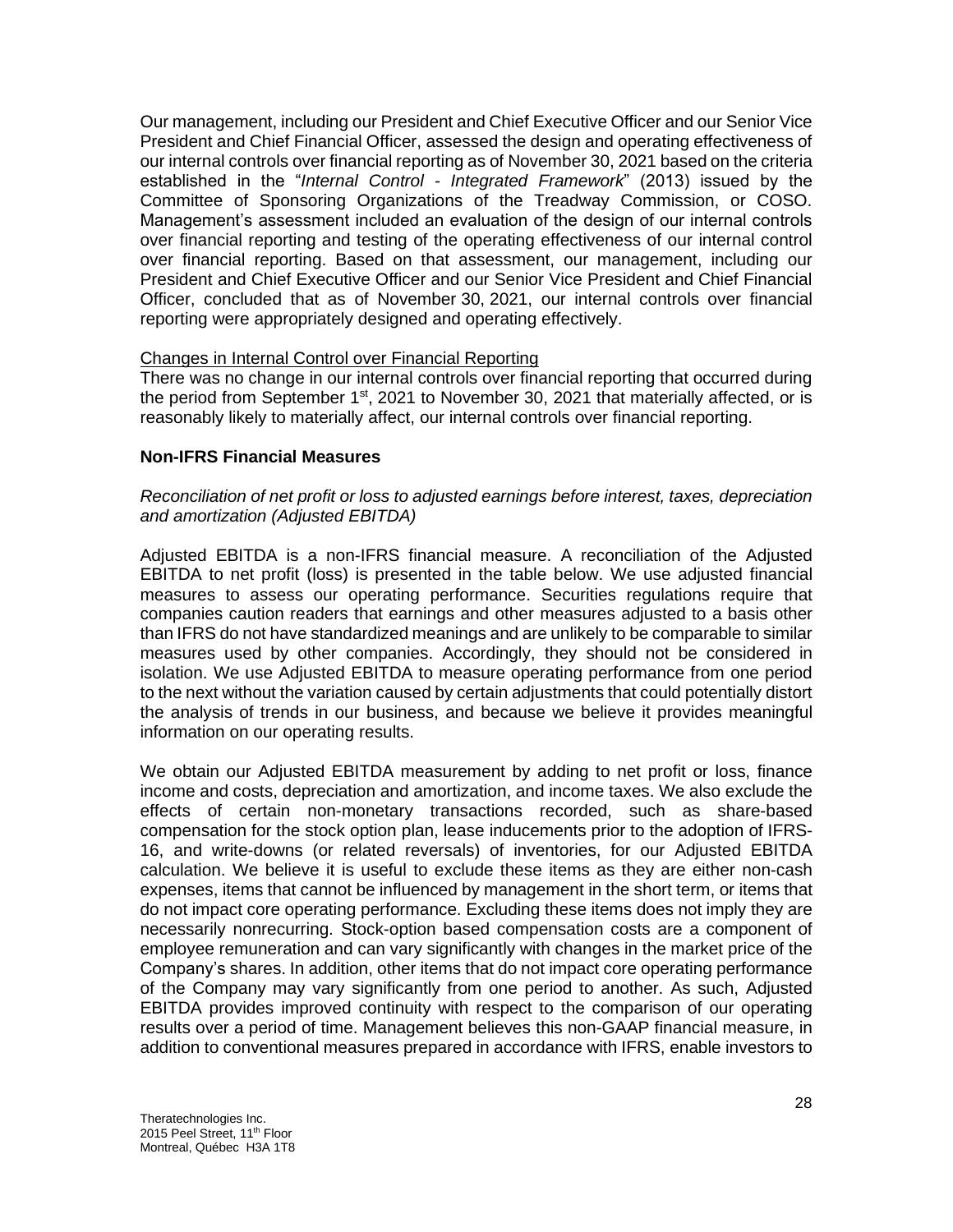evaluate the Company's operating results, underlying performance and future prospects in a manner similar to management.

Our method for calculating Adjusted EBITDA may differ from that used by other companies and, accordingly, our definition of this non-GAAP financial measure may not be comparable to similar measures presented by other issuers. Although Adjusted EBITDA is frequently used by securities analysts, lenders and others in their evaluation of companies, it has limitations as an analytical tool. Investors are cautioned that non-GAAP financial measures should not be construed as an alternative to net income determined in accordance with IFRS as indicators of our performance or to cash flows from operating activities as measures of liquidity and cash flows.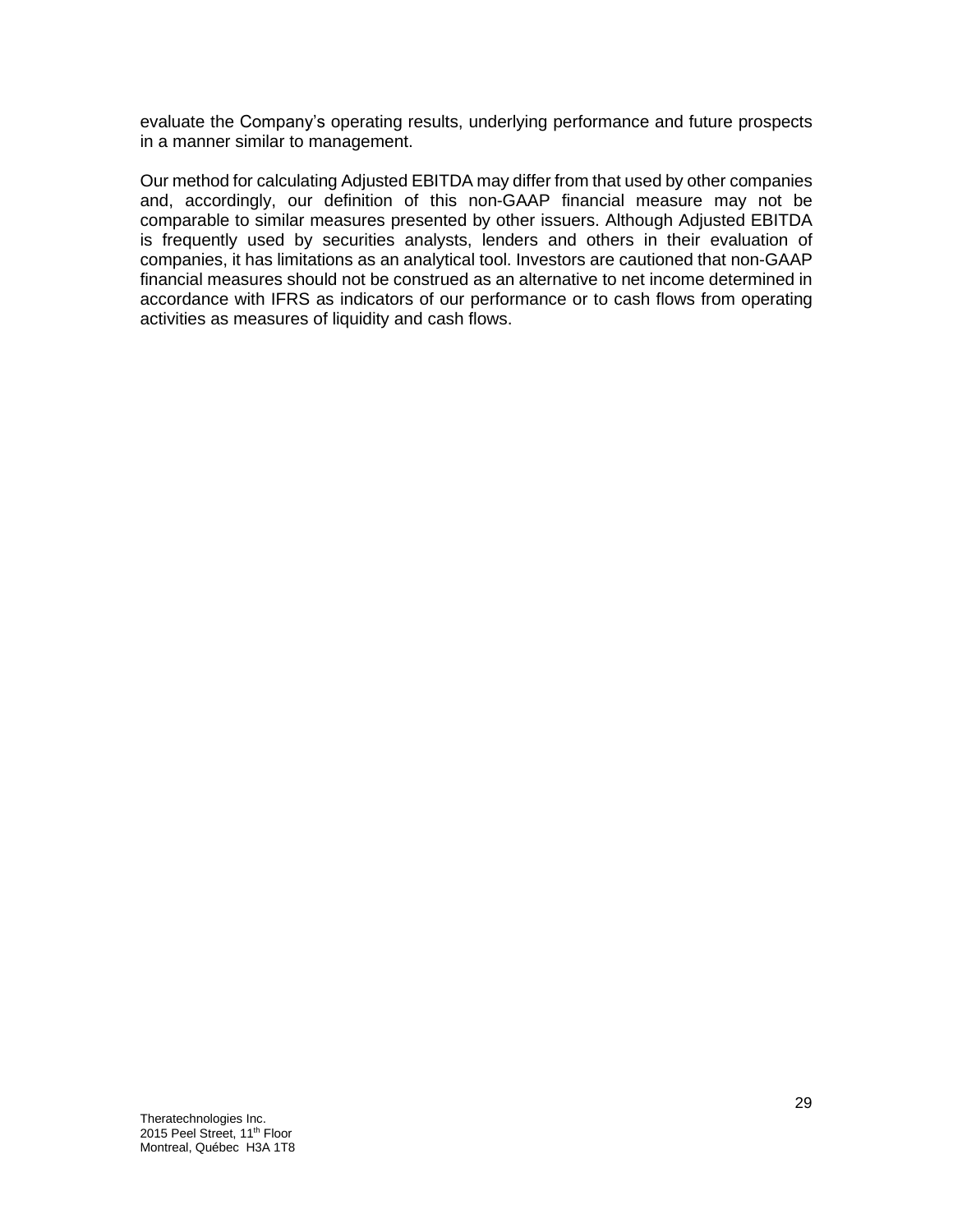# **Adjusted EBITDA**

# *(in thousands of dollars)*

|                                                   | <b>Three-month periods</b><br>ended November 30 |          | Years ended<br>November 30 |           |              |
|---------------------------------------------------|-------------------------------------------------|----------|----------------------------|-----------|--------------|
|                                                   | 2021                                            | 2020     | 2021                       | 2020      | $2019^{(1)}$ |
| Net loss                                          | (9,901)                                         | (5, 549) | (31, 725)                  | (22, 667) | (12, 496)    |
| Add (deduct):                                     |                                                 |          |                            |           |              |
| Depreciation and<br>amortization                  | 2,189                                           | 2,192    | 8,748                      | 8,520     | 7,495        |
| Lease inducement and<br>amortization              |                                                 |          |                            |           | 238          |
| Net finance costs                                 | 1,817                                           | 1,424    | 6,426                      | 4,694     | 3,983        |
| Income taxes                                      | 19                                              | 16       | 63                         | 16        |              |
| Share-based compensation<br>for stock option plan | 405                                             | 259      | 1,932                      | 1,427     | 1,087        |
| (Reversal) write-down of<br>inventories           | (30)                                            | 241      | (30)                       | 917       | 16           |
|                                                   |                                                 |          |                            |           |              |

**Adjusted EBITDA** (5,501) (1,417) (14,586) (7,093) 323 (1) The Company adopted IFRS-16 – Leases, using the modified retrospective approach, effective for Fiscal 2020, beginning on December 1, 2019. Accordingly, comparative figures for Fiscal 2019 have not been restated.

# **RISKS AND UNCERTAINTIES**

Before you invest in our securities, you should understand the high degree of risk involved and consider carefully the risks and uncertainties described below. The following risks may adversely impact our business, financial condition, operating results and prospects. Additional risks and uncertainties, including those that we do not know about or that we currently believe are immaterial, may also develop as our operations evolve and, therefore, may adversely affect our business, financial condition, operating results or prospects. As a result, the trading price of our securities, including our common shares, could decline and you could lose all or part of your investment.

# **RISKS RELATED TO THE COVID-19 PANDEMIC**

*The ongoing COVID-19 pandemic could have a material adverse effect on our 2022 business strategy and objectives, the result of which could adversely impact the sales of our products, our revenues, results of operation and the conduct of our clinical trials and other research and development activities.*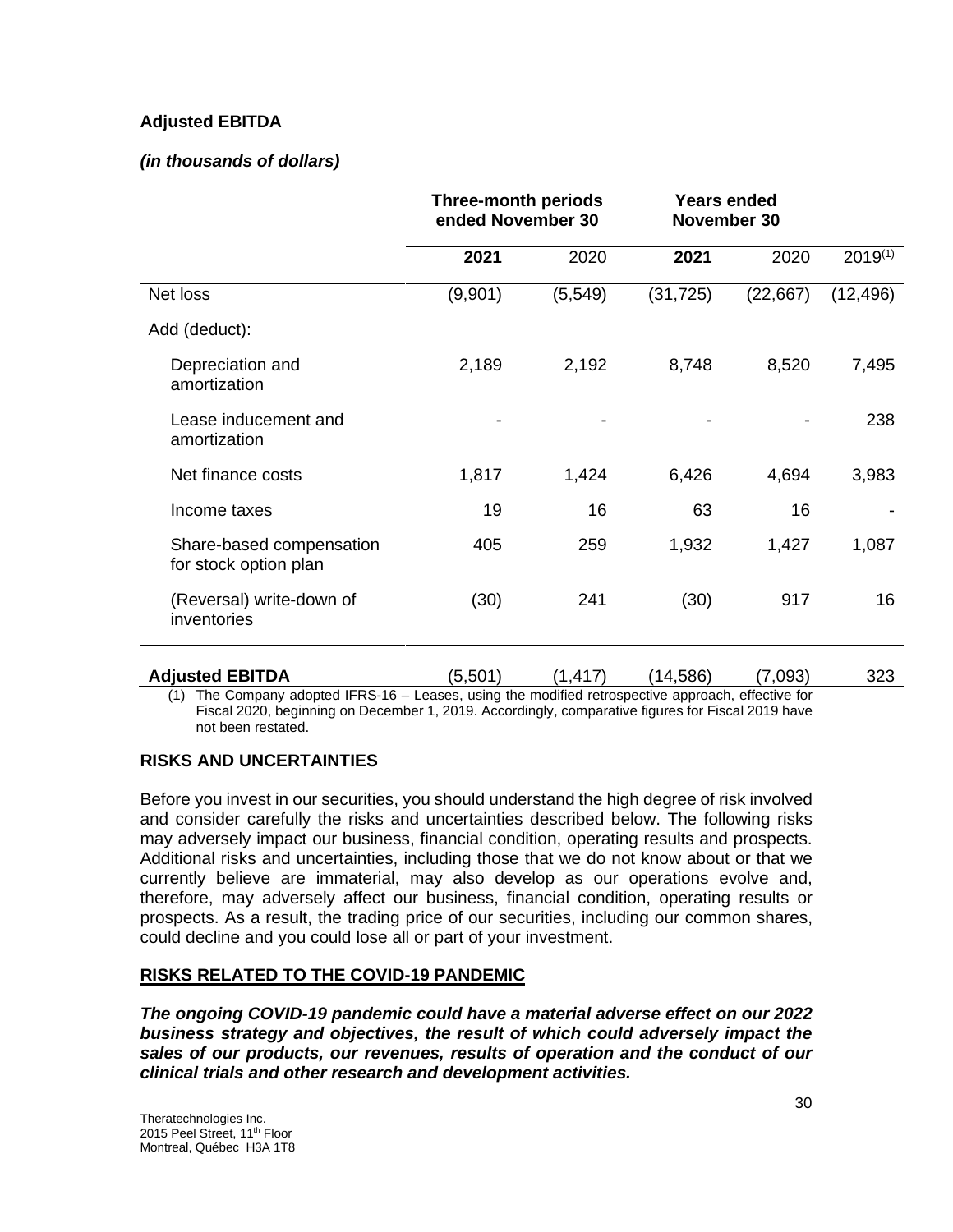The outbreak of COVID-19, its recent variants and any other outbreaks of contagious diseases or other adverse public health developments, could have a material adverse effect on the successful implementation of our 2022 business strategy and objectives, the result of which could materially adversely impact the sales of our products, our revenues, results of operation and the conduct of our clinical trials and other research and development activities. The outbreak of COVID-19 has resulted in governmental authorities implementing numerous measures to try to contain the pandemic, such as travel bans and restrictions, quarantines, increased border and port controls and closures, and shutdowns. Although most industrialized countries are relaxing some of the restrictive measures, there remains considerable uncertainty regarding the consequences such relaxed measures may have on the pandemic and the population worldwide as well as on the reimplementation of potential future measures.

As COVID-19 continues to be present and spread around the globe, the Corporation may experience disruptions that could severely impact its business and clinical trials, including:

- patients' limited access to the Corporation's treatments and products;
- diversion of healthcare resources prioritizing the treatment of patients suffering from COVID-19;
- delays or difficulties in enrolling patients in the Corporation's clinical trials;
- delays or difficulties in clinical site initiation, including difficulties in recruiting clinical site investigators and clinical site staff;
- diversion of healthcare resources away from the conduct of clinical trials;
- interruption of key clinical trial activities;
- risk that participants enrolled in the Corporation's clinical trials will acquire COVID-19 while the clinical trial is ongoing;
- limitations in employee resources that would otherwise be focused on the commercialization of the Corporation's products and the conduct its clinical trials;
- delays in receiving authorizations from regulatory authorities to approve a drug candidate or to initiate the Corporation's planned clinical trials;
- delays in clinical sites receiving the supplies and materials needed to conduct the Corporation's clinical trials;
- changes in local regulations as part of a response to the COVID-19 pandemic which may require the Corporation to change the ways in which its clinical trials are conducted, which may result in unexpected costs, or the discontinuation of the clinical trials altogether;
- interruptions or delays in preclinical studies due to restricted or limited operations at research and development laboratory facilities;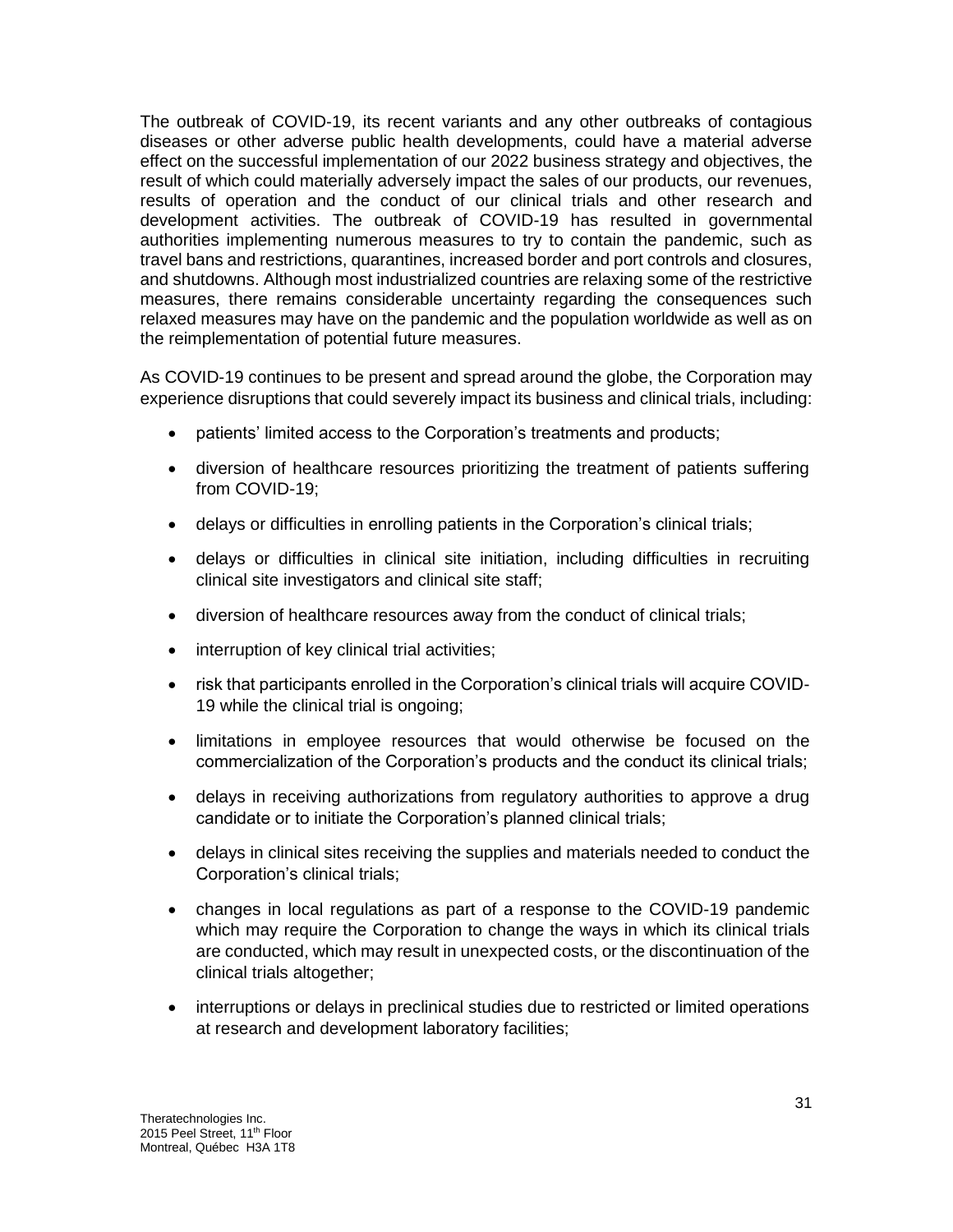- interruptions or delays in efforts to acquire data needed to support patent claims or otherwise expand the Corporation's intellectual property portfolio; and
- delays in necessary interactions with local regulators, ethics committees and other important agencies and contractors due to limitations in employee resources or forced furlough of government employees.

The COVID-19 pandemic has significantly increased economic and demand uncertainty throughout North America and Europe. The COVID-19 pandemic has caused disruption and volatility in the global capital markets, which, depending on further developments, could impact the Corporation's capital resources and liquidity in the future, including the availability of financing on attractive terms, if at all.

The extent to which COVID-19 could impact the Corporation's operations, financial condition, liquidity, results of operations, and cash flows is still highly uncertain and will depend on future developments. Such developments may include the geographic spread and duration of COVID-19, the severity of the disease and the actions that may be taken by various governmental authorities and other third parties in response to the pandemic.

# **RISKS RELATED TO THE COMMERCIALIZATION OF OUR PRODUCTS**

*Our commercial success and revenue growth depend mainly on the commercialization of EGRIFTA SV® and Trogarzo® in the United States and of Trogarzo® in Europe; unsatisfactory future sales levels of EGRIFTA SV® and* **Trogarzo®** *in the United States and of Trogarzo® in Europe will have a material adverse effect on us.* 

Our ability to generate revenue and sustain growth is currently based on the commercialization of *EGRIFTA SV®* and Trogarzo® in the United States and on Trogarzo® in Europe.

Our success in generating sales revenue from *EGRIFTA SV®* and Trogarzo® in the United States and from Trogarzo® in Europe will depend on our capacity:

- to pursue the deployment of a commercialization strategy that will be accepted by patients, healthcare professionals and third-party payors;
- to maintain reimbursement coverage for *EGRIFTA SV®* and Trogarzo® by thirdparty payors;
- to obtain commercially attractive pricing for Trogarzo® and obtain reimbursement therefor in major European countries;
- to maintain the registration of *EGRIFTA SV®* and Trogarzo® on U.S. governmental forms as drugs available for purchase in the United States;
- to ensure that adequate supplies of *EGRIFTA SV®* and Trogarzo® are available;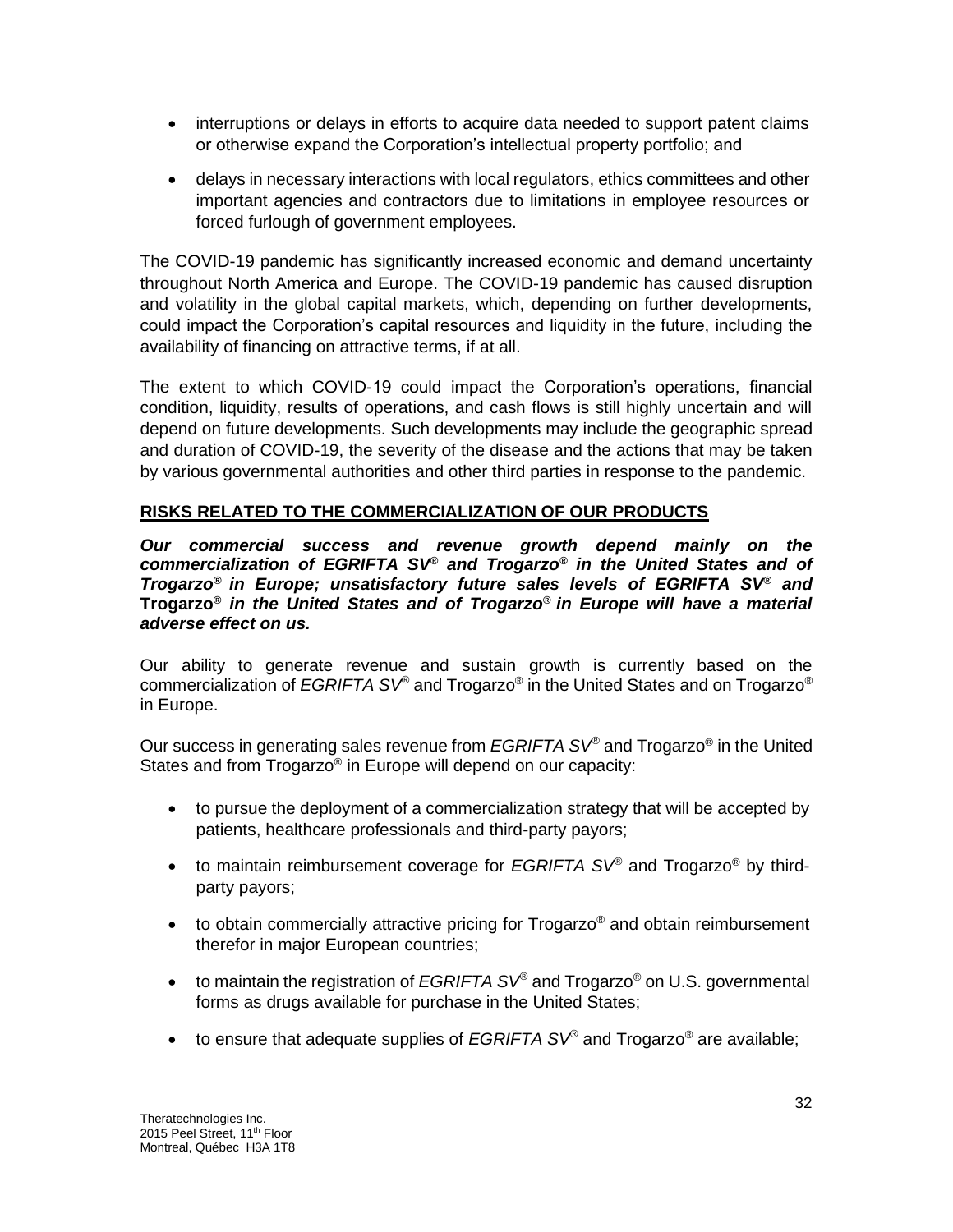- to maintain conflict-free relationships with our principal third-party suppliers of services, namely our agent in the United States and in the European Union (Syneos), our manufacturers, (TaiMed and Jubilant), our distributor in the United States (RxCrossroads) and in Europe (Loxxess), as well as other specialized third parties; and
- to defend our intellectual property rights regarding tesamorelin against third parties.

Our success in commercializing our products in the United States and in the European Territory will also depend on:

- the capacity of Syneos, in collaboration with us, to retain qualified, motivated and talented sales representatives and other key individuals instrumental in the commercialization of our products; and
- the capacity of our third-party suppliers to comply with all laws and regulations applicable to the conduct of their respective businesses.

There can be no assurance that sales of our products to customers in the United States and in the European Territory will increase in the future or that we will generate sales at a profitable level. If sales of our products decrease, our revenue would be adversely affected which, in turn, could materially adversely affect our business, financial condition and operating results.

Because we expect to be dependent on revenues from *EGRIFTA SV®* and Trogarzo® for the foreseeable future, any negative developments relating to these products, such as safety or efficacy issues, manufacturing issues, the introduction or greater acceptance of competing products, or adverse regulatory or legislative developments, or our inability to successfully manage any of the abovementioned factors, will have a material adverse effect on our business and our future business prospects.

### *RxCrossroads is our only client in the United States in connection with the sale of EGRIFTA SV® and Trogarzo® and a default or a dispute under our agreement, or its termination or non-renewal at term, would materially adversely affect our revenues, business and operating results.*

More than 95% of our revenues are derived from the sale of our products to RxCrossroads that acts as our exclusive distributor in the United States. If our agreement with RxCrossroads is terminated, or is not renewed at term and we are unable to find another distributor prior to its term, or if we are in default or engaged in a dispute with RxCrossroads, our sales may be materially adversely impacted and our revenues could decrease substantially.

In addition, under the terms of our agreement with RxCrossroads, we agreed to reimburse RxCrossroads for chargebacks and other discounts that RxCrossroads may offer to its clients. If RxCrossroads' clients omit to timely claim from RxCrossroads any discount they are entitled to, or if they make a mistake in assessing the types of discounts they are entitled to claim and they claim those discounts later in a year, we will have to refund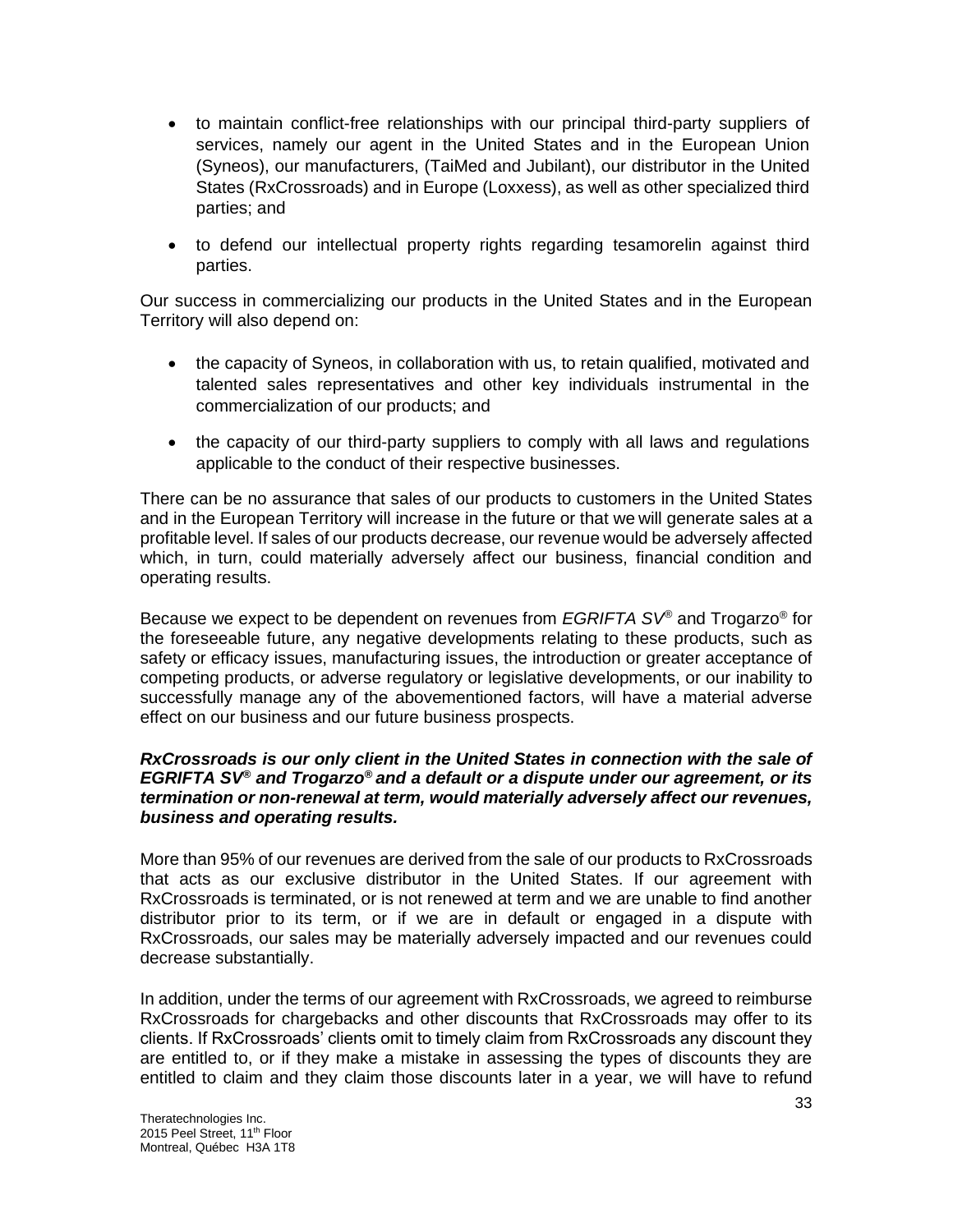RxCrossroads for such discounts to which RxCrossroads' clients are entitled to and this may materially adversely affect our level of revenues and operating results for the year.

### *We rely on third parties for the manufacture, distribution and commercialization of our products and such reliance may adversely affect our revenues, business and future business prospects if the third parties are unable or unwilling to fulfill their obligations.*

We have a single third-party service provider for each of our core business activities pertaining to the commercialization of our products, namely their manufacturing, distribution and commercialization. Any material issues such third-party service providers may encounter that relate to the provision of services to us would have a material adverse effect on our revenues, business and future business prospects since these third-party service providers may not be easily or rapidly replaced.

We do not own or operate manufacturing facilities for the production of *EGRIFTA SV®* and tesamorelin, nor do we have plans to develop our own manufacturing operations in the foreseeable future. We currently rely on Bachem and Jubilant to manufacture and supply all of our required raw materials, drug substance and drug product for sales of *EGRIFTA SV®* . Our agreement with Bachem has expired and we are currently renegotiating the terms and conditions of a new manufacturing agreement. Although we are in discussions with Bachem, our inventory of drug product is high and potential alternative suppliers and manufacturers have been identified, but we have not entered into any agreements with Bachem yet. Also, we have not qualified alternative manufacturers to date and no assurance can be given that such manufacturers will be qualified in the future or receive necessary regulatory approvals. The replacement of a third-party manufacturer is timeconsuming and costly due to the required validation of their capabilities. The validation process includes an assessment of the capacity of such third-party manufacturer to produce the quantities that we may request from time to time, the manufacturing process and its compliance with current good manufacturing practice, or GMP, regulations. In addition, the third-party manufacturer would have to familiarize itself with our technology. Validation of an additional third-party manufacturer takes at least twenty-four (24) months and could take as long as thirty-six (36) months or more. If we fail to renegotiate the terms and conditions of the Bachem Agreement, we may no longer be able to rapidly manufacture tesamorelin for *EGRIFTA SV®* and for our potential Phase 3 clinical trial in NASH. Despite our current level of inventory of tesamorelin, we could incur a shortage of tesamorelin by the time new manufacturers are qualified.

TaiMed is our sole supplier of Trogarzo®. TaiMed does not currently own or operate any manufacturing facilities for the production of Trogarzo<sup>®</sup> and must rely on its sole supplier, WuXi. We are not in a contractual relationship with WuXi for Trogarzo<sup>®</sup> and, therefore, we may not be able to interact with Wuxi in the event they encounter issues which could adversely affect the supply of Trogarzo®. In such circumstances, we will need to rely on TaiMed to address any of those issues. We have no control over the time and efforts that TaiMed will devote in finding solutions to supply issues if such were to occur, or any say on the solution itself. Any delay in addressing manufacturing issues or any solution to address a manufacturing problem that is not to our liking could have a material adverse effect on the supply and sale of Trogarzo® and, accordingly, materially adversely affect our revenues.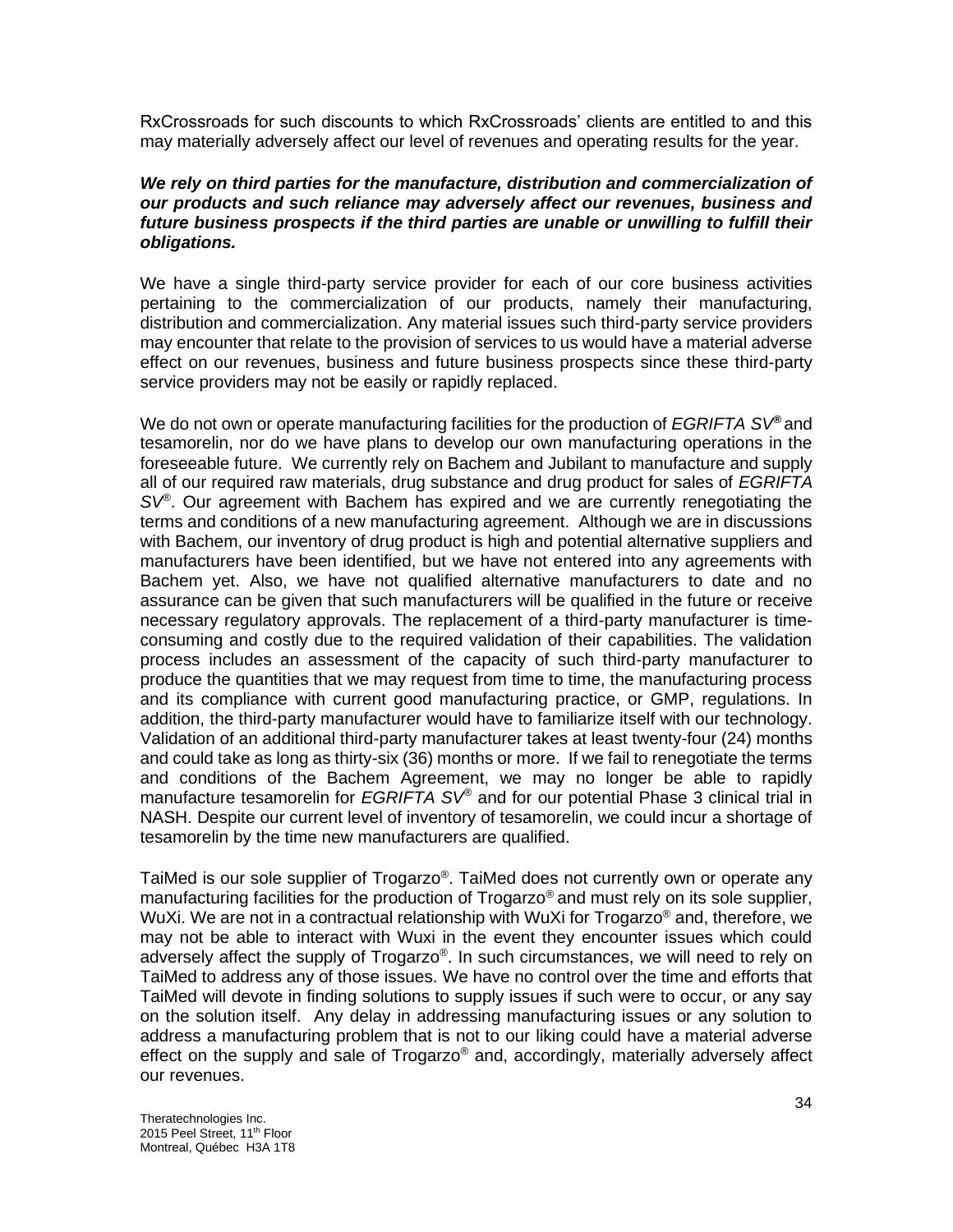We do not have state licensure in the United States to distribute *EGRIFTA SV®* , Trogarzo® or any other product we may acquire or in-license and we do not currently intend to pursue applications to obtain the licenses required in order to distribute a drug product in the United States. Our supply chain model is based upon that fact and the distribution of *EGRIFTA SV®* and Trogarzo® in the United States is done through RxCrossroads which currently holds all state licensure required to distribute a drug product in every American state. Although potential alternative third-party service providers have been identified to replace RxCrossroads in the event that it becomes unable to distribute *EGRIFTA SV®* and Trogarzo® , we have not entered into any agreements with them and no assurance can be given that such providers would enter into any agreement with us on terms satisfactory to us.

In the European Territory, we hold a wholesale distribution authorization but do not have any warehouse and structure to store, pack and ship Trogarzo®. We do not currently intend to open a warehouse and do not have the infrastructure to carry out the activities set forth above. Therefore, we are relying on Loxxess to carry out these activities. We have not entered into a long-term commercial agreement with Loxxess. The Loxxess Agreement is a one-year term agreement that automatically renews at the end of its term unless a party provides the other with a prior written notice of its intent not to renew such agreement within a certain period of time. Although we have identified other third-party logistic service providers in the European Territory, if the Loxxess Agreement is terminated unilaterally by Loxxess, or if we decide to terminate such agreement, there can be no assurance that we would succeed in entering into agreements with those other third-party logistic service providers on terms satisfactory to us. Our failure to enter into long-term commercial agreements with those third-party logistic service providers would disrupt our supply and distribution chain and would delay the commercialization of Trogarzo® in the European Territory. All such events would result in a material adverse effect on our business, revenues and financial conditions.

Part of our commercial team in the United States and in the European Territory dedicated to the commercialization of our products in these territories is provided by Syneos. In the United States, after March 14, 2022, Syneos will continue to provide us with services related to managed market and certain functions supporting our medical team in connection with the commercialization of our products. In Europe, Syneos provides us with medical science liaison personnel. Although we are aware that there exists other third-party services providers that could provide the same services as Syneos, we have not entered into any agreements with them nor conducted any audit on them. If we need to find another third-party service provider for some or all of the services provided by Syneos, it will be time-consuming and will be disruptive to our business. In addition, there can be no assurance that we will be able to find such third-party service provider if we are unable to agree on the terms and conditions of an agreement with them.

Finally, we retain contract research organizations, or CROs, to support us with the conduct of our clinical trials from time to time. These CROs will be tasked with the recruitment of patients, negotiations of clinical study agreements with various clinics and the monitoring of those clinics in connection with our clinical trials. If these CROs default on their covenants or are found, for instance, to be in violation of applicable laws, our clinical trials could be delayed and any timelines set forth in our public communications could be wrong. In addition, if these CROs are found to be in violation of applicable laws, any data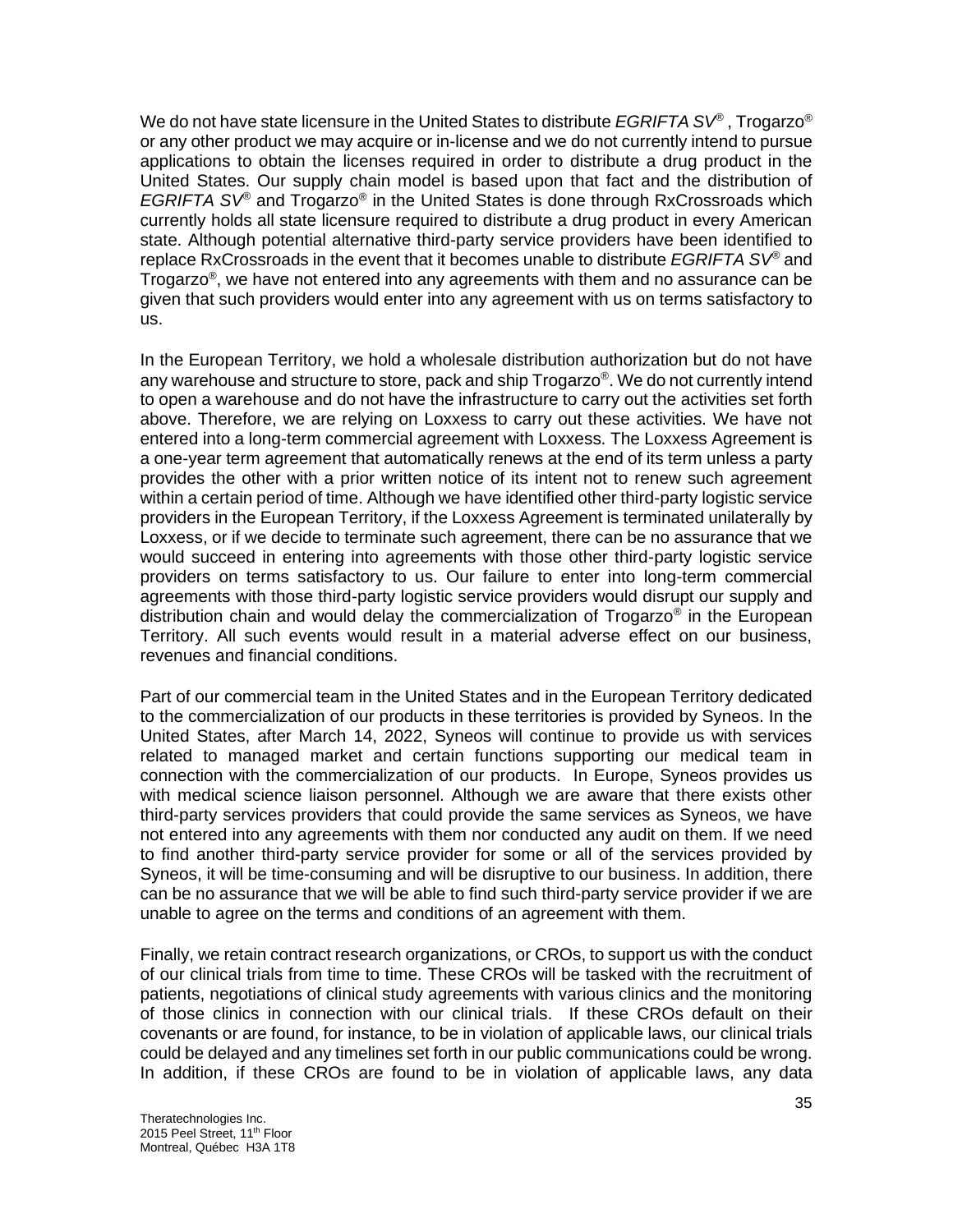generated in the course of our clinical trials could be questioned by regulatory agencies and this could lead to a rejection of any data submitted to those regulatory agencies at the time of submitting an sBLA or NDA seeking the approval of our products.

Our reliance on single third-party service providers for each of our core business activities exposes us to a number of risks. For instance, we may be subject to delays in, or suspension of, the manufacturing of *EGRIFTA SV®* and Trogarzo® if a third-party manufacturer:

- becomes unavailable to us, or to TaiMed, for any reason, including as a result of the failure to comply with GMP regulations;
- experiences manufacturing problems or other operational failures, such as labour disputes, equipment failures or unplanned facility shutdowns required to comply with GMP, or damage from any event, including fire, flood, earthquake, business restructuring, labour disputes or insolvency; or
- fails to perform its contractual obligations under our agreement, such as failing to deliver the quantities requested on a timely basis or not meeting product specifications.

We may also be subject to distribution disruption and interrupted sales of *EGRIFTA SV®* and Trogarzo® in the United States, or of Trogarzo® in the European Territory, if:

- RxCrossroads or Loxxess becomes unavailable to us for any reason, including as a result of its failure to meet applicable laws;
- RxCrossroads or Loxxess experiences warehousing problems or other operational failure, such as unplanned facility shutdown or damage from any event, including fire, flood, earthquake, business restructuring or insolvency; or
- RxCrossroads or Loxxess fails to perform its contractual obligations under our agreement.

We may be subject to a decrease in sales of our products in the United States or in the European Territory or we may face reimbursement challenges if Syneos:

- becomes unavailable to us for any reason, including as a result of its incapacity to motivate and retain the employees working on the commercialization of EGRIFTA SV® and/or Trogarzo®;
- experiences compliance issues with the FDA or the EMA; or
- fails to perform its contractual obligations under our agreement.

*Significant safety problems may arise with respect to EGRIFTA SV® and Trogarzo® which could result in restrictions in EGRIFTA SV® 's or Trogarzo® 's label, product recall or withdrawal of any of our products from the market, any of which could materially adversely impact our business and our future business prospects.*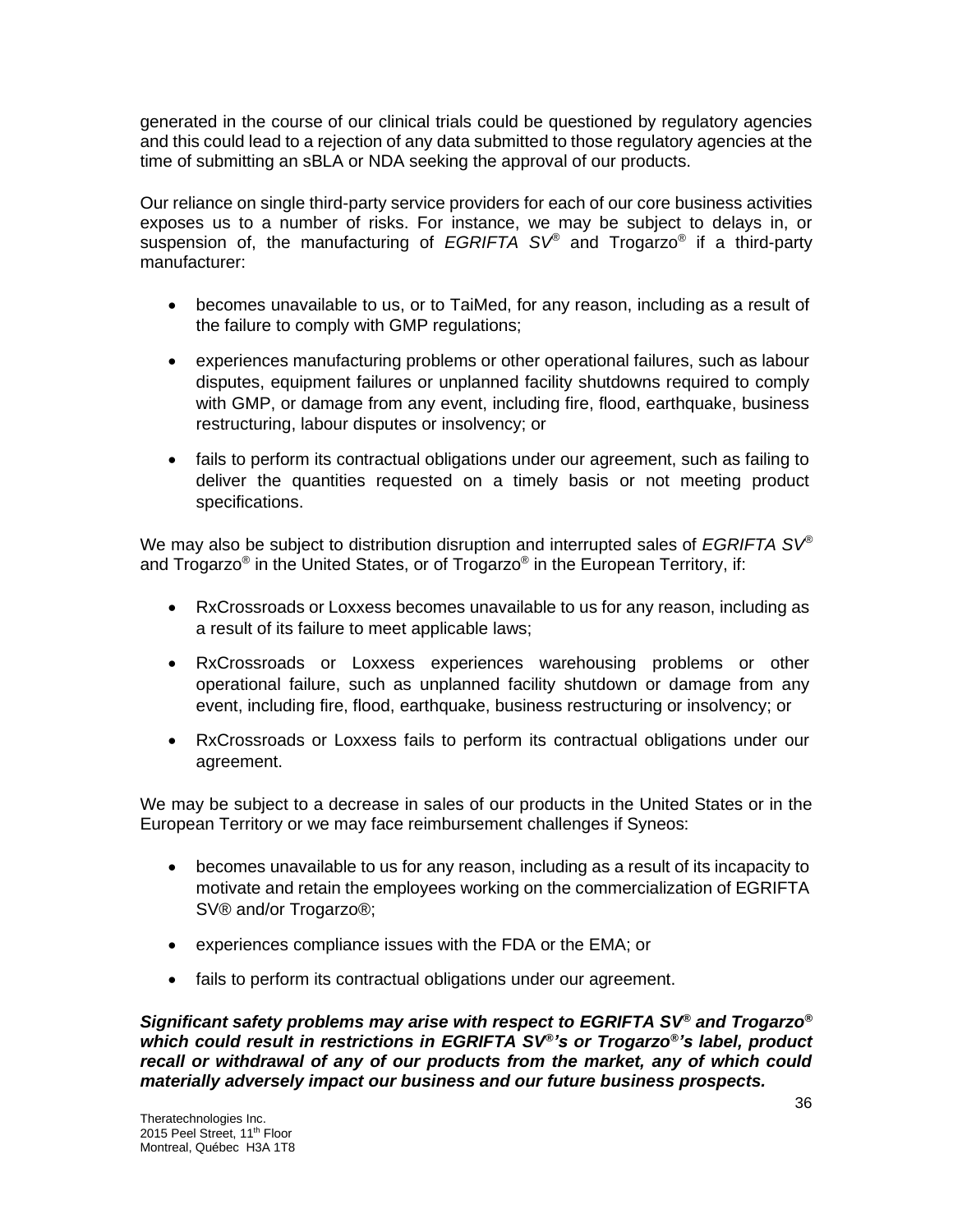New safety issues may arise as *EGRIFTA SV®* and Trogarzo® are used over longer periods of time by a wider group of patients, some of whom may be taking numerous other medicines, or may suffer from additional underlying health problems. Such safety issues could include an increase in the severity or frequency of known problems or the discovery of previously unknown problems, and may result in a variety of adverse regulatory actions. Under U.S. laws, the FDA has broad authority over drug manufacturers to compel any number of actions if safety problems arise, including, but not limited to: (i) requiring manufacturers to conduct post-approval clinical studies to assess known risks or signals of serious risks, or to identify unexpected serious risks; (ii) mandating labeling changes to a product based on new safety information; or (iii) requiring manufacturers to implement a risk evaluation mitigation strategy where necessary to assure safe use of the drug. Similar laws and regulations exist in countries outside of the United States.

Previously unknown safety problems could also result in product recalls, or withdrawal of the products from the territory(ies) where they are approved for commercialization. If new safety issues are discovered, sales of *EGRIFTA SV®* and/or Trogarzo® may decrease and result in a material adverse effect on our business, financial condition and operating results.

### *Our levels of revenues are highly dependent on obtaining and maintaining patient reimbursement for EGRIFTA SV® and Trogarzo® .*

Market acceptance and sales of *EGRIFTA SV®* and Trogarzo® substantially depend on the availability of reimbursement from third-party payors such as governmental authorities, including U.S. Medicare and Medicaid, managed care providers, and private insurance plans and may be affected by healthcare reform measures in the United States and elsewhere. Third-party payors decide which medications they will pay for and establish reimbursement levels. A primary trend in the U.S. healthcare industry and elsewhere is cost containment. Government authorities and these third-party payors are attempting to control costs by limiting coverage and the amount of reimbursement for particular medications. Increasingly, third-party payors have been challenging the prices charged for products. Third-party payors may decrease the level of reimbursement of a product or cease such reimbursement and the occurrence of any of these events could materially adversely affect the sales of *EGRIFTA SV®* and Trogarzo® .

Sales of *EGRIFTA SV®* and Trogarzo® to patients benefitting from U.S. funded reimbursement programs represent the most important part of our sales. Denial of coverage for any of those products under any of the current programs would materially adversely affect our revenues.

In the European Territory, sales of Trogarzo<sup>®</sup> will be highly dependent on agreeing on a commercially attractive pricing with regulatory authorities and obtaining reimbursement for Trogarzo® . The process of seeking reimbursement for a new drug is complex and varies from one EU Member State to another. In many EU Member States, pricing plays an important role in the evaluation of prescription drugs for reimbursement. There can be no assurance that Trogarzo<sup>®</sup> will be reimbursed by all or any EU Member State, or that we will be able to negotiate a pricing that will be commercially attractive to us in any or all of the EU Member States.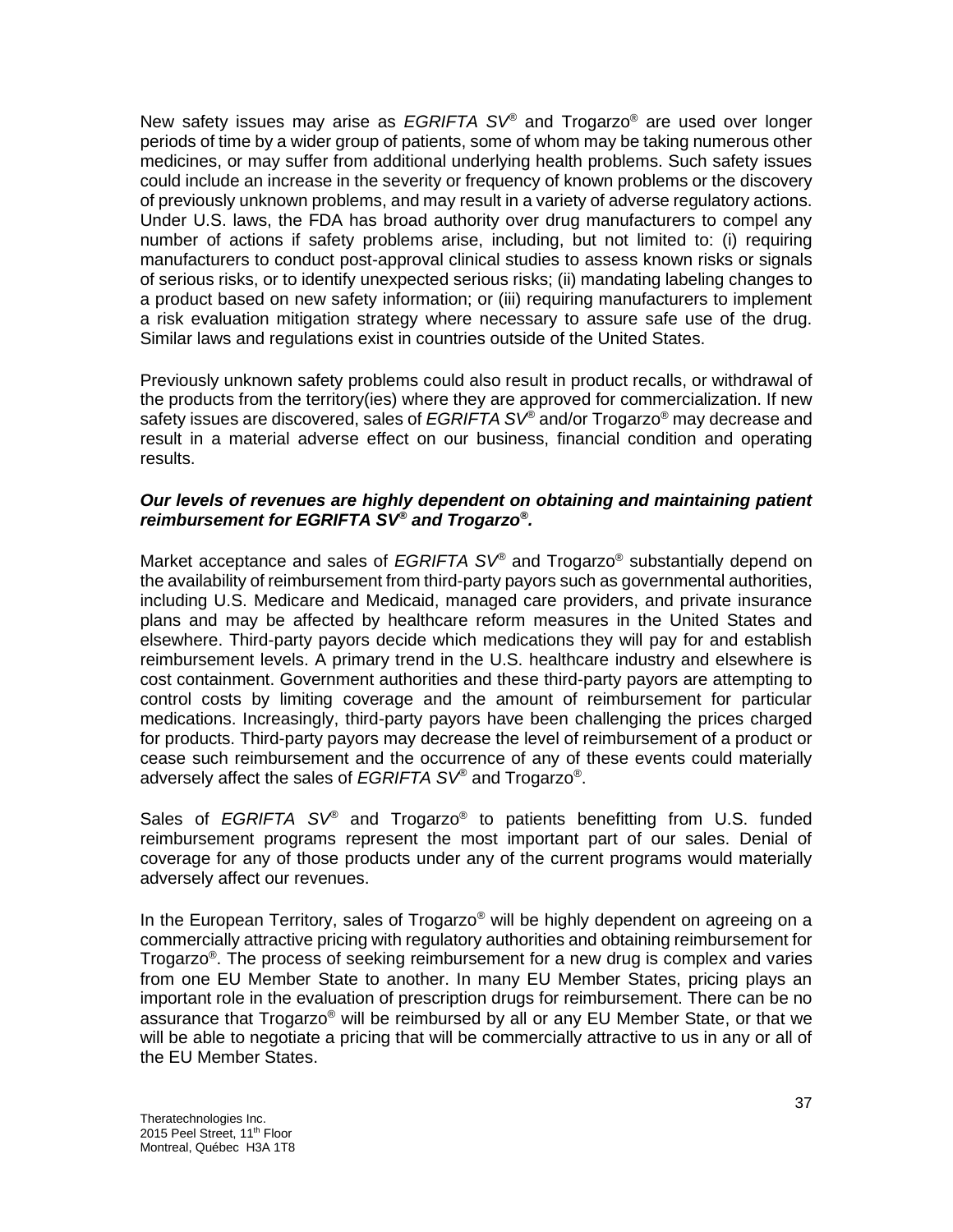Even if Trogarzo® is reimbursed, in EU Member States, legislators, policymakers and healthcare insurance funds continue to propose and implement cost-containing measures to keep healthcare costs down, due in part to the attention being paid to healthcare cost containment in the European Union. Certain of these changes could impose limitations on the prices we will be able to charge for Trogarzo<sup>®</sup> or the amounts of reimbursement available for Trogarzo® from governmental agencies or third-party payors. Further, an increasing number of EU Member States and other foreign countries use prices for medicinal products established in other countries as "reference prices" to help determine the price of the product in their own territory. Consequently, a downward trend in prices of medicinal products in some countries could contribute to similar downward trends elsewhere. In addition, the ongoing budgetary difficulties faced by a number of EU Member States have led and may continue to lead to substantial delays in payment and payment partially with government bonds rather than cash for medicinal drug products, which could negatively impact our potential revenues and profitability from Trogarzo®. Moreover, in order to obtain reimbursement for Trogarzo® in some EU Member States, we may be required to conduct clinical trials that compare the cost-effectiveness of Trogarzo<sup>®</sup> to other available therapies. There can be no assurance that Trogarzo<sup>®</sup> will obtain favorable pricing and reimbursement status in any EU Member States.

# *Even though EGRIFTA SV® and Trogarzo® are approved for sale in one or more territories, revenue that we generate from their sales may be limited.*

Sales of *EGRIFTA SV®* and Trogarzo® will depend upon the acceptance of such products by the medical community, including physicians, patients and third-party payors. The degree of market acceptance of any of our products will depend on a number of factors, including:

- demonstrated product safety, including the prevalence and severity of side effects, and effectiveness as a treatment that addresses a significant unmet medical need;
- storage requirements, dosing regimen and ease of administration;
- the availability of competitive alternatives;
- our ability to obtain and maintain sufficient third-party coverage for reimbursement from government health care programs, including U.S. Medicare and Medicaid, private health insurers and other third-party payors;
- the willingness and ability of patients to pay out-of-pocket for medications;
- the product price; and
- the effectiveness of sales and marketing efforts.

If our products do not achieve adequate sales, we may not generate sufficient revenue in order to become profitable.

# *We face competition and the development of new products by other companies could materially adversely affect our business and operating results.*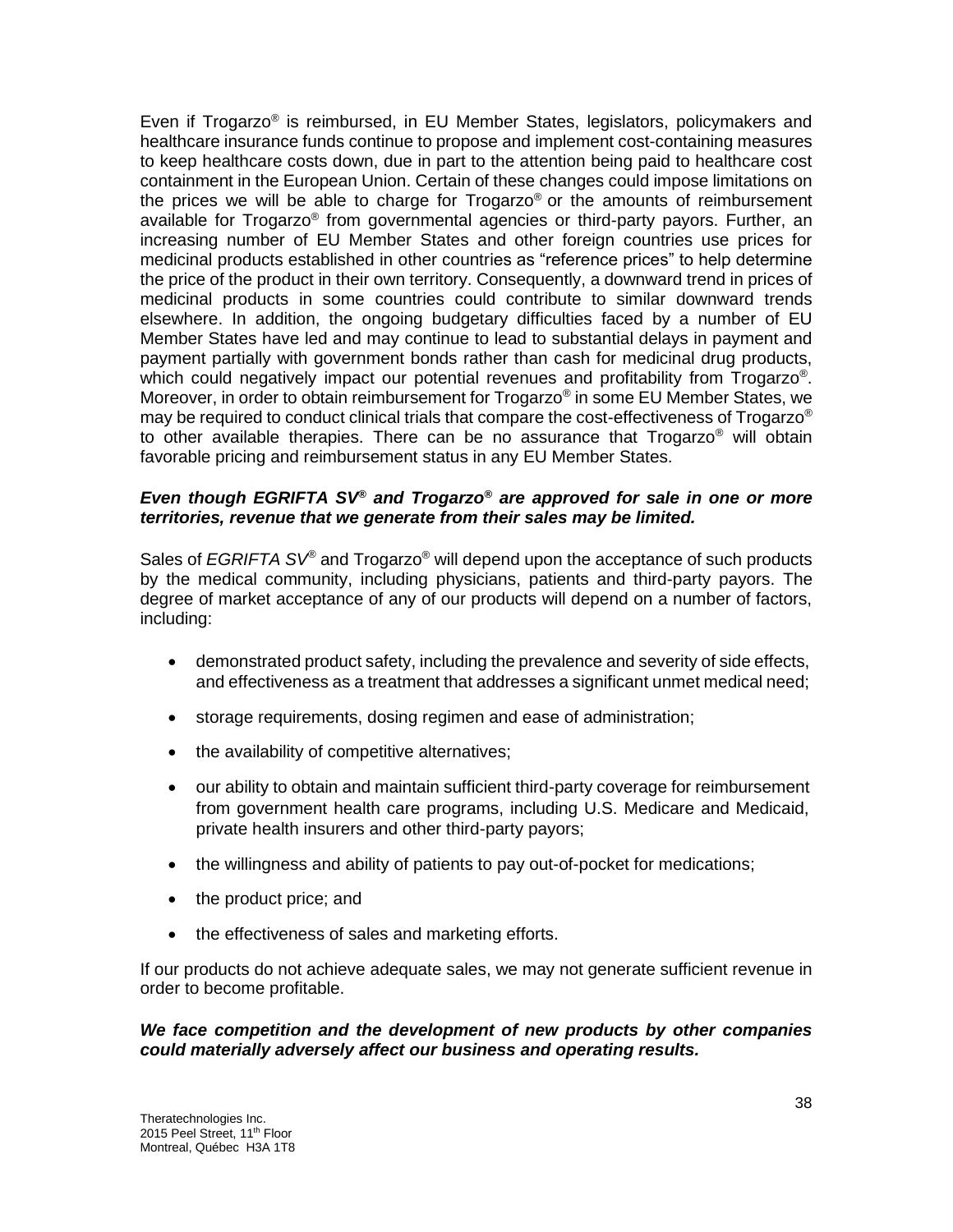The biopharmaceutical and pharmaceutical industries are highly competitive and we must compete with pharmaceutical companies, biotechnology companies, academic and research institutions as well as governmental agencies for the development and commercialization of products, most of which have substantially greater financial, technical and personnel resources than us. We believe there is currently few approved drug products competing directly with our approved products. However, with respect to Trogarzo® , we face competition from the approval of Fostemsavir in the United States and in the European Union. In addition, we are aware that dolutegravir and darunavir are being used in regimens to treat MDR HIV-1 and that attachment inhibitors, long-acting ARTs and broadly working antibody products are under development. With respect to *EGRIFTA SV®* , we face competition from companies selling human growth hormone, testosterone, insulin sensitizing agents, GLP-1 receptor agonists and sermorelin as those products may be prescribed by physicians. In addition, other approaches to reduce visceral adipose tissue in the abdominal area include coping mechanisms such as lifestyle modification (diet and exercise), switching ARTs or liposuction.

### *The development of a vaccine against HIV or of any cure against HIV would have a material adverse effect on our business, operating results and financial conditions.*

Although there exists no known vaccine and cure for HIV, we are aware that there are research and development activities carried out in order to eradicate this disease. We are also aware that a very low number of patients were cured from HIV. If a vaccine or a cure was found to prevent or cure HIV, sales of our products would be materially adversely impacted and our revenue growth would be hampered. The discovery of any vaccine or cure against HIV would have a material adverse effect on our business, operating results and financial condition.

# **RISKS RELATED TO RESEARCH AND DEVELOPMENT ACTIVITIES**

### *The conduct of research and development activities is risky and results obtained therefrom may not be those anticipated. Therefore, there can be no assurance that any research and development plan on a product candidate or medical device will result in an approved drug or medical device.*

Research and development activities are highly risky and the results obtained therefrom may not yield any of the anticipated benefits. The development of a product candidate into a new drug requires the conduct of many tests on animals and humans, all of which must comply with stringent regulation and require substantial investments. There can be no assurance that any research and development program designed to develop a new formulation, a new drug, a new mode of administration or provide a new treatment, such as the development of the F8 Formulation and the Pen, the development of tesamorelin for the potential treatment of NASH in the general population and the development of our peptide-drug conjugates resulting from our SORT1+ Technology™ platform, will end up generating positive results leading up to an approved formulation, label expansion, new medical device or a new product by a regulatory authority. The failure to develop a new formulation, a new method of treatment, new mode of administration or a drug product could hamper the future growth of our business and have long-term adverse effects on our potential revenues and operating results.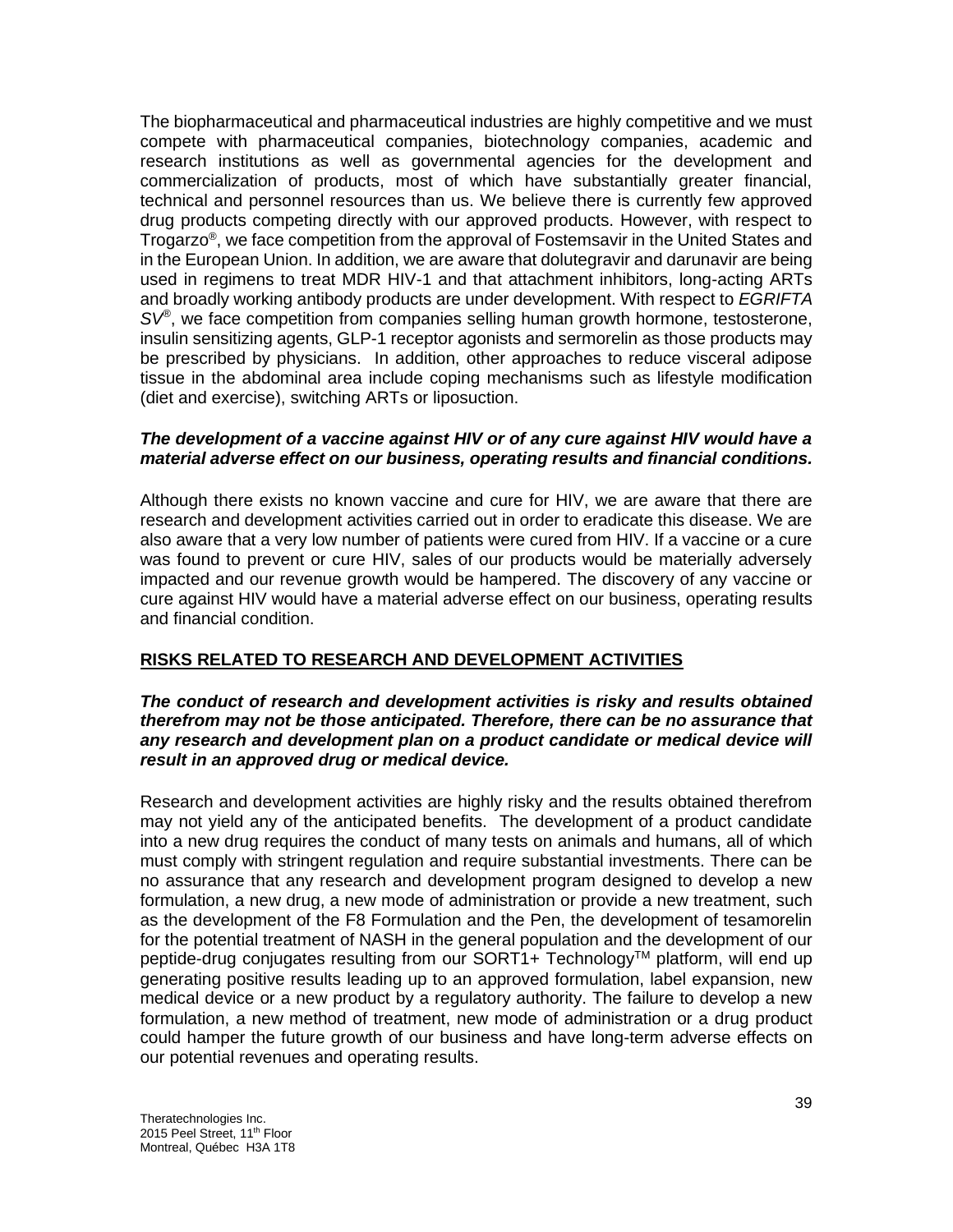*The conduct of the Phase 3 clinical trial evaluating tesamorelin for the treatment of NASH in the general population will be costly and the Corporation has decided to secure additional resources, including finding a partner, prior to initiating such clinical trial, all of which will result in a postponement of the initiation of such trial. Although the Corporation has begun the search for a potential partner, there can be no assurance that a partner will be found or that a partnership agreement will be entered into on terms satisfactory to the Corporation. If a partner is not found, the Corporation will need to look for alternatives to secure additional resources but there can be no guarantee that the Corporation will secure such resources in an amount sufficient to initiate or complete its Phase 3 clinical trial. Moreover, the Corporation has no meaningful Phase 2 clinical data evaluating tesamorelin for the treatment of NASH in the general population and any result obtained from the conduct of one Phase 3 clinical trial will have to show substantial evidence that tesamorelin is safe and effective for the treatment of NASH in the general population. Finally, the Corporation's decision to design its Phase 3 clinical trial to meet the FDA's primary endpoints may prevent the Corporation from seeking approval of tesamorelin for the treatment of NASH in the general population from the EMA since the primary endpoint for this agency is different from that of the FDA. If the Corporation is unable to secure additional resources to initiate its Phase 3 clinical trial, or find alternatives to pursue this trial, the conduct of such trial could be cancelled. If the Corporation is unable to meet the endpoints of its Phase 3 clinical trial, it will not receive approval for tesamorelin for the treatment of NASH in the general population. And, even if the Corporation meets the endpoints of Part 1 of the Phase 3 clinical trial and obtains a conditional approval letter from the FDA, the Corporation could lose such approval if Part 2 of the Phase 3 clinical trial is unable to show evidence on the resolution of certain clinical outcomes. If the conduct of the clinical trial is cancelled, or if the Corporation does not receive approval for tesamorelin for the treatment of NASH in the general population, its potential long-term revenues, growth and prospects will be materially adversely affected.*

The Corporation held discussions with the FDA and the EMA to finalize its Phase 3 clinical trial design, which discussions concluded in July 2021. As a result of such discussions, the trial design will result in higher costs than what the Corporation had previously estimated. The Corporation has decided to postpone the initiation of its Phase 3 clinical trial evaluating tesamorelin for the treatment of NASH in the general population until it can secure additional resources to execute its program and has initiated a search to find a partner for that purpose.

There can be no guarantee that the Corporation will be able to initiate its Phase 3 clinical trial evaluating tesamorelin for the treatment of NASH if it is unable to secure substantial additional resources, either from a financing, a partnership or other means that it could resort to. In addition, the Corporation may not be able to find a partner to help with securing additional resources. Even if the Corporation finds a partner, the terms and conditions pursuant to which such partner may be interested in assisting the Corporation may not be suitable to the Corporation or may be unfavorable. Under such circumstances, the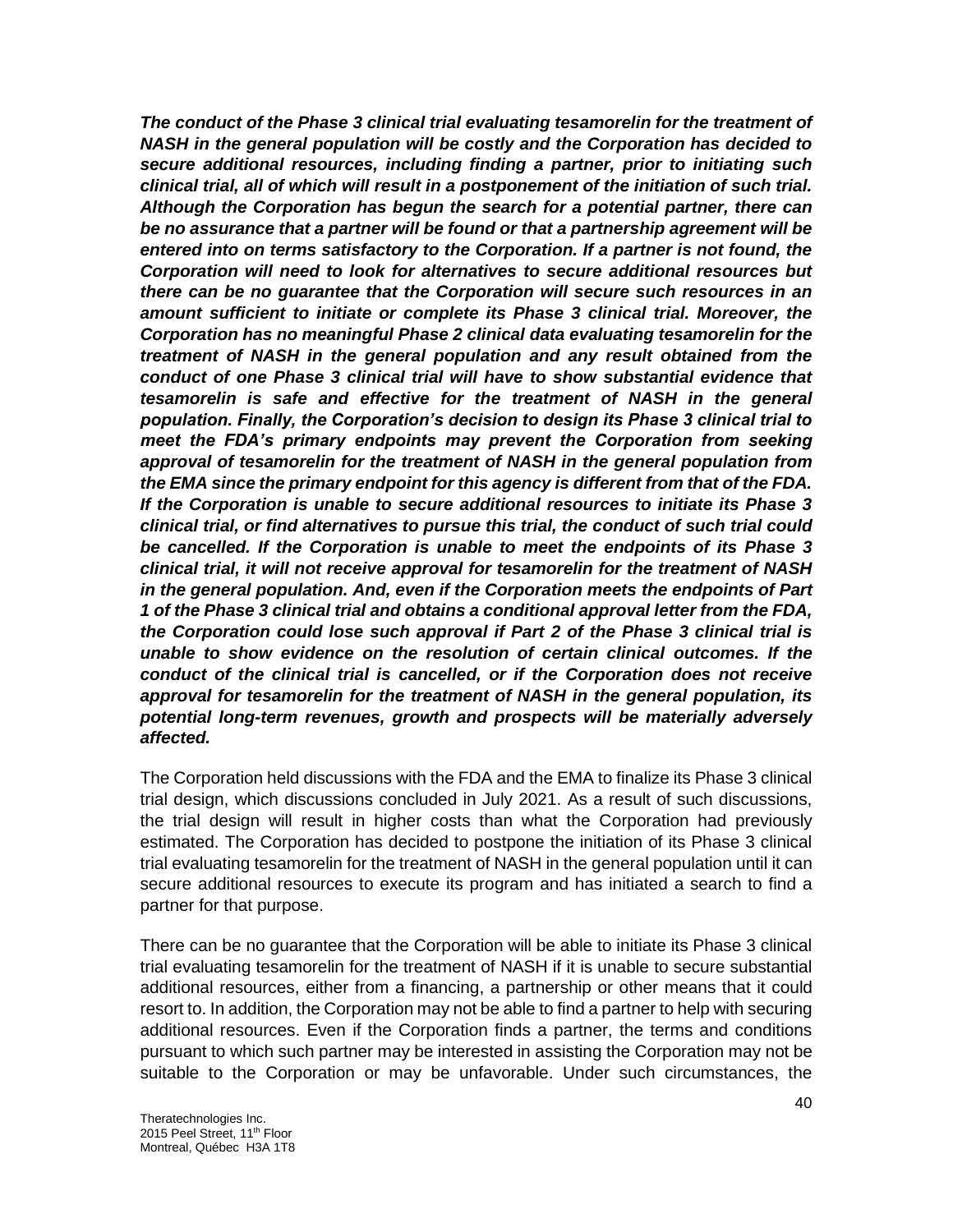Corporation may decide to forego the search of a partner and turn to alternative sources of financing. If the Corporation is unable to secure additional resources, it may further postpone the initiation of its Phase 3 clinical trial until it can secure additional resources, review and amend its current protocol to reduce the costs associated with the study of tesamorelin for the potential treatment of NASH, or may cancel its Phase 3 clinical trial evaluating tesamorelin for the treatment of NASH in the general population. If the Corporation is unable to, or does not proceed with, the development of tesamorelin for the treatment of NASH in the general population, it could have a material adverse effect on its potential long-term revenues, growth and prospects.

Even if the Corporation secures additional resources to initiate its Phase 3 clinical trial, there can be no guarantee that the FDA will approve tesamorelin for the treatment of NASH in the general population since the FDA recommended the Corporation to conduct a Phase 2 clinical trial to generate data resulting from the use of tesamorelin in patients suffering from NASH and since the Corporation must meet the primary endpoints set forth by the FDA in its guidelines. Given the lack of Phase 2 data resulting from the use of tesamorelin in patients suffering from NASH, the data from the Phase 3 clinical trial will have to demonstrate substantial evidence of the safety and effectiveness of tesamorelin for the treatment of NASH in the general population. In addition, even if the Corporation meets the FDA's primary endpoints of the clinical trial and receives approval from the FDA, such approval will be conditional upon completing Part 2 of the Phase 3 clinical trial. If Part 2 of the Phase 3 clinical trial does not show positive evidence on certain clinical outcomes, the FDA could withdraw its approval on the use of tesamorelin for the treatment of NASH in the general population. Finally, if the Corporation is unable to show substantial evidence that tesamorelin is safe and effective for the treatment of NASH in the general population through the conduct of one Phase 3 clinical trial, the FDA could require the Corporation to conduct an additional study.

The Corporation has decided to design its Phase 3 clinical trial based on the FDA guidelines requiring it to demonstrate "NASH resolution and no worsening of fibrosis" as primary endpoints. This trial design does not follow the current EMA guidelines which require a sponsor to demonstrate both (i) NASH resolution and no worsening of fibrosis and (ii) improvement of fibrosis by one stage without worsening of NASH as primary endpoints. Therefore, even if the Corporation meets the primary endpoints for FDA purposes, the EMA may not approve tesamorelin for the treatment of NASH in this territory since the trial was not designed to demonstrate both endpoints.

If the Corporation is unable to obtain approval of tesamorelin for the treatment of NASH in the United States, this would have material adverse effects on its revenues, financial results and long-term growth and prospects. In addition, even if the FDA approves tesamorelin for the treatment of NASH, the lack of an approval in Europe will limit the Corporation's ability to maximize its revenue growth potential, therefore potentially hampering its long-term growth and prospects.

*The development of TH1902 for the potential treatment of various types of sortilinexpressing cancers is still uncertain since results obtained from preclinical in vivo*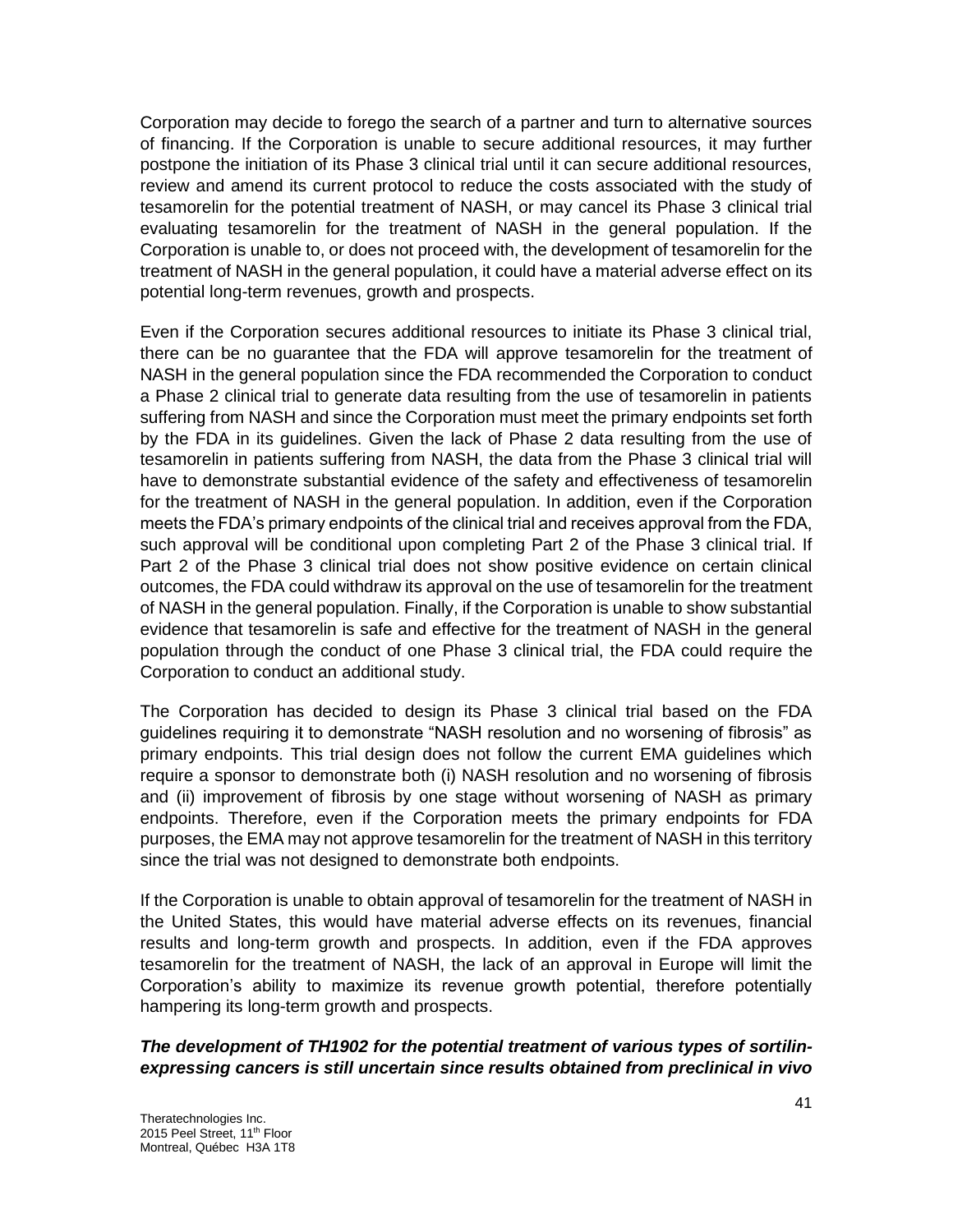*development work may not translate into human subjects. The goal of the Phase 1 clinical trial evaluating TH1902 is to determine the MTD that can be administered to human subjects and determine if any adverse side effects will be observed from the injection of TH1902 in human subjects. If the Corporation is unable to demonstrate similar results as obtained from its preclinical work, or if patients enrolled in the clinical trial are subject to serious adverse side effects, the Corporation may have to discontinue its Phase 1 clinical trial. Any interruption or halt in the Corporation's Phase 1 clinical trial would materially adversely affect the development of its SORT1+ TechnologyTM platform, reduce its pipeline of drug candidates and could materially adversely affect its long-term growth and prospects.*

Clinical failure can occur at any stage of clinical development. The Corporation's Phase 1 clinical trial may not replicate results obtained from its preclinical *in vivo* work and we may not be able to determine the MTD into human subjects as a result of difficulty in enrolling patients, patients' responsiveness to TH1902's serious adverse side effects or patient deaths.

TH1902 is being developed as a potential treatment for severe, various life-threatening cancers that express SORT1 receptor. The Phase 1 clinical trial is being conducted with patients that are more prone than healthy subjects to exhibit certain diseases or adverse events. Some of these patients face life-threatening situations and may die during our Phase 1 clinical trial. If patients have serious adverse side effects from the administration of TH1902, it may become difficult to discern whether certain events or symptoms observed in those patients are directly related to TH1902. In the event of the death of a patient, the Corporation may have to suspend its Phase 1 clinical trial to determine whether such patient's death is associated with the administration of TH1902. The suspension period could be lengthy since an investigation will need to be conducted to determine its causation. In the event the death of a patient is found not to be associated with TH1902, which would lead to the continuation of the Phase 1 clinical trial, the FDA may nonetheless require that the Corporation amend its Phase 1 clinical trial design by imposing various safety measures, the effect of which would be to increase its costs. In addition, the Corporation may have difficulty enrolling additional patients to resume the trial as a result of such death. The amendment of a Phase 1 clinical trial design, the obligation to add additional safety measures or the difficulty in enrolling additional patients would cause delays and increase the costs associated with the Corporation's current Phase 1 clinical trial. If the death of a patient is found to be related to TH1902, the Corporation may have to halt or completely cease its Phase 1 clinical trial which could lead to the abandonment of the development of our SORT1+ Technology<sup>TM</sup> platform. The abandonment of the development of the Corporation's SORT1+ Technology™ platform would reduce its pipeline of drug candidates and could materially adversely affect its longterm growth and prospects.

*We will require substantial capital to pursue the development of our product pipeline, including the conduct of our Phase 3 clinical trial for the development of tesamorelin for the treatment of NASH in the general population and the development of TH1902 in various types of cancer. If we are unable to generate*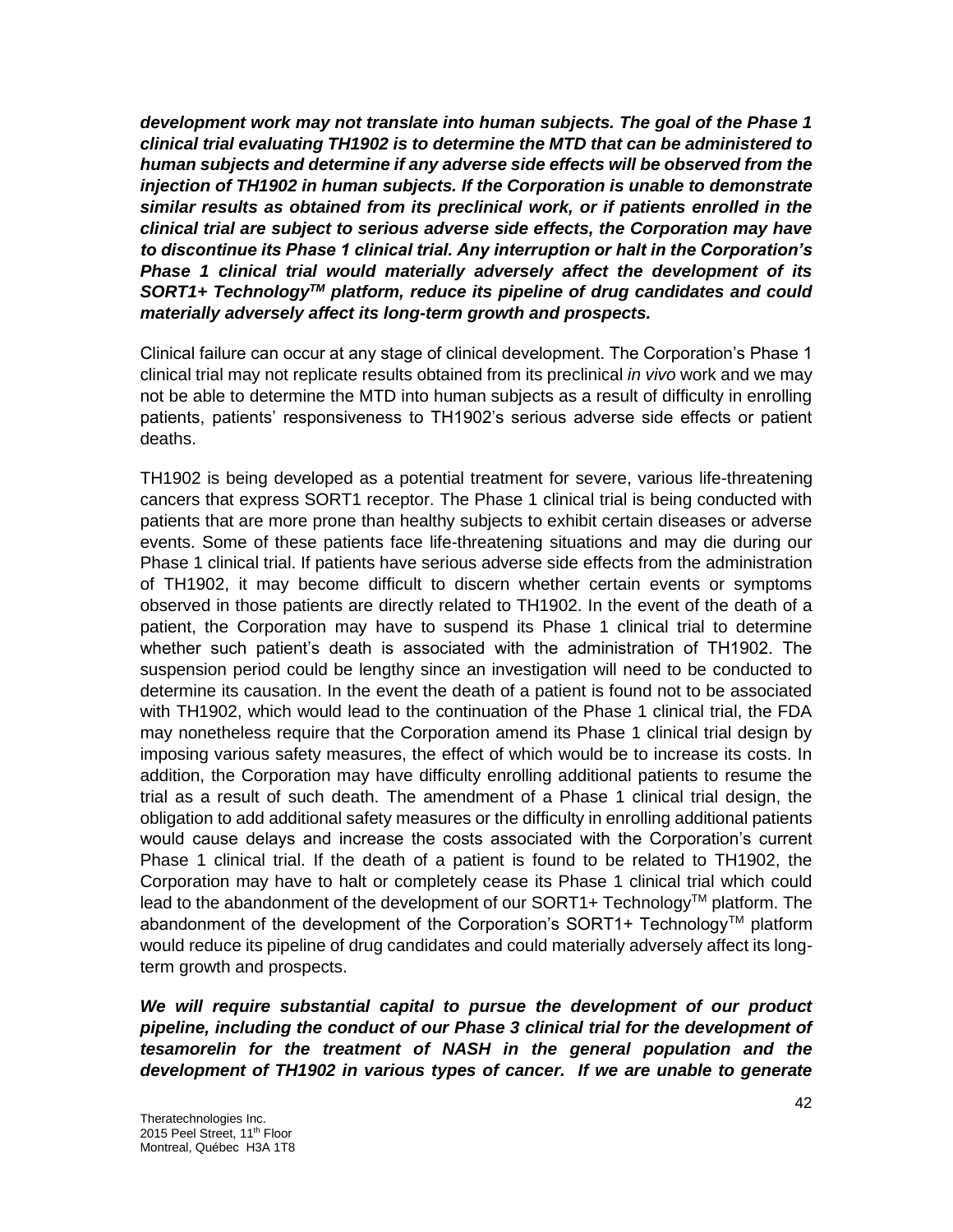*cash flow from our commercial operations or are unable to access capital if, and when, needed, we may have to delay, suspend or cancel our Phase 3 clinical trial, Phase 1 clinical trial or the development of any of our product candidates, the result of which would have a material adverse effect on our long-term growth, potential revenue growth and our business prospects.*

The development of pharmaceutical products is very costly and capital intensive.

Our proposed Phase 3 clinical trial studying tesamorelin for the treatment of NASH in the general population will require the enrollment of over 2,000 patients and our study will be conducted over many years. The costs associated with the enrollment of patients, the monitoring of a study and the monitoring of clinical sites are expensive and such costs are directly proportional to the number of patients enrolled in a study over the duration of such study. Therefore, we expect the Phase 3 clinical trial to cost multi-millions of dollars.

To the extent that the results obtained in our Phase 1 clinical trial are positive, the development of TH1902 could accelerate, especially as a result of the recent decision of the FDA to grant "Fast Track" designation to TH1902. The number of patients that we may have to enroll to move to a Phase 2 clinical trial would be based, among other things, on our development strategy. For instance, if we were to decide to study TH1902 concurrently, in various types of cancer, we could have to enroll a large number of patients. Such a Phase 2 clinical trial could be very expensive and require capital.

We intend to fund the development of our Phase 3 clinical trial, Phase 1 clinical trial and the development of other product candidates through cash flows resulting from the sales of our products and through other sources of financing, such as public offerings, private placements or the conclusion of partnerships. However, if our sales do not generate sufficient cash flows, or if we incur delays in recruiting patients or are faced with unexpected expenses in the conduct of our operations, we may not have enough cash to fund our research and development activities. In addition, market conditions may not be favorable to resort to public or private financing and, even if favorable, the terms of such financing may not be attractive to us. If we are unable to generate sufficient cash flows from our operations, do not have access to public or private financing, or are unable to conclude partnerships to fund our research and development activities, we may have to delay, suspend or cancel the conduct of our clinical trials and the development of our product candidates. Any delay, suspension or cancellation of the development of our product candidates would have a material adverse effect on our long-term growth, potential revenue growth and business prospects.

# *The conduct of clinical trials is subject to a variety of risks, many of which can be beyond the control of the Corporation forcing it to delay the initiation or conduct of clinical trials or forego same.*

The beginning or completion of clinical trials may be delayed or prevented for several reasons, including, among others: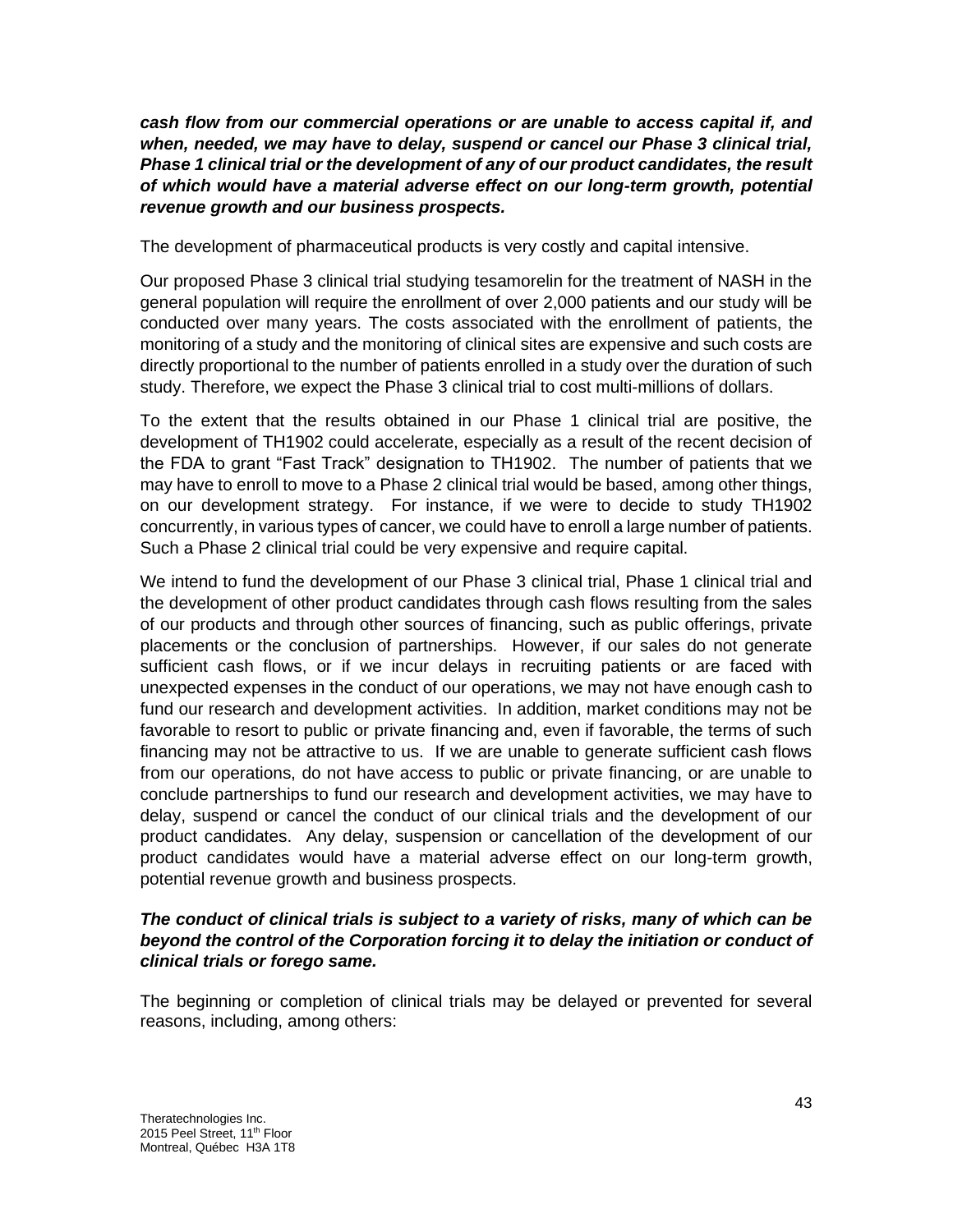# *The conduct of clinical trials is subject to a variety of risks, many of which can be beyond the control of the Corporation forcing it to delay the initiation or conduct of clinical trials or forego same.*

The beginning or completion of clinical trials may be delayed or prevented for several reasons, including, among others:

- Negative results from the Corporation's clinical trial resulting in a failure to meet the endpoints of its clinical trial;
- Delays in reaching or failing to reach agreement on acceptable terms with clinical study sites, the terms of which can be subject to considerable negotiation and may vary significantly among different study sites;
- Any breach of the terms of any contract research organization agreement by us or by our third-party suppliers that have responsibility to assist us with the conduct of our clinical trials;
- Inadequate quantity or quality of the active pharmaceutical ingredient or other materials necessary to conduct clinical trials;
- Challenges in recruiting and enrolling patients to participate in clinical trials, such as the proximity of patients to study sites, eligibility criteria to be included in a clinical trial, the nature of a clinical trial and the competition from other clinical study programs for the treatment of similar diseases as those the Corporation may seek to treat;
- Severe or unexpected adverse drug effects experienced by patients;
- Regulatory agencies requiring a sponsor to conduct additional clinical studies prior to approving a new drug application, a sBLA, or the equivalent thereof in other jurisdictions after review of Phase 3 clinical trial results;
- Regulatory agencies may disagree with a sponsor 's interpretation of data resulting from its Phase 3 clinical trials, or may change the requirements for approval even after they have approved the sponsor's Phase 3 clinical trial design; and
- Difficulties in retaining patients who have enrolled in a sponsor's Phase 3 clinical trial but who may be prone to withdraw due to rigours of the clinical trial, lack of efficacy, side effects, personal issues or loss of interest.

In addition, clinical studies may also be delayed or terminated as a result of ambiguous or negative interim results. A sponsor may decide to suspend or terminate its clinical trial, or regulatory agencies could order a sponsor to do so for several reasons, including, among others:

• Failure to conduct the clinical trial in accordance with the regulatory requirements of a sponsor's study protocol; and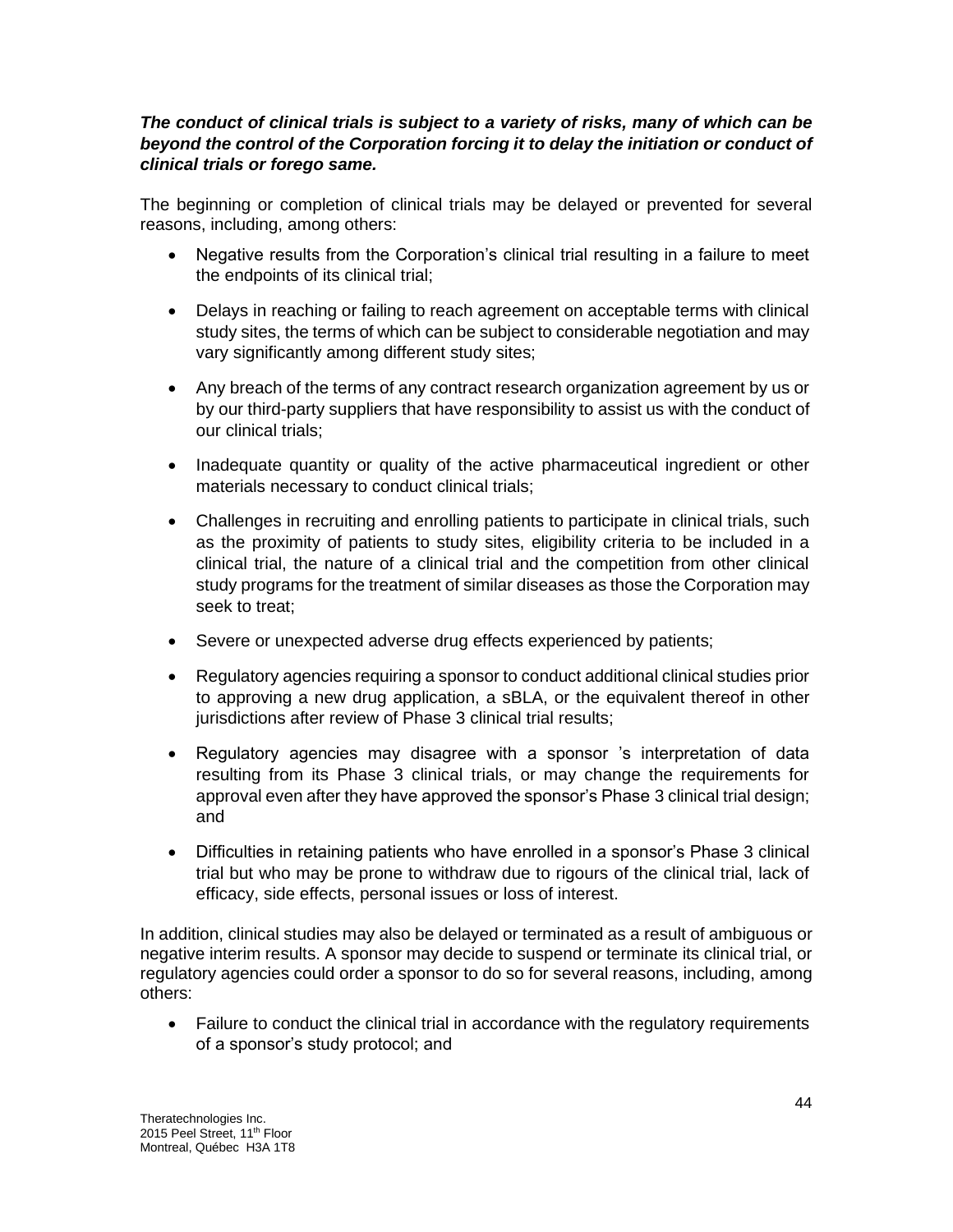• Inspections of the clinical study operations or study sites by regulatory agencies that would reveal deficiencies or violations requiring a sponsor to undertake corrective actions (to the extent any are available).

If the Corporation incurs any delay in the conduct of a clinical trial or decides to suspend or terminate such trial, this could materially adversely affect the business prospects of the Corporation and its potential long-term revenues derived from the potential sale of its drug candidates. Any delay or suspension of a clinical trial may also adversely impact the duration of the protection afforded by the issuance of patents covering the drug candidate subject to such clinical trial and lead to earlier entries of competitors in the market.

# *Regulatory agencies have not approved the F8 Formulation as being bioequivalent to the Corporation's original formulation of EGRIFTA® . Under such circumstances, the Corporation may have to conduct additional clinical studies to prove the bioequivalence of the F8 Formulation against the original formulation, resulting in additional spending and delays in the use of the F8 Formulation.*

The Corporation has conducted studies to assess the bioequivalence of the F8 Formulation against the original 1 mg/vial formulation of *EGRIFTA®* . These studies were conducted based on the current FDA regulation to show the bioequivalence of formulations. The Corporation has not yet filed an sBLA with the FDA seeking the approval of the F8 Formulation for commercial use although this is planned for the first half of calendar year 2022.

In addition, the Corporation has manufactured one process validation batch of the F8 Formulation only and is therefore currently unable to determine whether the manufacturing process will be stable and allow the commercial use of the F8 Formulation, even if approved by the FDA as being bioequivalent to the original formulation.

If the FDA does not approve the F8 Formulation as being bioequivalent to the original formulation, the Corporation would have to conduct additional testing using the F8 Formulation which would delay the time by which the Corporation could commercialize the F8 Formulation and which would require the Corporation to incur additional expenses, all of which could adversely affect the Corporation's financial condition or results of operations. Furthermore, the non-approval of the F8 Formulation would prevent the Corporation from using the Pen currently under development.

*The development of a multi-dose pen injector for the F8 Formulation is risky, and its commercial use is subject to the approval of regulatory agencies. There can be no guarantee that the development of the multi-dose pen injector will be successful or, even if successful, that it will be approved for commercial use by regulatory agencies. The failure to obtain approval of the multi-dose pen injector using the F8 Formulation could reduce our competitive advantage vis-à-vis other potential medicine for the treatment of NASH in the general population and also result in lower sales of tesamorelin approved for the treatment of lipodystrophy in patients living with HIV.*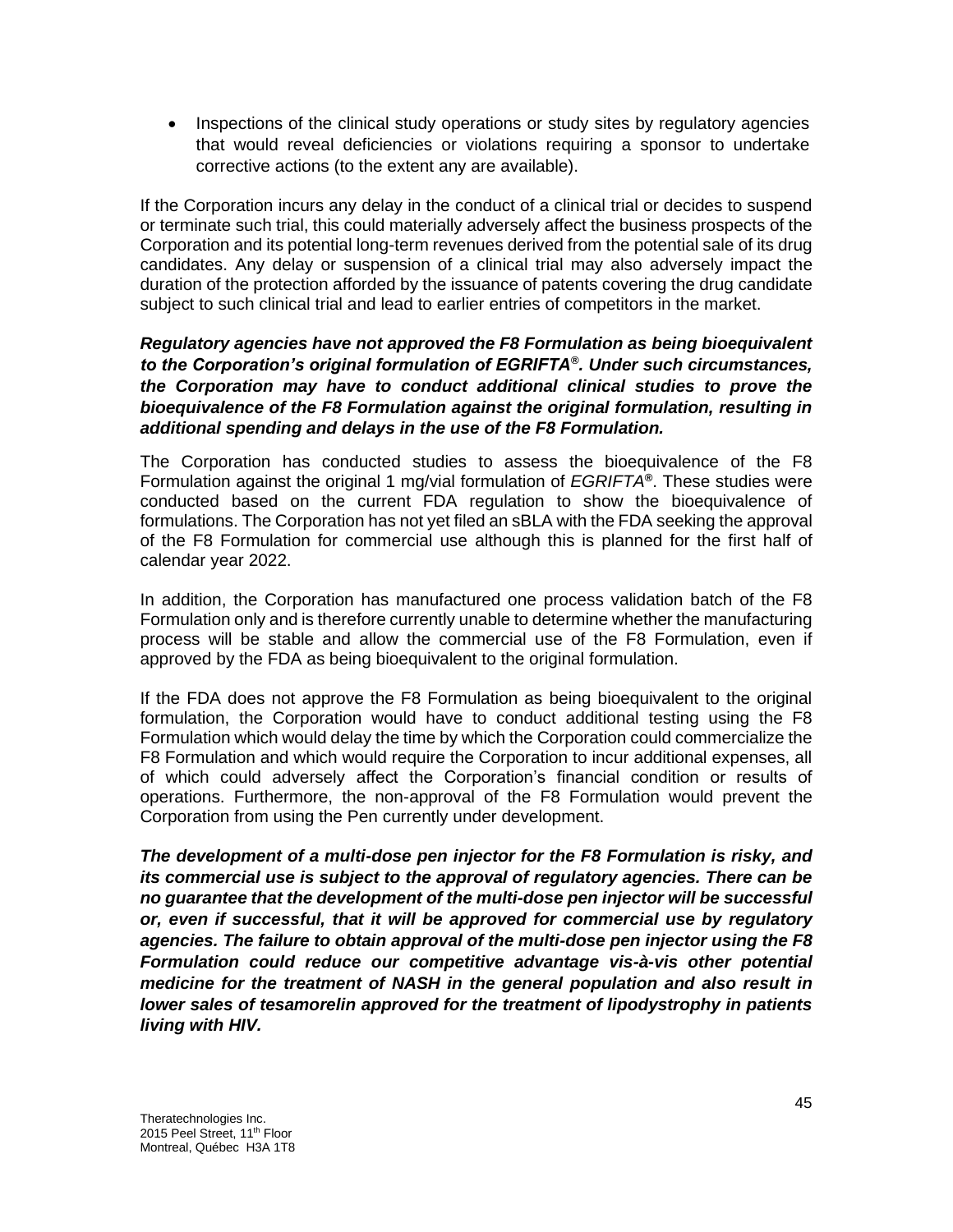The Corporation has undertaken through third-party service providers the development of the Pen for the F8 Formulation. Although the Pen is already used with other drugs, some development is required to adapt its delivery system to the F8 Formulation dosing. The development of a device is complex, subject to failure, and there can be no guarantee that it will result in an approved drug-device for commercial use. Any issues encountered in developing the Pen could delay its use in the development of tesamorelin for the treatment of NASH in the general population and reduce the likelihood of such device being approved for use in the treatment of NASH in the general population. Consequently, the Corporation could have to conduct additional clinical trials using the device and incur unplanned capital expenditures, thereby affecting its financial condition.

The Corporation could lose its competitive advantage *vis-à-vis* other potential medicine for the treatment of NASH in the general population if it is unable to develop or obtain approval of the Pen for its F8 Formulation. The Corporation could also reduce the potential growth of its tesamorelin-related franchise for the treatment of HIV-associated lipodystrophy if it is unable to introduce a Pen using the F8 Formulation for the treatment of such disease. Any delays in getting the Pen approved, or the non-approval thereof, will have a material adverse effect on the Corporation's sales growth, financial results and business prospects.

Finally, the development of the Pen relies on agreements with single third-party service providers and exposes the Corporation to the risks faced by these third-party service providers, such as failure by these third parties to comply with applicable laws, the loss of their operating licenses, the loss of key personnel, a shutdown of their facilities as a result of financial condition, COVID-19 or other *force majeure* issues, as well as their failure to perform their contractual obligations under the agreements with the Corporation. The occurrence of any of those instances would have a material adverse effect on the Corporation's business, results of operations and financial condition.

# **RISKS RELATED TO OUR INTELLECTUAL PROPERTY**

### *Our failure to protect our intellectual property may have a material adverse effect on our ability to develop and commercialize our products.*

We will be able to protect our intellectual property rights from unauthorized use by third parties only to the extent that our intellectual property rights are covered and protected by valid and enforceable patents, trademarks and copyrights or are effectively maintained as trade secrets. We try to protect our intellectual property position by, among other things, filing patent applications and trademark applications related to our proprietary technologies, inventions, improvements and tradenames that are important to the development of our business.

Because the patent and trademark position of pharmaceutical companies involves complex legal and factual questions, the issuance, scope, validity, and enforceability of patents and trademarks cannot be predicted with certainty. Patents and trademarks, if issued, may be challenged, invalidated or circumvented. For example, if our patents are invalidated or found to be unenforceable, we would lose the ability to exclude others from making, using or selling the inventions claimed. Moreover, an issued patent does not guarantee us the right to use the patented technology or commercialize a product using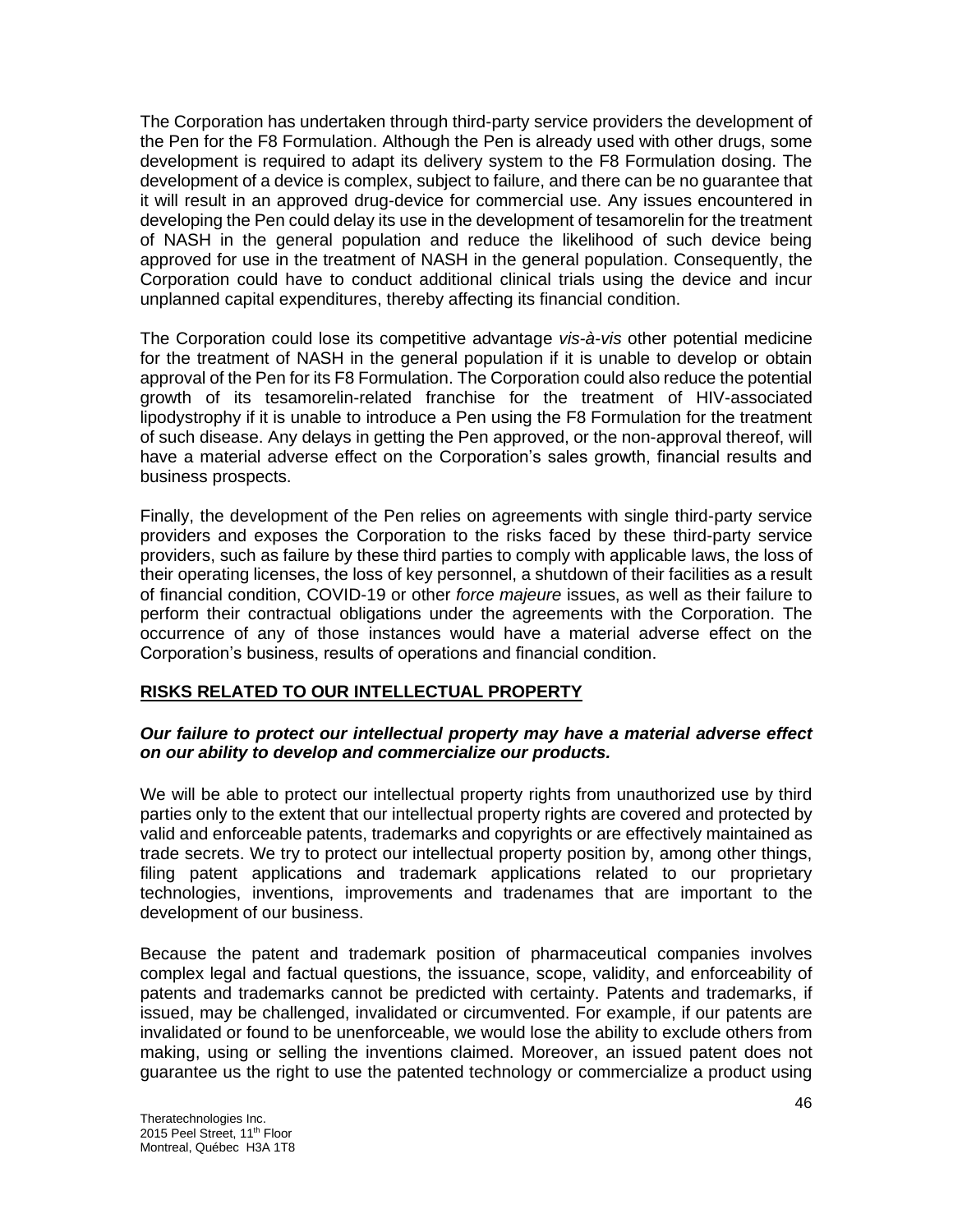that technology. Third parties may have blocking patents that could be used to prevent us from developing our compounds, selling our products or commercializing our patented technology. Thus, patents that we own may not allow us to exploit the rights conferred by our intellectual property protection.

Our pending patent applications may not be issued or granted as patents. Even if issued, they may not be issued with claims of sufficient breadth to protect our product candidates and technologies or may not provide us with a competitive advantage against competitors with similar products or technologies. Furthermore, others may independently develop products or technologies similar to those that we have developed or may reverse engineer or discover our trade secrets through proper means. In addition, the laws of many countries do not protect intellectual property rights to the same extent as the laws of Canada, the United States and the European Patent Convention, and those countries may also lack adequate rules and procedures for defending intellectual property rights effectively.

We also rely on trade secrets, know-how and technology, which are not protected by patents, to maintain our competitive position. We try to protect this information by entering into confidentiality agreements with parties who have access to such confidential information, such as our current and prospective suppliers, distributors, manufacturers, commercial partners, employees and consultants. Any of these parties may breach the agreements and disclose confidential information to our competitors. It is possible that a competitor will make use of such information, and that our competitive position could be disadvantaged.

Enforcing a claim that a third party infringes on, has illegally obtained or is using an intellectual property right, including a trade secret or know-how, is expensive and timeconsuming and the outcome is unpredictable. In addition, enforcing such a claim could divert management's attention from our business. If any intellectual property right were to be infringed, disclosed to or independently developed by a competitor, our competitive position could be harmed. Any adverse outcome of such litigation or settlement of such a dispute could subject us to significant liabilities, could put one or more of our pending patent applications at risk of being invalidated or interpreted narrowly, could put one or more of our patents at risk of not issuing, or could facilitate the entry of generic products.

Furthermore, because of the substantial amount of discovery required in connection with intellectual property litigation, there is a risk that some of our confidential information could be compromised by disclosure during this type of litigation. For example, confidential information may be disclosed, inadvertently or as ordered by the court, in the form of documents or testimony in connection with discovery requests, depositions or trial testimony. This disclosure would provide our competitors with access to our proprietary information and may harm our competitive position.

# *Our commercial success depends, in part, on our ability not to infringe on third party patents and other intellectual property rights.*

Our capacity to commercialize *EGRIFTA SV®* and Trogarzo® will depend, in part, upon our ability to avoid infringing third party patents and other third-party intellectual property rights. The biopharmaceutical and pharmaceutical industries have produced a multitude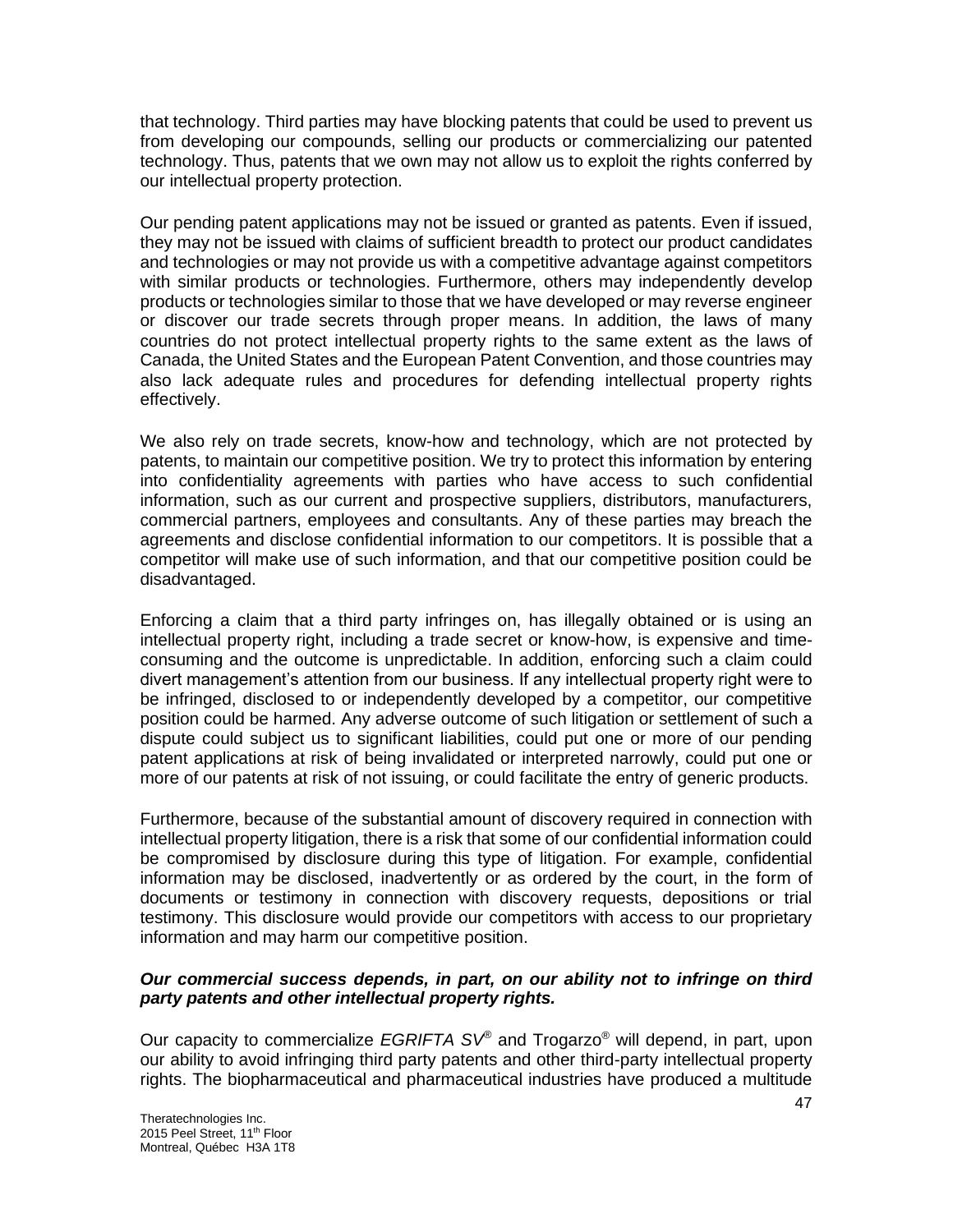of patents and it is not always easy for participants, including us, to determine which patents cover various types of products, processes of manufacture or methods of use. The scope and breadth of patents is subject to interpretation by the courts and such interpretation may vary depending on the jurisdiction where the claim is filed and the court where such claim is litigated. For instance, the fact that we own patents for the treatment of HIV-related lipodystrophy in certain jurisdictions does not guarantee that we are not infringing one or more third-party patents in such jurisdictions and there can be no guarantee that we will not infringe or violate third-party patents and other third-party intellectual property rights in the United States or other jurisdictions.

Patent analysis for non-infringement is based in part on a review of publicly available databases. Although we review from time to time certain databases to conduct patent searches, we do not have access to all databases. It is also possible that we will not have reviewed some of the information contained in the databases or we found it to be irrelevant at the time we conducted the searches. In addition, because patents take years to issue, there may be currently pending applications that have not yet been published or that we are unaware of, which may issue later as patents. As a result, there can be no guarantee that we will not violate third-party patents.

Because of the difficulty in analyzing and interpreting patents, there can be no guarantee that a third party will not assert that we infringe such third-party's patents or any of its other intellectual property rights. Under such circumstances, there is no guarantee that we would not become involved in litigation. Litigation with any third party, even if the allegations are without merit, is expensive, time-consuming and would divert management's attention from the daily execution of our business plan. Litigation implies that a portion of our financial assets would be used to sustain the costs of litigation instead of being allocated to further the development of our business.

If we are involved in patent infringement litigation, we would need to prevail in demonstrating that our products do not infringe the asserted patent claims of the relevant patent, that the patent claims are invalid or that the patent is unenforceable. If we are found to infringe a third-party patent or other intellectual property right, we could be required to enter into royalty or licensing agreements on terms and conditions that may not be favorable to us, and/or pay damages, including up to treble damages in the United States (for example, if found liable of willful infringement) and/or cease the development and commercialization of our product candidates. Even if we were able to obtain a license, the rights may be non-exclusive, which could result in our competitors gaining access to the same intellectual property and to compete with us.

There may be issued patents that we are unaware of that our products may infringe, or patents that we believe we do not infringe but ultimately could be found to infringe. If we were to challenge the validity of a competitor's issued United States patent in a United States court, we would need to overcome a statutory presumption of validity that attaches to every United States patent. This means that, in order to prevail, we would have to present clear and convincing evidence as to the invalidity of the patent's claims. We cannot guarantee that a court would find in our favour on questions of infringement and validity. Any finding that we infringe or violate a third-party patent or other intellectual property right could materially adversely affect our business, financial condition and operating results.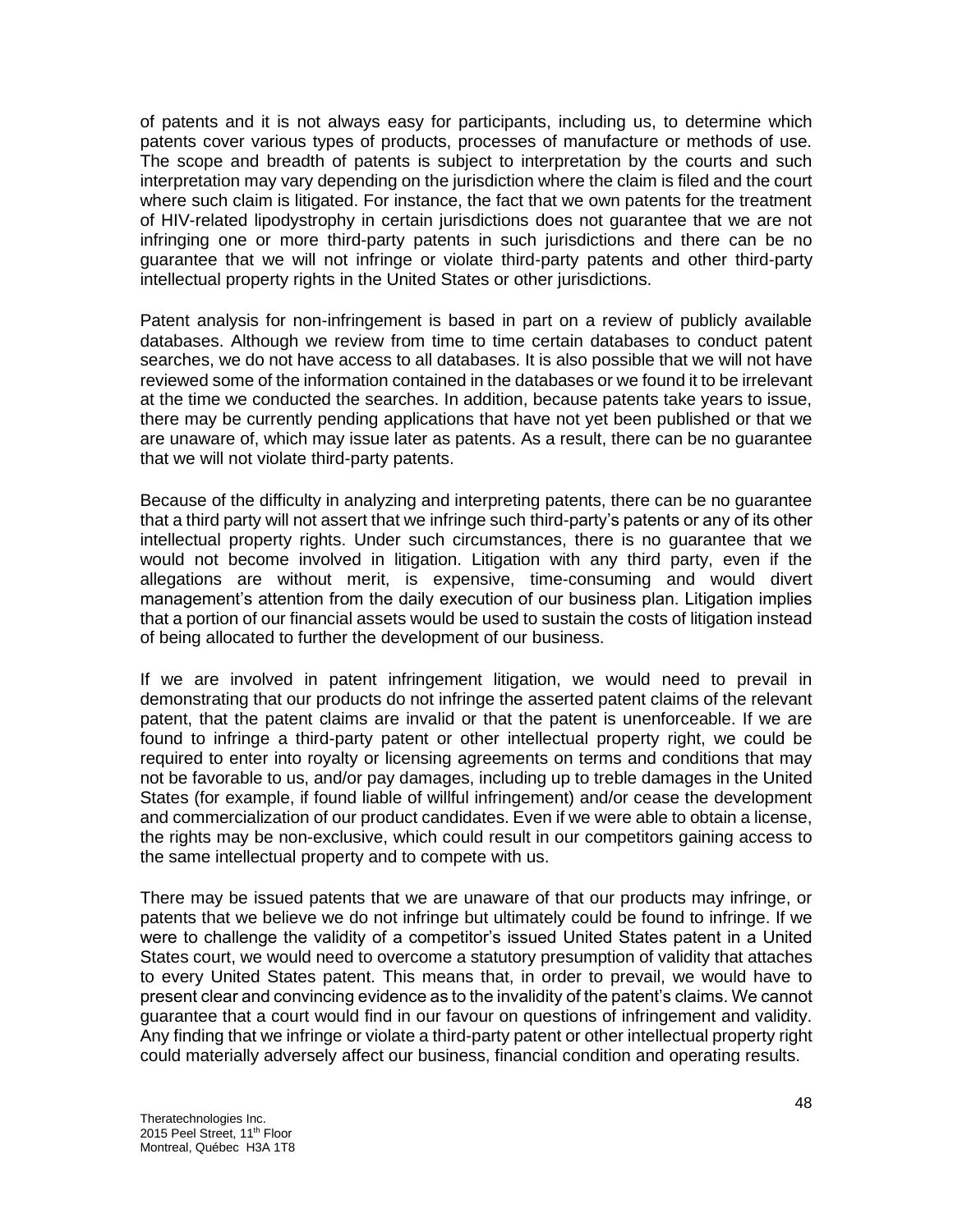# **REGULATORY RISKS**

### We may be subject to enforcement action if we engage in the off-label promotion of *EGRIFTA SV® or Trogarzo® .*

Our promotional materials and training methods must comply with the *Federal Food, Drug and Cosmetic Act*, as amended, of the United States, or FFDCA, as well as with laws in the European Union, including EU Member States laws, and other applicable laws and regulations, including restraints and prohibitions on the promotion of off-label, or unapproved, use. Physicians may prescribe our products for off-label use without regard to these prohibitions, as the FFDCA does not restrict or regulate a physician's choice of treatment within the practice of medicine. However, if the FDA determines that our promotional materials or training of company employees or agents constitutes promotion of an off-label use, it could request that we modify our training or promotional materials, issue corrective action, or subject us to regulatory or enforcement actions, including but not limited to the issuance of an untitled letter or warning letter, and a judicial action seeking injunction, product seizure and civil or criminal penalties. It is also possible that other federal, state or non-U.S. enforcement authorities might take action if they consider our promotional or training materials to constitute promotion of an unapproved use, which could result in significant fines or penalties under other statutory authorities, such as laws prohibiting false claims for reimbursement. Our reputation would also be damaged. Although our policy is to refrain from written or oral statements that could be considered off-label promotion of our products, the FDA or other regulatory agencies, such as Health Canada and the EMA, could disagree and conclude that we have engaged in off-label promotion. In addition, the off-label use of our products may increase the risk of product liability claims. Product liability claims are expensive to defend and could divert our management's attention, result in substantial damage awards against us and harm our reputation.

We are not allowed to conduct promotional activities related to *EGRIFTA SV*® and Trogarzo<sup>®</sup> in Canada since none of those products have been approved in this territory. Promotional activities may begin once a drug is approved by Health Canada, in Canada.

### *The pharmaceutical industry is highly regulated and pharmaceutical companies are subject to various federal and state fraud and abuse laws, including, without limitation, the federal Anti-kickback Statute and the federal False Claims Act.*

Healthcare fraud and abuse regulations are complex, and even minor irregularities can potentially give rise to claims that a statute or prohibition has been violated. The laws that may affect our ability to operate include:

- the federal healthcare program's anti-kickback law, which prohibits, among other things, persons from knowingly and willfully soliciting, receiving, offering or paying remuneration, directly or indirectly, in exchange for or to induce or reward either the referral of an individual for, or the purchase, order or recommendation of, any good or service for which payment may be made under federal healthcare programs such as the Medicare and Medicaid programs;
- federal false claims laws which prohibit, among other things, individuals or entities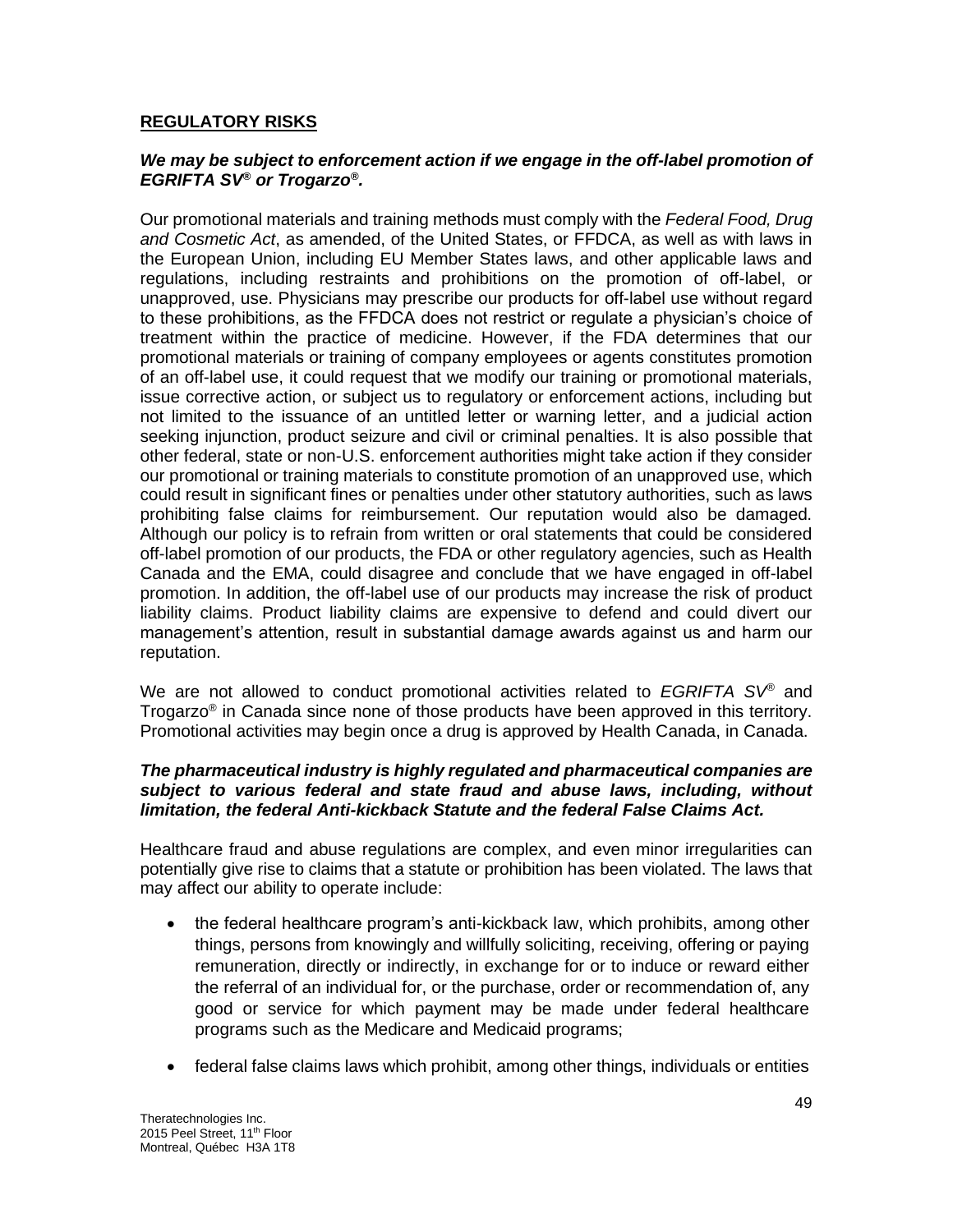from knowingly presenting, or causing to be presented, claims for payment from Medicare, Medicaid, or other third-party payors that are false or fraudulent;

- the federal Health Insurance Portability and Accountability Act of 1996, which created federal criminal laws that prohibit executing a scheme to defraud any healthcare benefit program or making false statements relating to healthcare matters;
- the FFDCA and similar laws regulating advertisement and labeling; and
- European Union's, EU Member States' and U.S. States' law equivalents of each of the above federal laws, such as anti-kickback and false claims laws which may apply to items or services reimbursed by any third-party payor, including commercial insurers.

In the United States, the federal anti-kickback law has been interpreted to apply to arrangements between pharmaceutical manufacturers on the one hand and prescribers, purchasers or formulary managers on the other. Although there are several statutory exemptions and regulatory safe harbors protecting certain common activities from prosecution, the exemptions and safe harbors are drawn narrowly, and practices that involve remuneration intended to induce or reward prescribing, purchasing or recommending may be subject to scrutiny if they do not qualify for an exemption or safe harbor. Most American states also have statutes or regulations similar to the federal antikickback law and federal false claims laws, which apply to items and services covered by Medicaid and other state programs, or, in several states, apply regardless of the payor. Administrative, civil and criminal sanctions may be imposed under these federal and state laws. Further, the Health Care Reform Law, among other things, amends the intent requirement of the U.S. federal anti-kickback and criminal healthcare fraud statutes. A person or entity can now be found guilty under the federal anti-kickback law without actual knowledge of the statute or specific intent to violate it. In addition, the Health Care Reform Law provides that the U.S. government may assert that a claim including items or services resulting from a violation of the federal anti-kickback statute constitutes a false or fraudulent claim for purposes of the false claims statutes. Possible sanctions for violation of these anti-kickback laws include monetary fines, civil and criminal penalties, exclusion from Medicare and Medicaid programs and forfeiture of amounts collected in violation of such prohibitions. Any violations of these laws, or any action against us for violation of these laws, even if we successfully defend against it, could result in a material adverse effect on our reputation, business, financial condition and operating results.

To enforce compliance with the federal laws, the U.S. Department of Justice, or DOJ, scrutinizes interactions between healthcare companies and healthcare providers, which has led to a number of investigations, prosecutions, convictions and settlements in the healthcare industry. Dealing with investigations can be time and resource consuming and can divert management's attention from the business. Additionally, if a healthcare provider settles an investigation with the DOJ or other law enforcement agencies, we may be forced to agree to additional onerous compliance and reporting requirements as part of a consent decree or corporate integrity agreement. Any such investigation or settlement could increase our costs or otherwise have an adverse effect on our business. Over the past few years, a number of pharmaceutical and other healthcare companies have been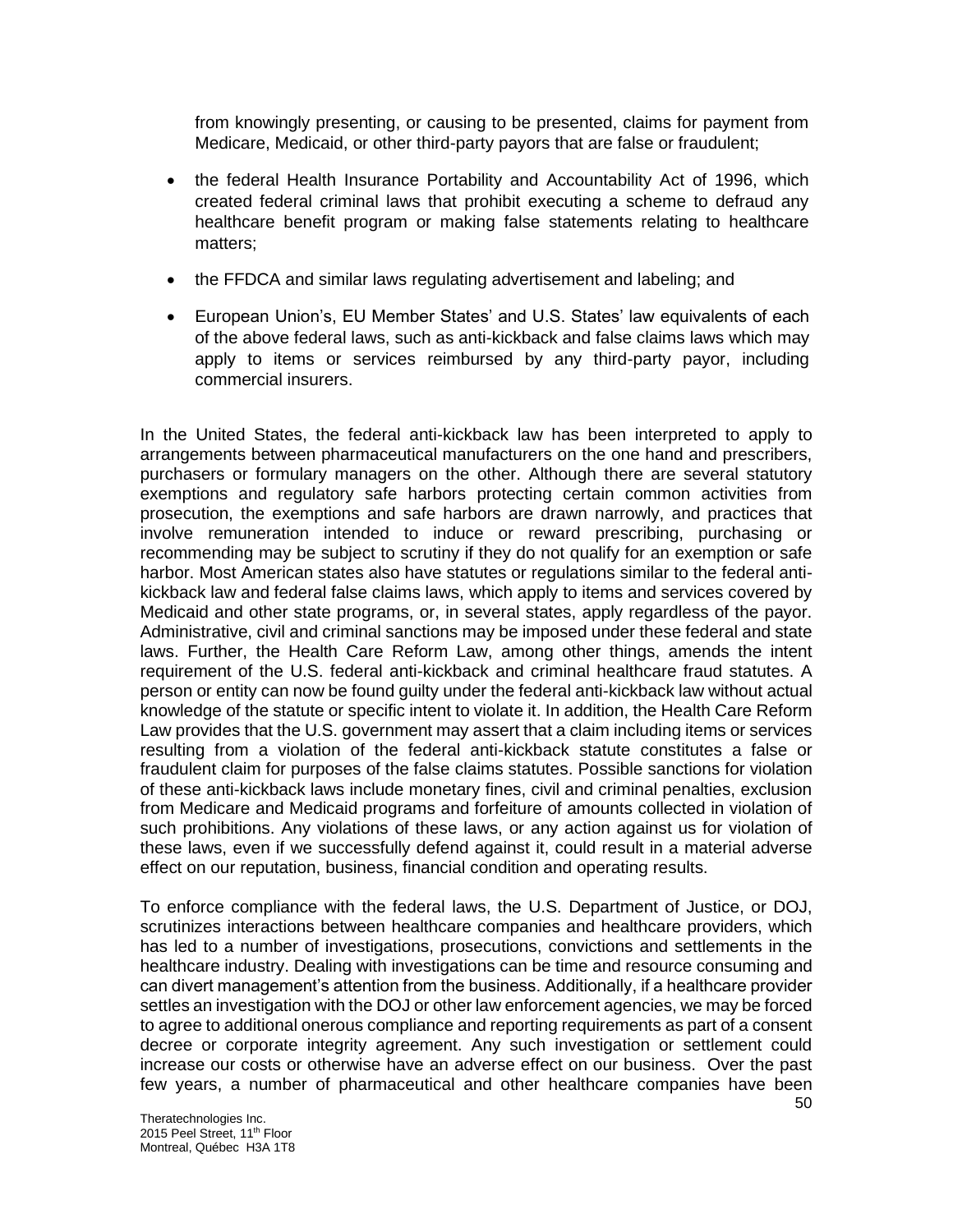prosecuted under these laws for a variety of promotional and marketing activities, such as: providing free trips or items and gifts of value to prescribers, "sham" consulting fees and grants and other monetary benefits to prescribers; reporting inflated average wholesale prices that were then used by federal programs to set reimbursement rates; engaging in off-label promotion; and submitting inflated best price information to the Medicaid Rebate Program to reduce liability for Medicaid rebates.

In addition, there has been a recent trend of increased federal and state regulation on payments made to physicians for marketing. Some states, such as California, Massachusetts and Vermont, mandate implementation of commercial compliance programs, along with the tracking and reporting of gifts, compensation and other remuneration to certain healthcare professionals. The shifting commercial compliance environment and the need to build and maintain robust and expandable systems to comply with different compliance and/or reporting requirements in multiple jurisdictions increase the possibility that a healthcare company may run afoul of one or more of the requirements.

If our activities are found to be in violation of these laws or any other federal and state fraud and abuse laws, we may be subject to penalties, including civil and criminal penalties, damages, fines and the curtailment or restructuring of our activities with regard to the commercialization of our products in the United States, which could harm the commercial sales of our products and materially affect our business, financial condition and results of operations. We cannot guarantee that we will be able to mitigate all operational risks. In addition, we cannot guarantee that we, our employees, our consultants or our contractors are or will be in compliance with all potentially applicable U.S. federal and state regulations and/or laws. Because of the far-reaching nature of these laws, we may be required to alter or discontinue one or more of our business practices to be in compliance with these laws. If we fail to adequately mitigate our operational risks or if we or our agents fail to comply with any of those regulations, laws and/or requirements, a range of actions could result, including, but not limited to, the termination of clinical trials, the failure to approve a product candidate, restrictions on *EGRIFTA SV® ,* Trogarzo® or their respective manufacturing processes, withdrawal of *EGRIFTA SV®* or Trogarzo® from the market, significant fines, exclusion from government healthcare programs or other sanctions or litigation. Such occurrences could have a material adverse effect on our product sales, business and results of operations.

The scope and enforcement of these laws is uncertain and subject to rapid change in the current environment of healthcare reform. U.S. federal or state regulatory authorities might challenge our current or future activities under these laws. Any such challenge could have a material adverse effect on our reputation, business, results of operations and financial condition. Any state or federal regulatory review of us or the third parties with whom we contract, regardless of the outcome, would be costly and time-consuming.

# **LITIGATION RISKS**

*If we fail to comply with our contractual obligations, undertakings and covenants under our agreements with our commercial partners and third-party service providers, we may be exposed to claims for damages and/or termination of these*  agreements, all of which could materially adversely affect the commercialization of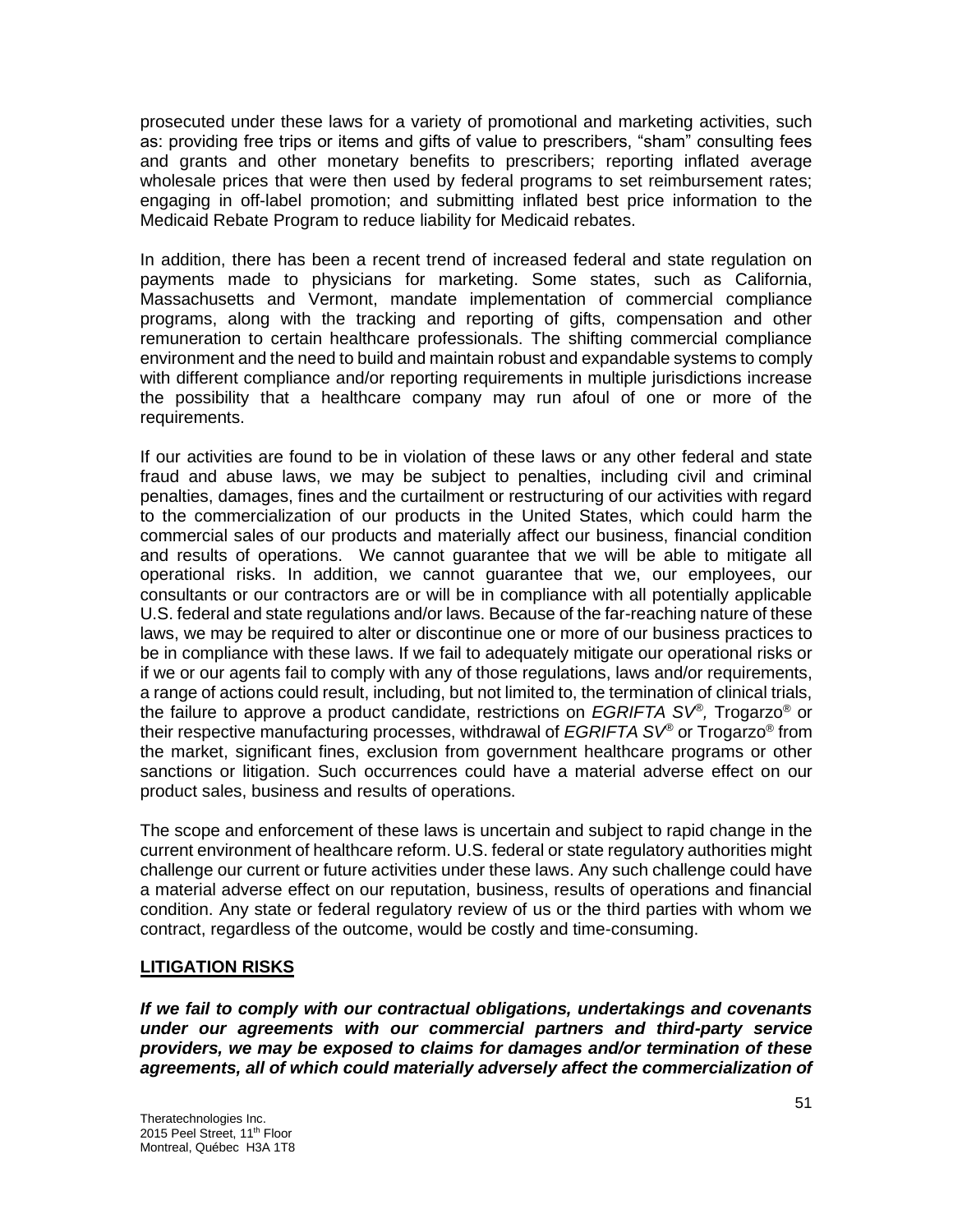# EGRIFTA SV<sup>®</sup> and Trogarzo<sup>®</sup>, our capacity to generate revenues and management's *attention to the development of our business.*

We rely on third-party service providers for sales, marketing, distribution and manufacturing activities related to *EGRIFTA SV®* and Trogarzo*®* in the United States. Under our agreements with our third-party service providers, we have assumed certain obligations, undertakings and covenants which, if breached by us and not remedied within the agreed upon periods, could expose us to claims for damages and/or termination of these agreements. If we are unable to meet our obligations under any of our agreements with TaiMed as well as with third-party service providers which results in termination of such agreements, this will materially adversely affect our business, financial condition and operating results since we rely on single third-party service providers, each of whom performing key services for the success of our business plan.

### *If product liability lawsuits are brought against us, they could result in costly and time-consuming litigation and significant liabilities.*

Despite all reasonable efforts to ensure the safety of our products we may be commercializing, it is possible that we or our commercial partners will sell products which are defective, to which patients react in an unexpected manner, or which are alleged to have side effects. The development, manufacture and sale of such products may expose us to potential liability, and the pharmaceutical industry has been subject to significant product liability litigation. Any claims, with or without merit, could result in costly litigation, reduced sales, significant liabilities and diversion of our management's time and attention and could have a material adverse effect on our financial condition, business and operating results. A product liability claim could also tarnish our reputation, whether or not such claims are with or without merit.

If a product liability claim is brought against us, we may be required to pay legal and other expenses to defend the claim and, if the claim is successful, damage awards may be substantial and/or may not be covered, in whole or in part, by our insurance. We may not have sufficient capital resources to pay the damages resulting from a judgment, in which case our creditors could levy against our assets. We may also be obligated to indemnify our commercial partners and third-party service providers as well as make payments to other parties with respect to product liability damages and claims. Defending any product liability claims, or indemnifying others against those claims, could require us to expend significant financial and managerial resources and would have a material adverse effect on our reputation and our financial condition.

# **GEO-POLITICAL RISKS**

# *A variety of risks associated with our international business relationships could materially adversely affect our business.*

International business relationships in the United States, Europe, China, Taiwan and elsewhere subject us to additional risks, including:

• disruptions of important government services;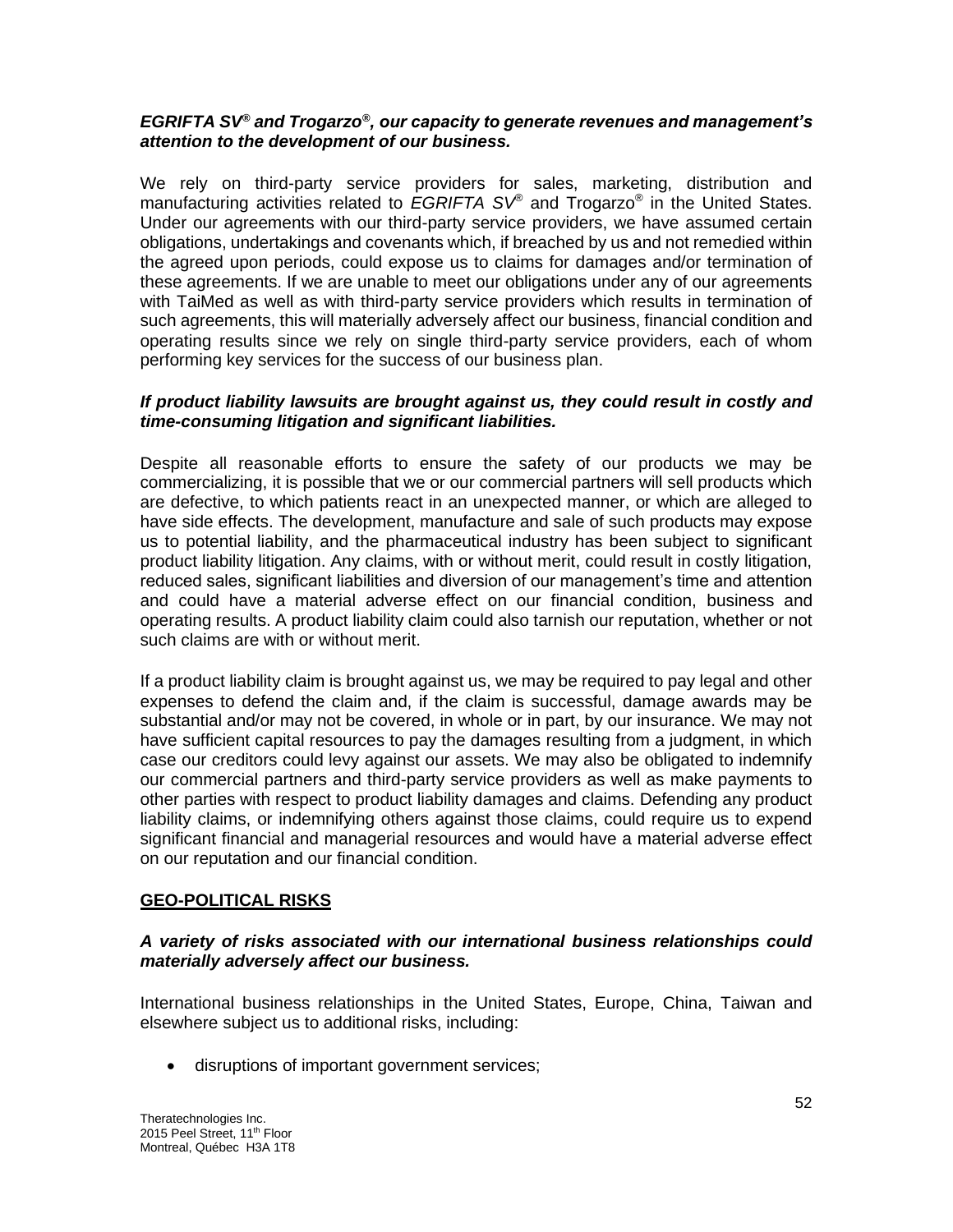- differing regulatory requirements for drug approvals in foreign countries;
- potentially reduced protection for intellectual property rights, including unexpected changes in the rules governing patents and their enforcement;
- potential third-party patent rights in foreign countries;
- the potential for so-called parallel importing, which is what happens when a local seller, faced with high or higher local prices, opts to import goods from a foreign market, with low or lower prices, rather than buying them locally;
- unexpected changes in tariffs, trade barriers and regulatory requirements;
- economic weakness, including inflation, or political instability, particularly in foreign economies and markets;
- compliance with tax, employment, immigration and labor laws for employees traveling abroad;
- foreign taxes;
- foreign exchange contracts and foreign currency fluctuations, which could result in increased operating expenses and reduced revenue, and other obligations incident to doing business in another country;
- workforce uncertainty in countries where labor unrest is more common than in the United States and Canada;
- production shortages resulting from any events affecting raw material supply or manufacturing capabilities abroad; and
- business interruptions resulting from geo-political actions, including war and terrorism, or natural disasters, including earthquakes, volcanoes, typhoons, floods, hurricanes and fires, or epidemic such as the one related to the coronavirus.

These and other risks of international business relationships may materially adversely affect our business, financial condition and operating results.

# **OTHER RISKS RELATED TO OUR BUSINESS**

*We rely extensively on the information technology systems of third-party service providers to store data, such as personal identifiable information, regarding our commercial activities for EGRIFTA SV® and Trogarzo® . Security breaches and other disruptions to those information technology systems could cause a violation of privacy laws, exposing us to liability which could cause our business and reputation to suffer.*

In the ordinary course of business, we rely upon information technology and networks, most of which are managed by third parties, to process, transmit and store electronic information to manage and support our business decisions and strategy. We have no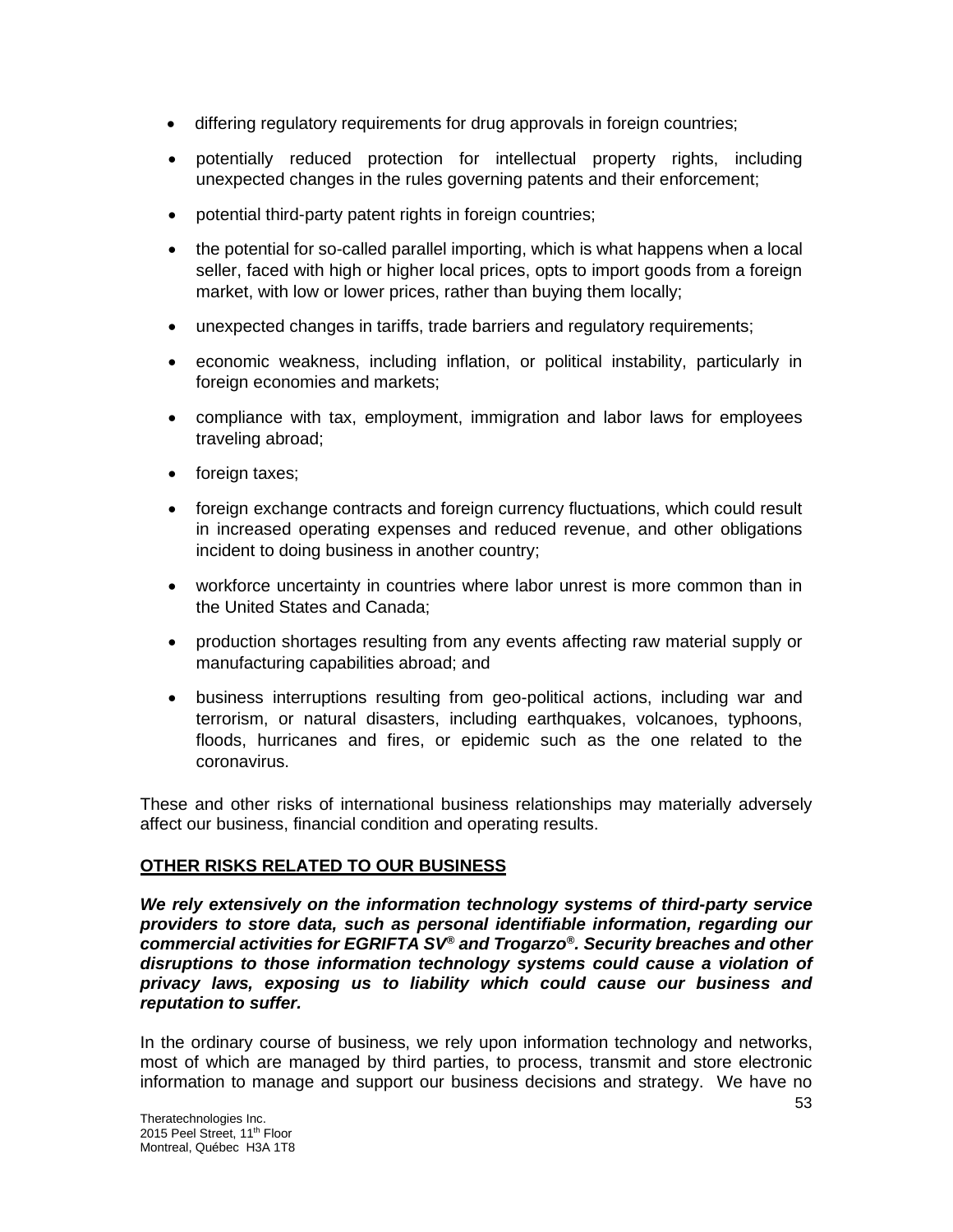control and access over the information technology systems of third-party service providers where most of this information is stored and we are unable to assess whether appropriate measures have been implemented to prevent or limit a security breach of their information technology systems.

We also use our information technology systems to collect and store proprietary data, such as those related to our intellectual property, customers, employees and suppliers.

In connection with the commercialization of our products and with the conduct of clinical trials, we must comply with privacy laws of various countries. For instance, in Europe, we have to comply with the European Union General Data Protection Regulation, or GDPR. The GDPR introduced data protection requirements in the European Union relating to the consent of individuals to whom the personnel data relates, the information provided to the individuals, the security we must retain, the security and confidentiality of the personal data, data breach notification and the use of third-party processors in connection with the processing of personal data. The GDPR has increased the responsibility of all parties collecting personal data. As we continue to build our infrastructure in Europe, we will continue to optimize our systems to ensure compliance with the GDPR. However, our efforts to comply with the GDPR may not be successful and could increase our costs of doing business. In addition, data protection authorities of the various EU Member States may interpret the GDPR differently adding a layer of complexity in implementing adequate compliance measures.

The secure and uninterrupted operation of third-party information technology systems and of ours is material to our business operations and strategy. Unauthorized access to data files held in our information technology systems or those of third parties could result in inappropriate use, change or disclosure of sensitive and/or personal data of our customers, employees, suppliers and patients. Any such access, disclosure or other loss of information could subject us to litigation, regulatory fines, penalties or reputational damages, any of which could have a material adverse effect on our competitive position, reputation, business, financial condition and operating results.

# *We did not generate a profit from our operation in the last fiscal year and there can be no guarantee that we will achieve consistent profitability.*

We did not generate a profit in the fiscal year ended November 30, 2021. Our profitability will mainly depend on our capacity to maintain the commercialization of *EGRIFTA SV®* and Trogarzo® successfully in the United States and Trogarzo® in the European Territory through a low-cost and effective distribution network, the recruitment and retention of talented personnel by Syneos, the deployment of an effective marketing campaign and through continued reimbursement coverage for *EGRIFTA SV®* and Trogarzo® under U.S. Medicare and Medicaid programs and under private-health insurers programs in the United States. The obtaining of reimbursement of Trogarzo<sup>®</sup> in key European countries will also impact our capacity to be profitable.

There is no guarantee that we will continue succeeding in growing sales of *EGRIFTA SV®* and Trogarzo® in the United States. In addition, there is no guarantee that we will be able to successfully launch, commercialize and obtain reimbursement of Trogarzo<sup>®</sup> in key European countries. If revenues grow more slowly than we anticipate or if our operating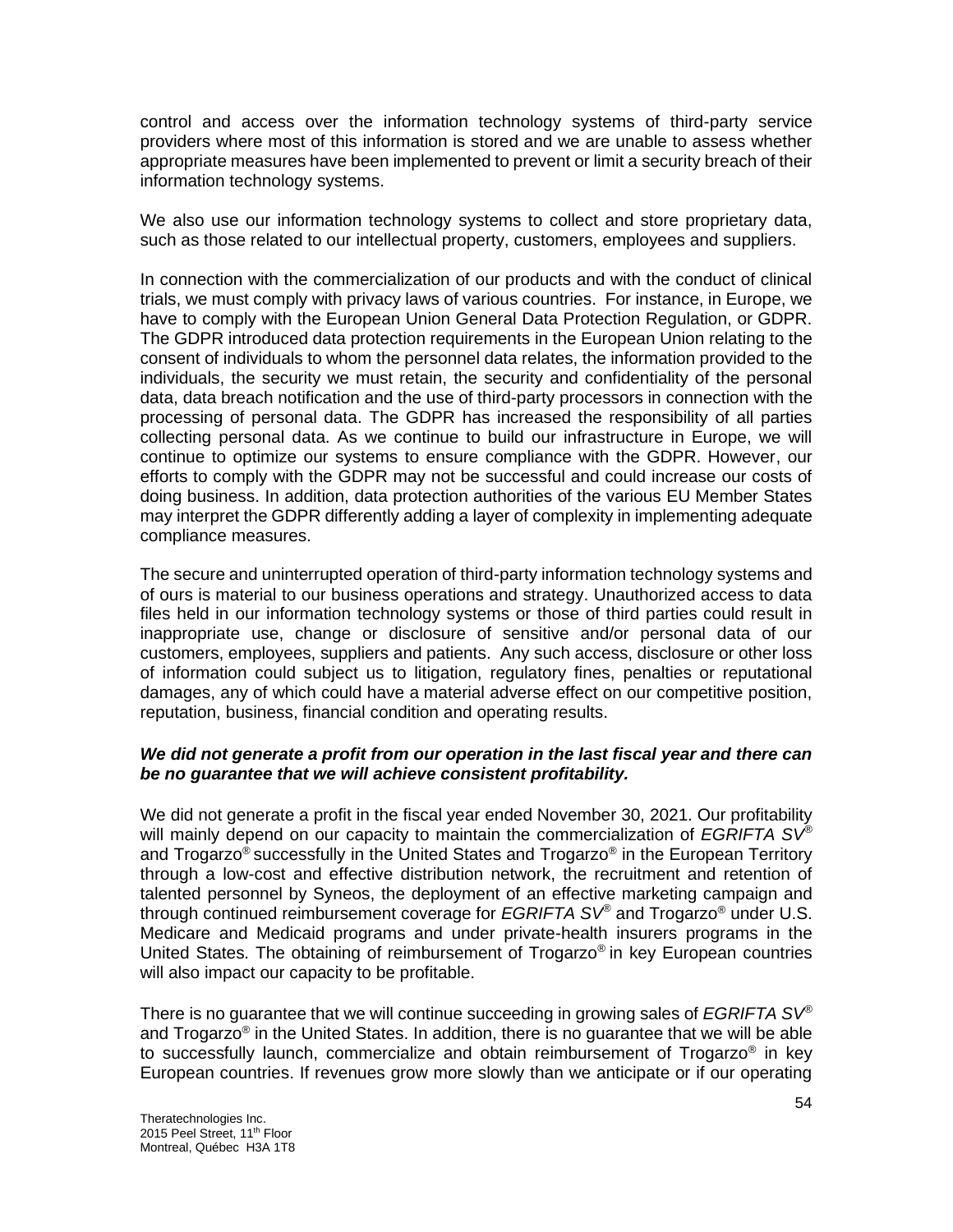expenses exceed our expectations, our business, financial condition and operating results could be materially adversely affected and we may never sustain profitability.

### *We may not be able to generate sufficient cash from our operating activities to service our debt obligations.*

Our ability to make payment on the Notes and our overall indebtedness will depend on future financial and operating performance, which is subject to prevailing economic and competitive conditions and to certain financial, business and other factors beyond our control. We may be unable to maintain a level of positive cash flows from operating activities sufficient to pay the principal and interest on our Notes. In addition, if our share price remains below the conversion price of the Notes, the Notes are unlikely to be converted and we will have to pay all accrued interest thereon and their principal on their maturity date (June 30, 2023).

As at November 30, 2021, we had negative operating cash flow of \$14,477,000. If our cash flows and capital resources are insufficient to fund our debt service obligations, we may be forced to reduce or delay investments and capital expenditures, seek additional capital or restructure or refinance our debt. These measures may not be successful and may not permit us to meet our scheduled debt service obligations. In the absence of such cash flows and resources, we could face substantial liquidity problems and we could have to resort to insolvency laws to seek protection from our creditors.

### *We may require additional funding and may not be able to raise the capital necessary to fund all or part of our capital requirements.*

We may need financing in order to fund all or part of our capital requirements to sustain our growth, to develop our marketing and commercial capabilities, to meet our compliance obligations with various rules and regulations to which we are subject, to conduct our research and development activities, including our Phase 3 clinical trial studying tesamorelin for the treatment of NASH and our Phase 1 clinical trial studying TH1902 for various types of cancers, and to in-license or acquire new molecules or approved products. However, our business performance may prevent us from generating enough cash-flow to meet our obligations and the market conditions may also prevent us from having access to the public market in the future at the times or in the amounts necessary. Therefore, there can be no guarantee that we will be able to continue to raise additional capital by way of public or private offerings in the future. In such a case, we would have to use other means of financing, such as entering into private financing or credit agreements, the terms and conditions of which may not be favorable to us. In addition, the issuance and sale of substantial amounts of equity, or other securities, or the perception that such issuances and sales may occur could adversely affect the market price of our common shares.

*We depend on our current personnel to pursue our business plan and the loss of our key employees and the inability to attract and hire highly qualified individuals to replace the loss of our current key employees could have a material adverse effect on our business and growth potential.*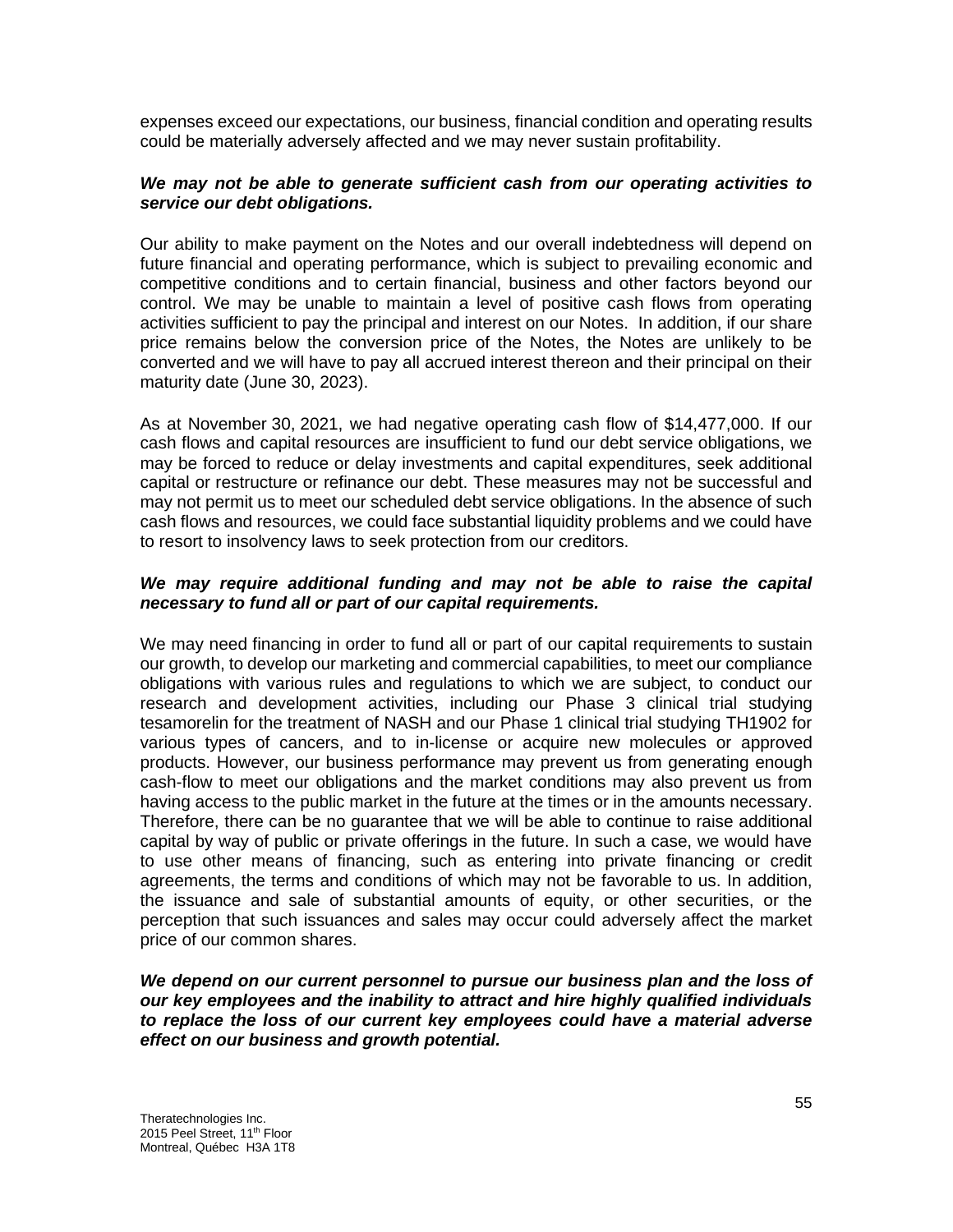Because of the specialized nature of our business, our success depends to a significant extent on the continued service of our key employees and on our ability to be able to attract, retain and motivate qualified commercial, managerial and scientific personnel. We have entered into employment agreements with our executive officers and provided them, as well as to other key employees with long-term incentives as a retention mechanism, but such agreements and incentives do not guarantee that our executive officers and other key employees, will remain employed by us for any significant period of time, or at all. In addition, we have a limited workforce to pursue our business plan and the loss of any of our key employees could materially adversely affect our business. Our third-party service provider, Syneos, has hired qualified individuals to assist us with the commercialization of *EGRIFTA SV®* and Trogarzo® in the United States. Syneos has also hired, amongst others, medical science liaison personnel in the European Territory. Although these individuals are not our employees, the loss of any of those individuals and the inability of Syneos to attract and retain these individuals could have a material adverse effect on the commercialization of *EGRIFTA SV®* and Trogarzo® , and, accordingly, our business, financial condition and operating results. In addition, it could adversely affect the market price of our common shares.

There is intense competition for qualified personnel in the areas of our activities, and we and our third-party service providers may not be able to continue to attract and retain the qualified personnel necessary for the development of our business. Our failure and the failure of our third-party service providers to attract and retain such personnel could impose significant limits on our business operations and hinder our ability to successfully and efficiently realize our business plan.

### *We may not achieve our publicly announced milestones or our commercial objectives on time.*

From time to time, we publicly announce the timing of certain events to occur or the attainment of certain commercial objectives. These statements are forward-looking and are based on the best estimate of management at the time, relating to the occurrence of such events. However, the actual timing of such events or our ability to achieve these objectives may differ from what has been publicly disclosed. Events such as beginning of commercialization of a product, levels of sales, revenues and other financial metrics may vary from what is publicly disclosed. These variations may occur as a result of a series of events, including problems with a supplier or a commercial partner, change in the procurement policy of a commercial partner or any other event having the effect of delaying the publicly announced timeline or reducing the publicly announced commercial objective. We undertake no obligation to update or revise any forward-looking statements, whether as a result of new information, future events or otherwise, except as otherwise required by law. Any variation in the timing of certain events having the effect of postponing such events or any variation in the occurrence of certain events having the effect of altering publicly announced commercial objectives could have a material adverse effect on our business, financial condition and operating results. In addition, it could adversely affect the market price of our common shares.

### *In connection with the reporting of our financial results, we are required to make estimates and assumptions, which involve uncertainties and any significant*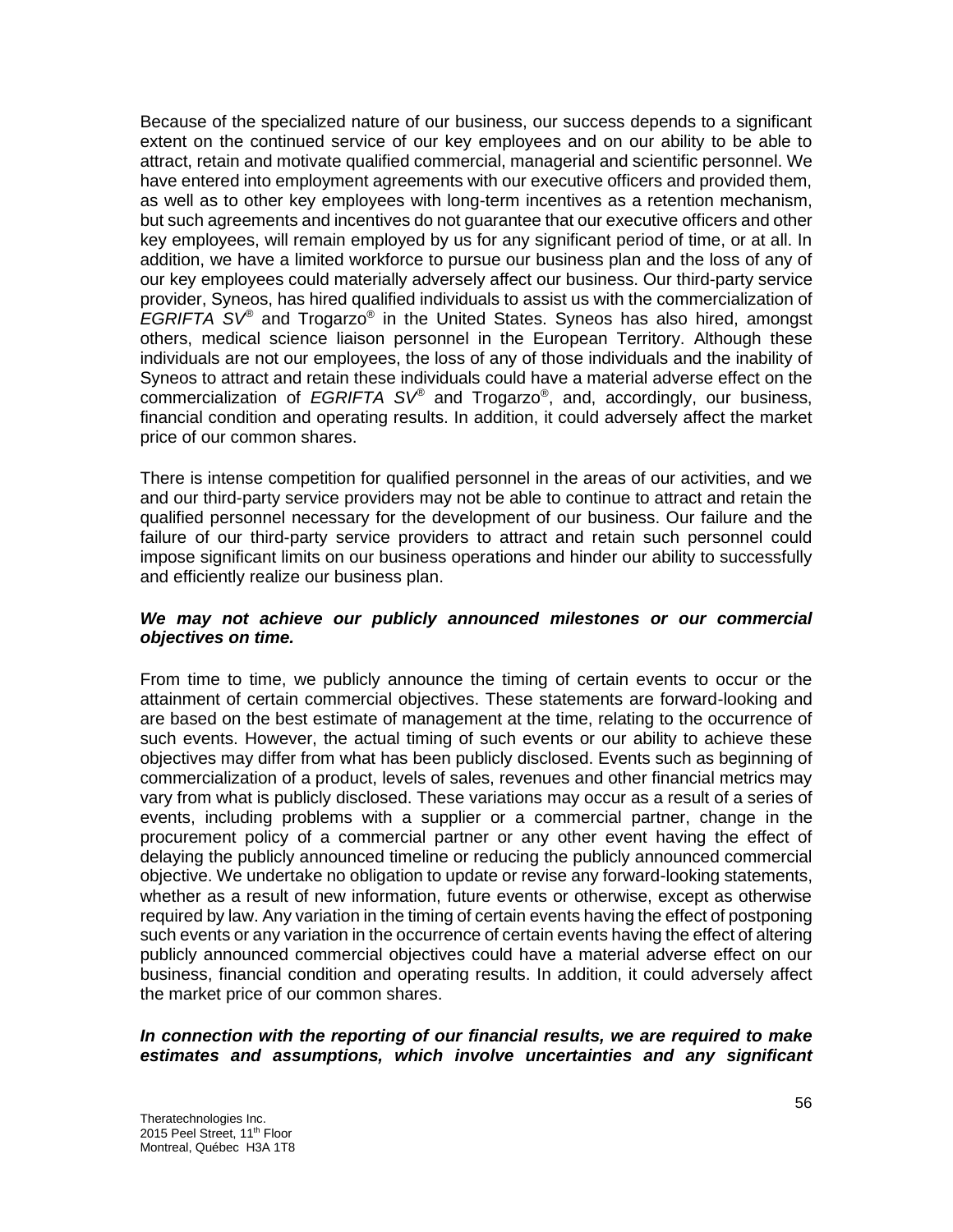### *differences between our estimates and actual results could have an adverse impact on our reported financial position, operating results and cash flows.*

The preparation of our consolidated financial statements requires that we make estimates and assumptions that affect the reported amounts of assets and liabilities and disclosure of contingent assets and liabilities at the date of the financial statements and the reported amounts of revenues and expenses during the reporting period. On an ongoing basis, our management evaluates our critical and other significant estimates and assumptions, including among others, those associated with revenue and deferred revenue, stock option plan, income taxes, and contingent liabilities such as clinical trial expenses, recoverability of inventories, recoverability of tax credits and grants receivable and capitalization of development expenditures. Any significant differences between our actual results and our estimates and assumptions could negatively impact our reported financial position, operating results and cash flows.

# *If actual future payments for allowances for discounts, returns, rebates and chargebacks exceed the estimates the Corporation made at the time of the sale of its products, its financial position, results of operations, and cash flows may be negatively impacted.*

Pursuant to the Corporation's accounts and revenue recognition policies, the product revenue recognized quarter over quarter by the Corporation is net of estimated allowances for discounts, returns, rebates and chargebacks including potential clawbacks in certain jurisdictions when pricing terms are based on temporary use authorizations and thus subject to future negotiations. Such estimates require subjective and complex judgment due to the need to make estimates about matters that are inherently uncertain. Based on industry practice, pharmaceutical companies, including the Corporation, have liberal return policies, sometimes making it difficult to estimate the timing and amount of expected revenues.

A chargeback is the difference between the price the wholesaler pays the Corporation (wholesale acquisition cost) and the price that the wholesaler's customer pays for the Corporation's product (contracted customer). The Corporation's products were subject to certain programs with federal government qualified entities whereby pricing on products is discounted to such entities and results in a chargeback claim to the Corporation, or for the Corporation to bill certain qualifying Public Health Service end-users at governmentmandated pricing. To the extent that the Corporation's sales to discount purchasers, such as federal government qualified entities, increases, chargeback claims will also increase. There may be significant lag time between the Corporation's original sale to the wholesaler and the Corporation's receipt of the corresponding government chargeback claims from the Corporation's wholesalers.

The Corporation's products are subject to state governmentmanaged Medicaid programs, whereby rebates for purchases are issued to participating state governments. These rebates arise when the patient treated with the Corporation's products is covered under Medicaid. The Corporation's calculations require the Corporation to estimate end-user and patient mix to determine which of its sales will likely be subject to these rebates. There is a significant time lag in the Corporation receiving these rebate notices (generally several months after its sale is made). The Corporation's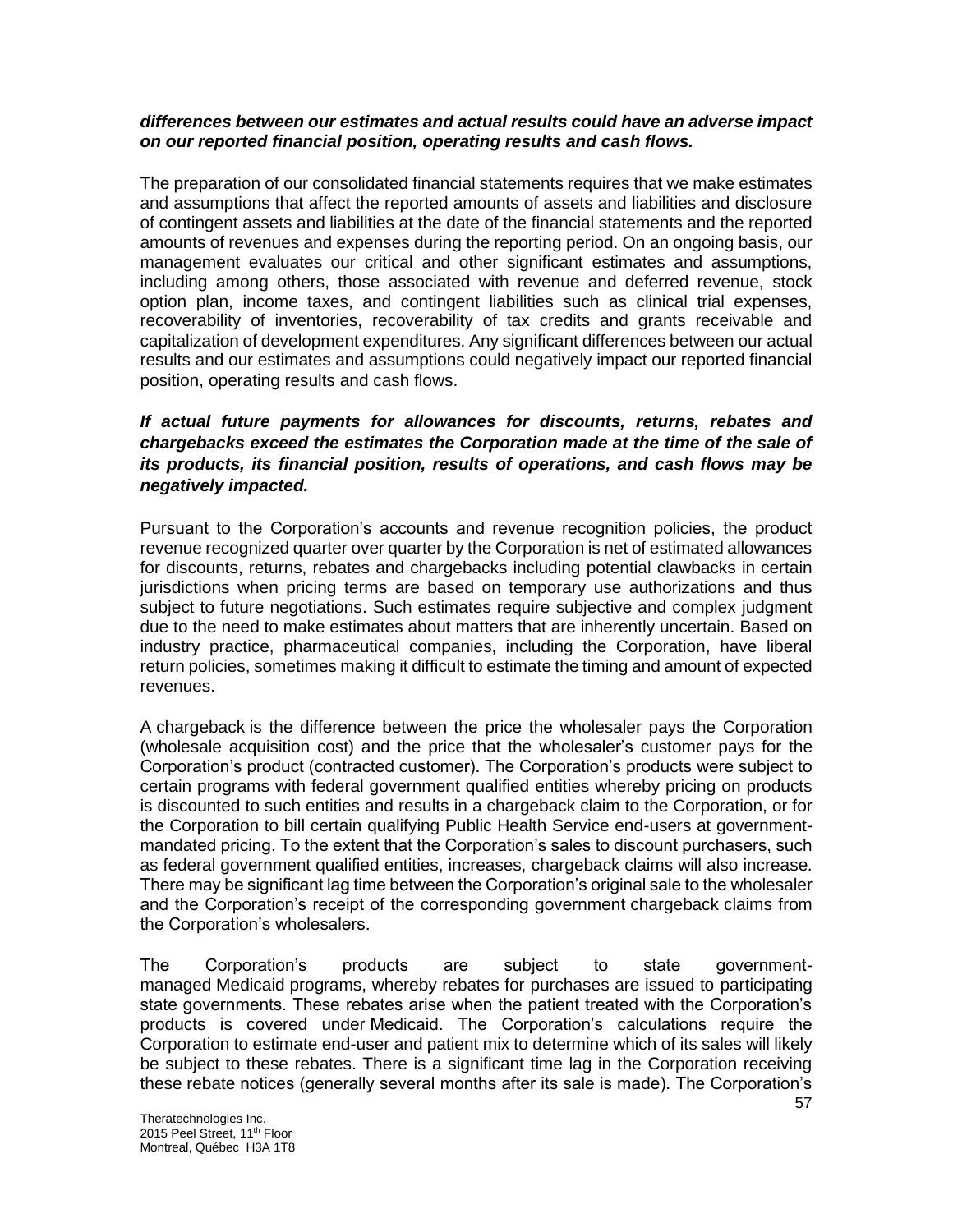estimates are based on its historical claims from participating state governments, as supplemented by management's judgment.

Although the Corporation believes that it has sufficient allowances, actual results may differ significantly from its estimated allowances for discounts, returns, rebates and chargebacks. Changes in estimates and assumptions based upon actual results may have a material impact on its financial condition, results of operations and cash flows. Such changes to estimates will be made to the financial statements in the period in which the estimate is changed. In addition, the Corporation's financial position, results of operations and cash flows may be negatively impacted if actual future payments for allowances, discounts, returns, rebates and chargebacks exceed the estimates the Corporation made at the time of the sale of its products.

### *If we identify a material weakness in our internal controls over financial reporting, our ability to meet our reporting obligations and the trading price of our common shares could be negatively affected.*

A material weakness is a deficiency, or a combination of deficiencies, in internal control over financial reporting, such that there is a reasonable possibility that a material misstatement of our annual or interim financial statements will not be prevented or detected on a timely basis. Accordingly, a material weakness increases the risk that the financial information we report contains material errors.

We regularly review and update our internal controls, disclosure controls and procedures, and corporate governance policies. In addition, we are required under Canadian securities laws to report annually on our internal control over financial reporting. Any system of internal controls, however well designed and operated, is based in part on certain assumptions and can provide only reasonable, not absolute, assurances that the objectives of the system are met. If we determine that our internal controls over our financial reporting are not effective, or we discover areas that need improvement in the future, these shortcomings could have an adverse effect on our business and financial results, and the price of our common shares could be negatively affected.

If we cannot conclude that we have effective internal controls over our financial reporting, investors could lose confidence in the reliability of our financial statements, which could lead to a decline in our stock price. Failure to comply with reporting requirements could also subject us to sanctions and/or investigations by the Canadian regulatory authorities.

# **RISKS RELATED TO OUR COMMON SHARES**

### *Our share price has been volatile, and an investment in our common shares could suffer a decline in value.*

Since our initial public offering in Canada, our valuation and share price have fluctuated immensely and have had no meaningful relationship to current or historical financial results, asset values, book value or many other criteria based on conventional measures of the value of common shares. In the past, the market price of our common shares has fluctuated and will continue to fluctuate due to various factors including the risk factors described herein and other circumstances beyond our control. An investment in our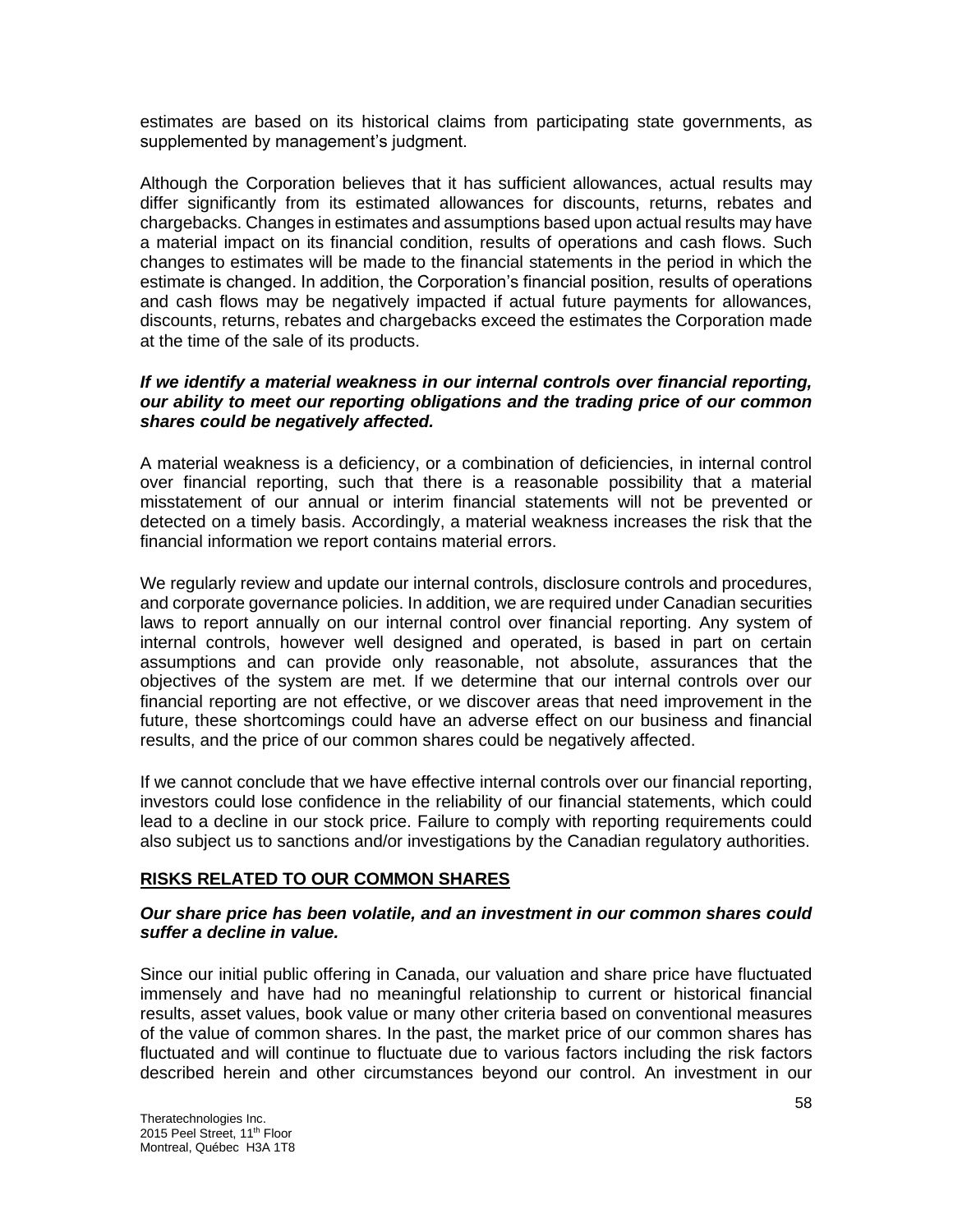common shares could decline in value or fluctuate significantly. Any decline in value or fluctuation in the market price of our common shares could also affect the market price of the Notes and the value of the warrants issued in the Offering.

### *Our revenues and expenses may fluctuate significantly and any failure to meet financial expectations and/or our own financial guidance, if any, may disappoint securities analysts or investors and result in a decline in the price of our common shares.*

Our revenues and expenses have fluctuated in the past and are likely to do so in the future. These fluctuations could cause our share price to decline. Some of the factors that could cause revenues and expenses to fluctuate include the following:

- the level of sales of *EGRIFTA SV®* in the United States;
- the level of sales of Trogarzo® in the United States;
- $\bullet$  the level of sales of Trogarzo® in the European Territory;
- supply issues with *EGRIFTA SV®* or Trogarzo® ;
- default under the terms of our Notes;
- the inability to complete product development in a timely manner that results in a failure or delay in receiving the required regulatory approvals or allowances to commercialize product candidates;
- the timing and willingness of any current or future collaborators to invest the resources necessary to commercialize our product candidates;
- the outcome of any litigation;
- payment of fines or penalties for violations of laws;
- foreign currency fluctuations;
- the timing of achievement and the receipt of milestone or royalty payments from future third parties; and
- failure to enter into new or the expiration or termination of current agreements with third parties.

If our quarterly or annual operating results fall below the expectations of investors or securities analysts, or if we need to reduce our financial guidance, if any, the price of our common shares could decline substantially. Furthermore, any quarterly fluctuations in our operating results may, in turn, cause the price of our stock to fluctuate substantially.

*If securities or industry analysts do not publish research or reports, or publish unfavorable research or reports about our business, the price of our common shares and trading volume may decline.*